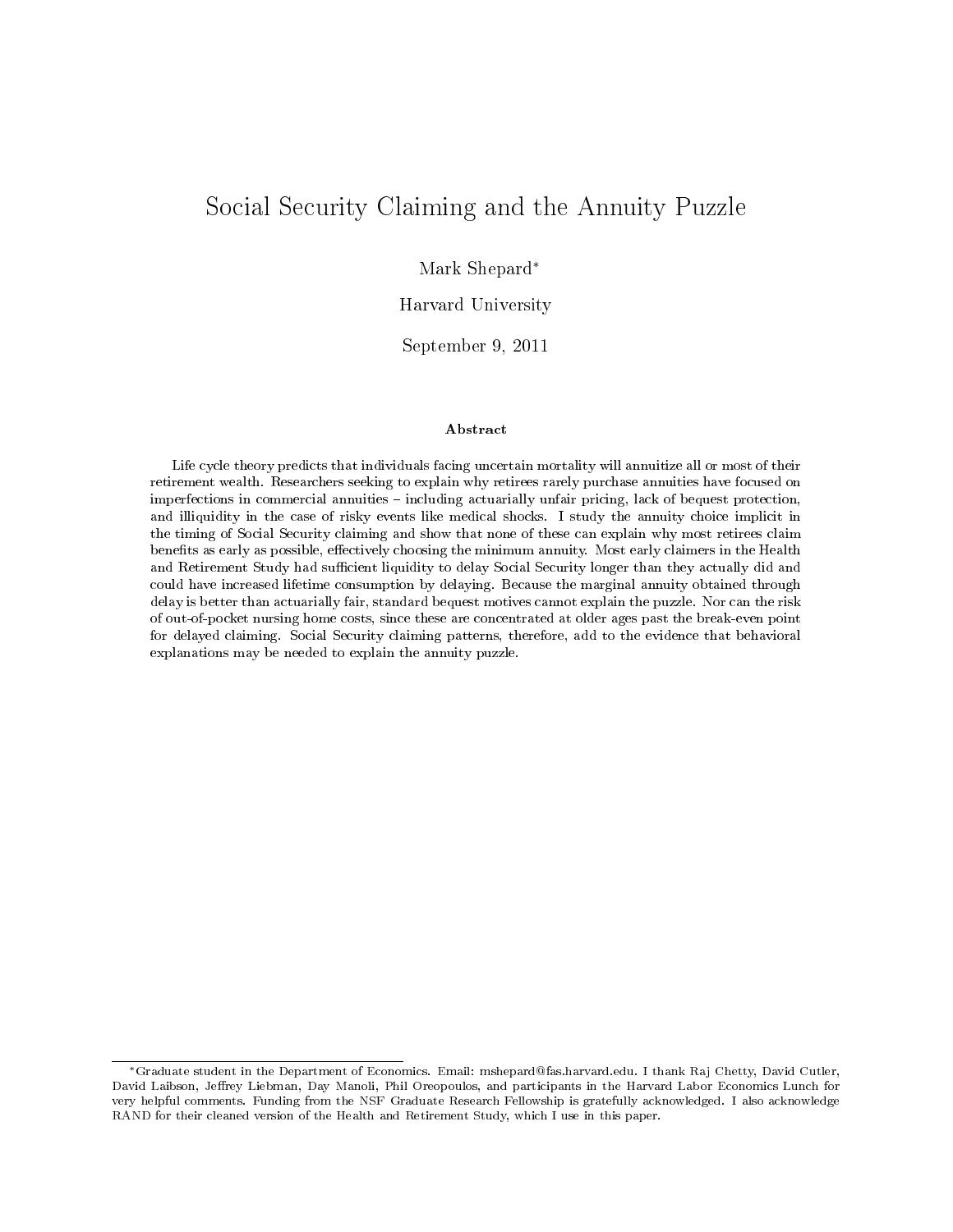#### 1 Introduction

Economists have long known that annuities are the most efficient means of funding retirement consumption over an uncertain lifespan because they pool longevity risk across many individuals. As a result of this advantage, a classic prediction from life cycle models is that retirees will annuitize all of their wealth, aside from any portion designated for bequests (Yaari 1965). In reality, most U.S. retirees hold no annuities outside of mandatory Social Security, which represents about half of retirement wealth. Further, defined benefit pensions  $-$  the only other significant source of annuitized wealth  $-$  have been declining in favor of defined contribution pensions that typically pay out a lump sum (Poterba, Venti, and Wise 2007, 2009).

Understanding why annuitization is low is critical for evaluating these trends and modeling life cycle behavior. One possibility is that the annuitization provided by Social Security and intra-family risk sharing is already optimal or too high (Kotlikoff and Spivak 1981; Bernheim 1991; see also Brown 2001). In the life cycle model, this argument requires that retirees have high discount rates (Warner and Pleeter 2001, Gustman and Steinmeier 2005), strong bequest motives (Jousten 2001), or precautionary motives due to uncertain health expenditures (Turra and Mitchell 2004; Ameriks, et al. forthcoming). Alternatively, low annuitization could reflect retiree misunderstanding of annuities or other non-standard, behavioral factors that are absent from the typical life cycle model (Brown 2007; Brown, et al. 2008; Brown, et al. 2011). Distinguishing these explanations has been challenging because outside of restrictive settings, the optimal level of annuitization is theoretically ambiguous. Further, because so few people buy annuities outside of pensions, empirical studies of annuity demand have been limited by data availability.

To make progress on these issues, I study an annuitization decision that is well known but has received little attention in the literature: the timing at which retirees claim Social Security benefits.<sup>1</sup> As the U.S. social insurance program for the elderly, Social Security is the largest source of annuity income, dispensing \$509 billion in benefits to 41.7 million retirees, dependents, and survivors in 2008. Importantly, Social Security offers beneficiaries flexibility in the size of their annuity benefits. If individuals take up or "claim" benefits at the earliest eligibility age (62 for most people) they receive the smallest allowed annuity. By delaying past 62 (up to a maximum age of 70), an individual forgoes a lump sum of benets in return for a higher annuity at take-up. Although beneficiaries typically cannot receive benefits before retiring, they are free to delay claiming past retirement, by which they make a purely financial decision to purchase a larger annuity. Nonetheless, Coile, et al. (2002) find that the vast majority of men claim benefits almost immediately after retiring, a fact that is also true in the more recent data I study. As with commercial annuities,

<sup>&</sup>lt;sup>1</sup>Despite voluminous research on Social Security (see Feldstein and Liebman 2002 for a review), the claiming decision has received little study, other than to document the fact that beneficiaries claim soon after retirement and show that this is hard to explain given the substantial incentives to delay claiming (Coile, et al. 2002; Sun and Webb, forthcoming).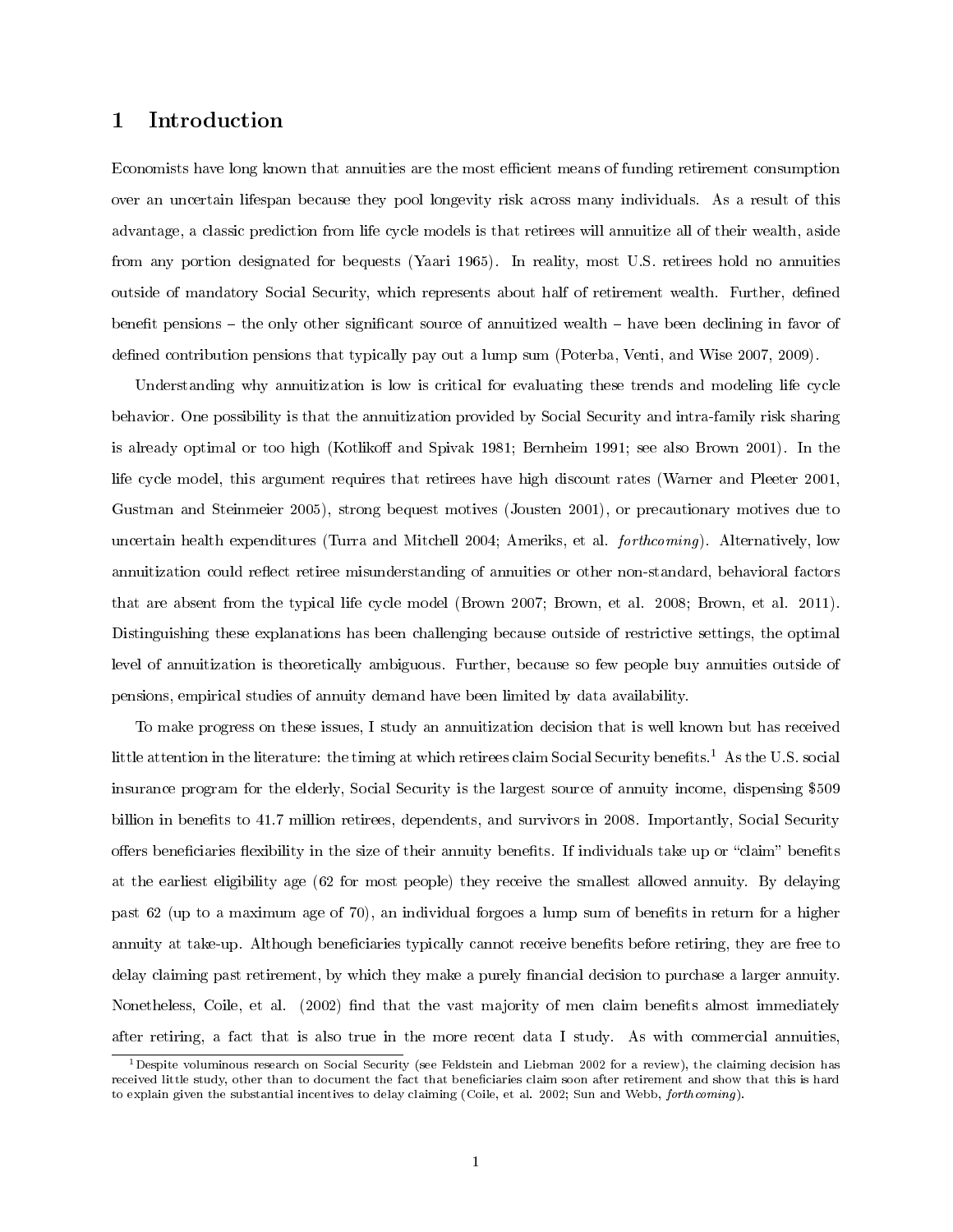retirees typically obtain as little as possible of the Social Security annuity. This is notable because Social Security delay represents a particularly attractive annuity. It is inflation-adjusted, government-guaranteed, and actuarially fair or better over a variety of ages  $-$  versus commercial annuities which are typically 15-20% worse than fair for an average retiree (Mitchell, et al. 1999).

To evaluate whether retirees' annuitization decisions are optimal, I take a different approach than much of the past literature. This literature typically calibrates a structural life cycle model to study whether factors like actuarial unfairness or bequest motives can explain retirees' low levels of annuitization. But outside of restrictive settings, the optimal level of annuitization is theoretically ambiguous and sensitive to a host of parameter assumptions. To sidestep this issue, I focus on whether life cycle theory can explain retirees' marginal decisions not to annuitize further. Studying marginal annuitization lets me evaluate its optimality through perturbations around the observed levels of assets and annuity income. These perturbation arguments both clarify the logic for annuitization and obviate the need for a complete model of preferences.

Social Security claiming is an ideal setting for this approach because early claiming is an active choice not to purchase a small, marginal annuity. Delay is rewarded in monthly increments, so a person who claims  $n$  months after retirement indicates that the annuity available from the  $n + 1$  month of delay was not worth the cost. I show that life cycle theory delivers testable sufficient conditions for the optimality of a marginal annuity based on the annuity return, subsequent asset decumulation behavior, and risk probabilities. Because these variables are at least partly observable, I can evaluate whether theory can explain early claiming using transparent, reduced-form analysis.

I start by analyzing early claiming in the standard life cycle model without bequest motives or risky liquidity shocks. In this setting, the life cycle model delivers strong predictions about the optimality of additional annuitization for unconstrained agents. These predictions are based on the logic, shown by Davidoff, Brown, and Diamond (2005), that annuities have an "arbitrage-like dominance" over non-annuitized assets. By claiming Social Security at 62, unconstrained retirees are giving up an arbitrage opportunity. These retirees could have sold conventional risk-free assets (returning about  $3\%$ ) and "bought" Social Security by delaying claiming (returning the equivalent of 7-8% per year) for a pure gain. Because of this arbitrage logic, the optimality prediction does not depend on any utility parameter assumptions; it is robust to any model in which agents are optimizing intertemporally. The only potential barriers to this arbitrage opportunity are liquidity constraints that prevent retirees from reallocating resources intertemporally. This explanation is easy to test, since retirees with plenty of assets cannot be liquidity constrained.

For the minimum marginal delay of one month, the liquidity requirements are quite low  $-$  never more than a single month's benefits, or about \$1,000 for a typical beneficiary. Using panel asset data from the Health and Retirement Study, I show that at least  $70\%$  of non-disabled retirees had sufficient non-housing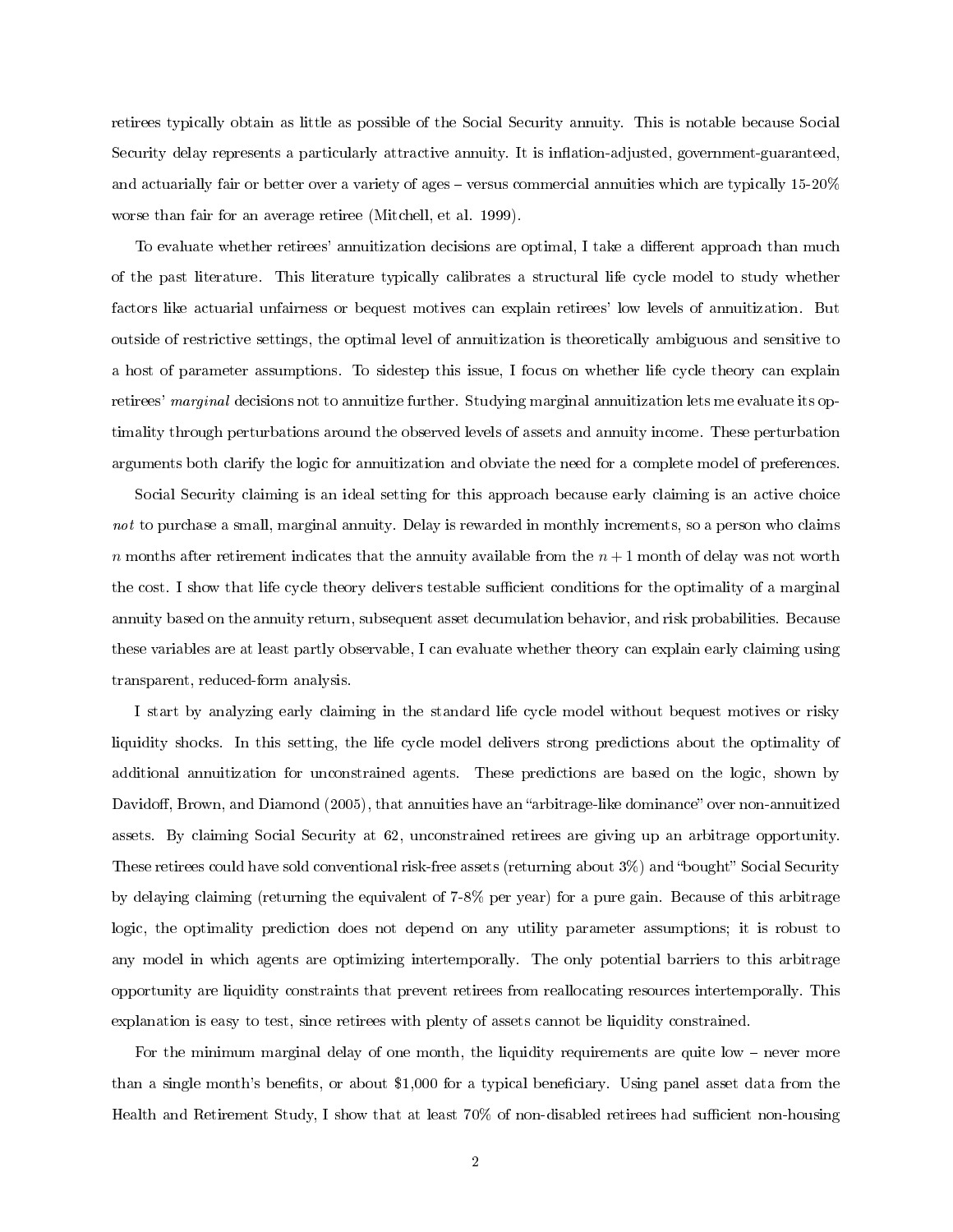assets at all observed ages to carry out this arbitrage and delay Social Security past their observed claiming date. Most retirees had sufficient assets for much longer additional delays: about 50% had assets high enough to delay three years longer and about  $40\%$  had enough to delay all the way to age 70.<sup>2</sup> Under standard life cycle assumptions without bequest motives, this forgone arbitrage opportunity is quite valuable. For instance, delaying from 62 to 63 would be worth at least \$5,600 immediately at age 62 for a typical retiree holding positive assets through age 90, while delaying from 62 to 65 would be worth at least \$13,000 in pure gain.<sup>3</sup> If the basic theory is correct and early claiming is a mistake for most people, these magnitudes indicate the significant welfare gains achievable by improving the way retirees claim Social Security.

Behind this result are two basic facts about retiree behavior that are in tension in the life cycle model. Retirees spend down wealth extremely  $slowly<sup>4</sup> - as$  if worried about outliving their resources – but simultaneously fail to purchase annuities, including through Social Security delay. A life cycle model without bequest or precautionary motives has no way of reconciling these facts with intertemporal optimization. Therefore, I next consider adding bequest motives or precautionary motives due to uninsured health care costs. Recent research suggests that these factors may be able to explain slow asset decumulation.<sup>5</sup> Intuitively, they could explain low annuitization because they are preferences for two features of conventional assets that annuities lack: preservation after death and liquidity in an emergency.

However, I find that both theoretically and empirically, these factors have limited ability to explain early Social Security claiming. The theoretical reasoning again highlights retirees' choice to turn down the marginal annuity available from an incremental delay. A key fact underlying the argument is that the marginal Social Security delay was substantially better than actuarially fair for most people in the 1930s birth cohort I study. While the benefit schedule was close to fair when it was implemented in 1961, it has been left largely unchanged since then, despite substantial gains in elderly longevity. As a result, the real return of 8.33% for delaying from 62 to 63 (the marginal year for most people) was 15% better than actuarially fair for an *average* person born in 1930.<sup>6</sup> Put another way, an individual would need to have an annual mortality risk that is 47% higher than in the actuarial life tables for the delay from 62 to 63 to have been exactly fair. Above-fair returns are even larger for longer-lived sub-populations such as women and highly educated individuals because delay is a community rated annuity.

<sup>2</sup> If housing and vehicle wealth (which are excluded from my measure of non-housing assets) are included, these results are signicantly stronger: over 90% can delay past their observed age; 82% can delay up to three years longer; and 73% can delay fully to age 70.

 $3$ This calculation assumes a \$10,000 annual benefit (close to the sample median) and Social Security rules for the cohort born before 1938. It uses the result of Bernheim (1987) that income up to the age of asset exhaustion is valued using simple discounting, using an assumed interest rate of 3%. The calculation is a lower bound because it ignores the value of benets after asset exhaustion at 90. See Section 2.2 for more details.

 $4$ For evidence on this, see Dynan, Skinner, and Zeldes (2004) and Love, Palumbo, and Smith (2009).

<sup>5</sup>See Dynan, Skinner, and Zeldes (2002); De Nardi, French, and Jones (2010); and Lockwood (2010).

 $6$ This calculation follows the Social Security Administration in using a  $3\%$  real interest rate and its cohort life table projections (Bell and Miller 2005). Separately by gender, the returns are 7% above fair for men and 22% above fair for women.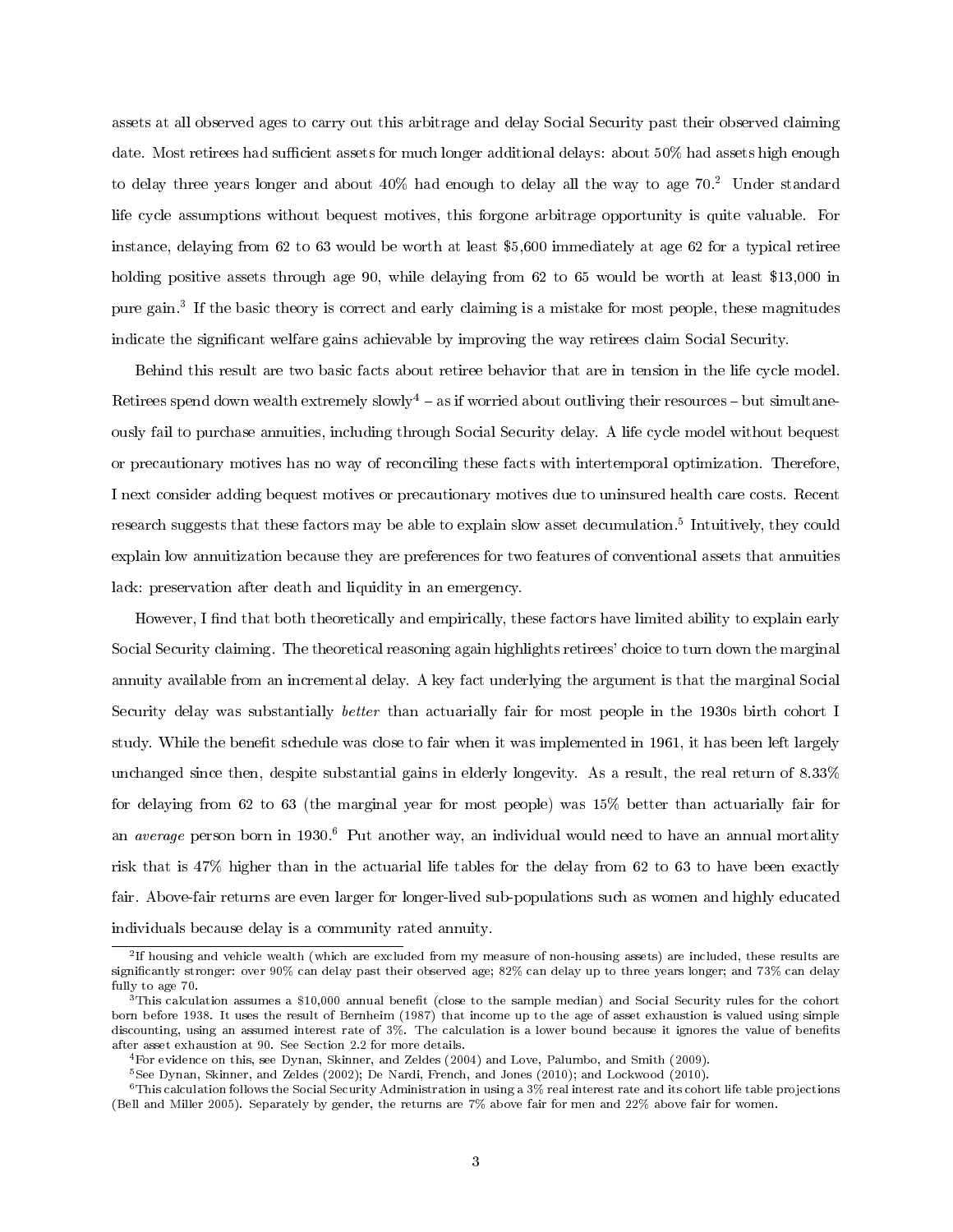I show that when an annuity has above-fair returns, a standard expected utility model of the bequest motive predicts that additional annuitization is optimal, *regardless* of the preference for bequests relative to consumption. The logic is that the annuity both increases the expected present value of the bequest and provides insurance value against the bequest declining with age. Thus, retirees can increase their bequest utility in both a first-order and second-order sense  $-$  without having to reduce consumption  $-$  by purchasing an annuity that is better than fair. I test this theory empirically using both actuarial and self-reported longevity probabilities and show that at least half of beneficiaries would have gained in this unambiguous sense by delaying a year longer. However, a significant caveat to this conclusion is its reliance on an expected utility bequest motive with a discount rate equal to the interest rate. Retirees might claim early due to bequest motives if they myopically overweight near-term bequests relative to bequests at older ages.

I show that a similar theory carries over to precautionary motives in the presence of risky liquidity shocks. If the risk is sufficiently concentrated at older ages, retirees can derive insurance value by annuitizing assets and saving out of the annuity payments. Intuitively, annuitization provides a valuable and otherwise missing tool for life cycle planning: the ability to transform assets early in retirement into assets later in retirement without sacrificing consumption should death occur early. The conditions under which a retiree would get insurance value by using this tool are similar to those for bequest motives, with the liquidity risk probabilities replacing the mortality probabilities in the theory. I test this theory on the prime example of a risky liquidity shock among the elderly: out-of-pocket medical expenses due to long-term nursing home stays.<sup>7</sup> The distribution of nursing home stays in the HRS is even more concentrated at advanced ages than is mortality (presumably because people who die at younger ages are less likely to spend a long period in a nursing home). Therefore, nursing home risks have even less ability than bequests to explain early claiming. An open question that I plan to address in a future draft is whether there is another unspecified risk that could explain reluctance to annuitize. To do so, it would have to be both concentrated early in retirement and severe enough to completely exhaust assets.

These results cast doubt on the ability of standard life cycle forces to explain the annuity choices implicit in Social Security claiming. I also argue that simple explanations such as lack of information or political risk to Social Security benets cannot explain the puzzle. Rather, an understanding of early claiming is more likely to rest in a non-standard behavioral explanation. In the final section I discuss three such explanations and how I can test them in future work on this project.

The paper is organized as follows. Section 2 provides background on Social Security claiming and tests whether a life cycle model without bequest or precautionary motives can explain claiming patterns. Section

<sup>7</sup> I focus on long-term nursing home stays (longer than 60 days), since most other medical expenses are covered by Medicare or by supplemental insurance held by about 90% of the elderly. See De Nardi, French, and Jones (2010); Marshall, McGarry, and Skinner (2010).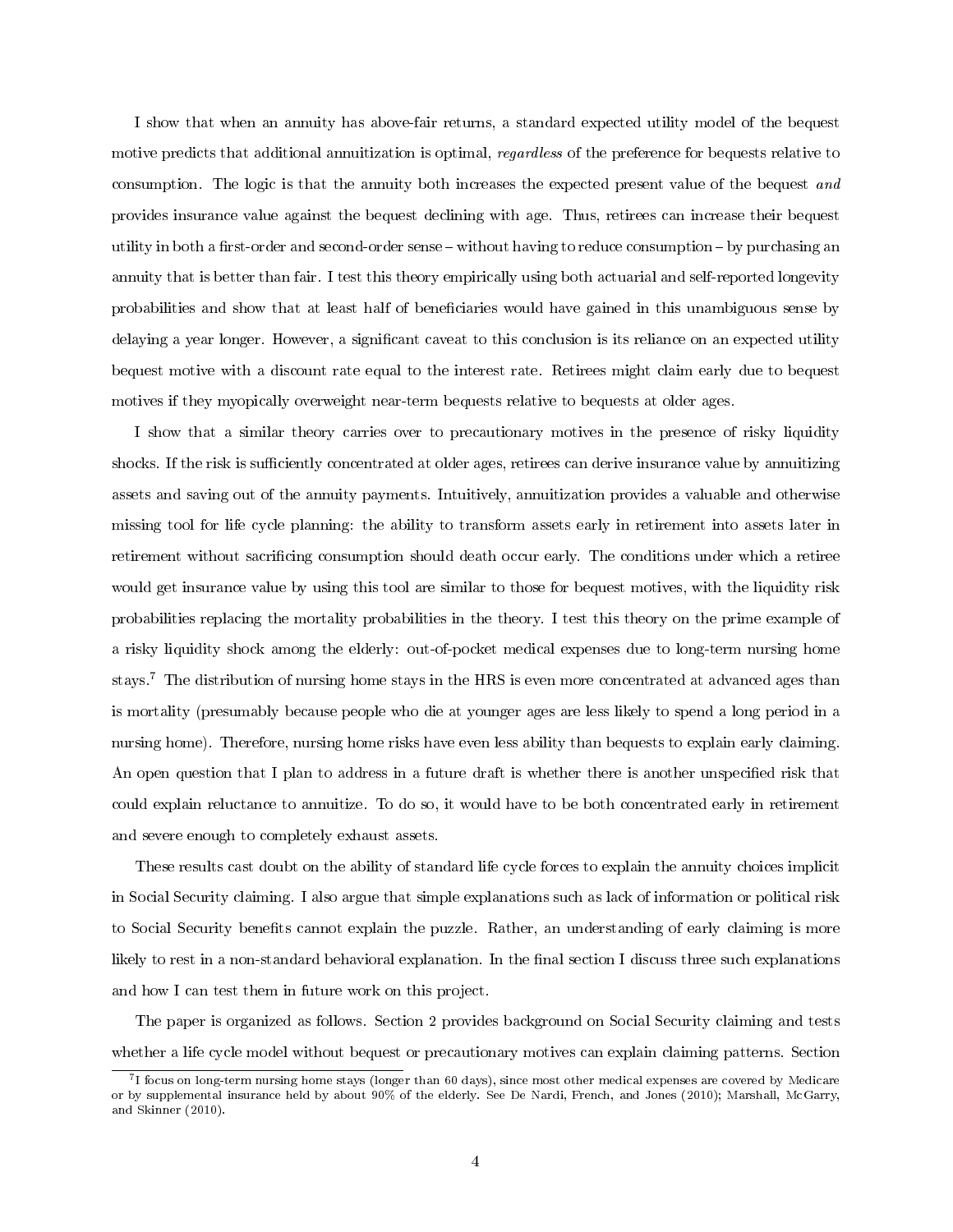3 considers the theory of claiming with bequest and precautionary motives and tests their explanatory power. Section 4 concludes and discusses the next steps in this project.

#### 2 Social Security Claiming in the Basic Life Cycle Model

The largest U.S. social insurance program, Social Security provided annual benets of \$509 billion for retirees, their dependents, and surviving spouses in 2008 (SSA 2009).<sup>8</sup> Because benefits continue at a constant real level until death, Social Security is an inflation-protected life annuity. Importantly, retirees partially choose the size of this annuity by their timing of benefit take-up, or "claiming." Beneficiaries who claim at the earliest age allowed  $-62$  for most people<sup>9</sup>  $-$  choose the minimum annuity. Each month of delay past 62 permanently increases the benefit size at take-up. It is easy to see that delaying executes a transaction equivalent to purchasing an incremental, deferred annuity. A retiree "pays" one month's benefits in exchange for a larger stream of benefits from the new claiming date until death.

While past work has often assumed simultaneous retirement and benefit claiming, the two need not occur together. Labor force exit effectively sets a lower bound on the claiming age.<sup>10</sup> But nothing prevents claiming after labor force exit. Retirees can continue to raise their annuity benefits by delaying through age 70, beyond which further delay is not rewarded. Delaying past retirement may require financial adjustment to fund consumption in the interim but does not have any other real costs. In this paper, I will focus on understanding how retirees make this financial annuitization decision, holding the retirement decision fixed.

The benefit schedule is intended to be actuarially fair, so that claiming early or late does not affect the total expected present value of benefits received. While, for reasons discussed in Section 3, delayed claiming is often better than actuarially fair, it is important to realize that actuarial fairness does not imply indifference over claiming ages. Rather, actuarially fair delay is nearly *always* optimal in the life cycle model because it purchases an annuity. Like other forms of insurance, annuities are valuable because they transfer resources from low to high marginal utility states. Here, the low marginal utility state is death and the high marginal utility state is life. When the marginal utility of income in death is zero – the case without bequest motives – Davidoff, Brown, and Diamond (2005) show that the correct benchmark for annuities is whether their return exceeds the interest rate on bonds of comparable risk. For Social Security, a riskless real annuity,

<sup>8</sup>Social Security also has a \$106 billion Disability Insurance component, which I will not study because it does not involve an annuitization decision.

<sup>&</sup>lt;sup>9</sup>The major exceptions are widow(er)s claiming benefits through their deceased spouse's earnings record, who can claim benefits at 60, and disabled workers, who can start benefits five months after the start of their disability at any age.

 $10$ This lower bound is enforced through the "earnings test" rules, which prevent beneficiaries younger than the "full retirement" age" (formerly 65 but now rising gradually to 67) from collecting full benefits while working. Current benefits are reduced by 50 cents for each dollar of earnings above a modest limit (\$14,160 per year in 2011). These withheld benets are refunded in an actuarially equivalent increase in benefits after the full retirement age, after which simultaneous work and benefit receipt is allowed.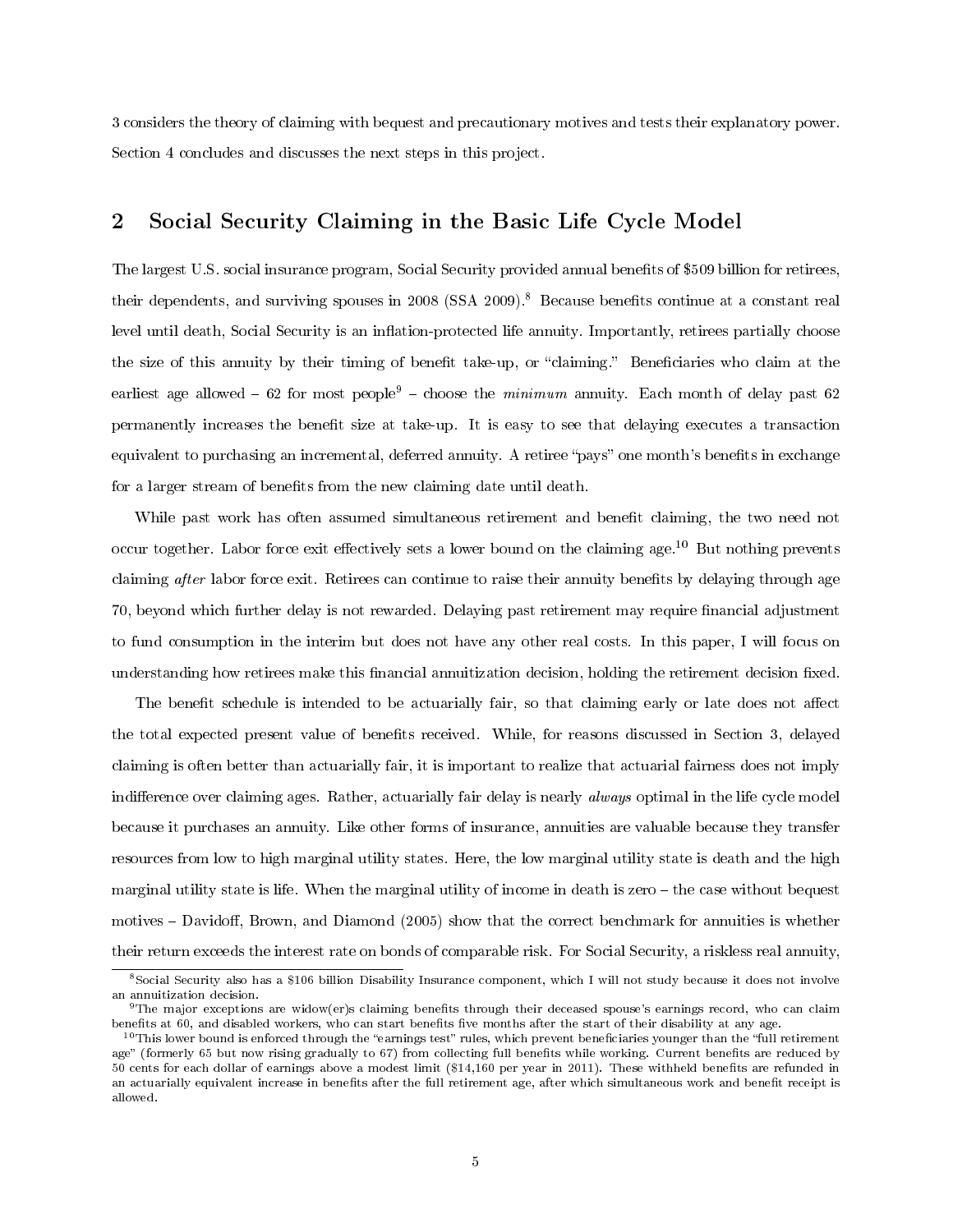delay is optimal if its return (the benefit increase as a percentage of benefits forgone while delaying) exceeds the real interest rate on inflation-protected Treasury bonds.<sup>11</sup>

To see why, consider the example shown in Figure 1 of a 62-year-old single retiree who would receive a Social Security benefit of \$10,000 per year conditional on claiming at 62. The retiree starts with \$100,000 in assets that return 3% per year and has no other pension or annuity income. The solid lines show the benefit path and a particular consumption/asset plan the retiree could choose by claiming at 62. If the retiree dies early, the plan is truncated and any remaining assets are bequeathed. If instead, the retiree waits until 65 to start benefits, his real annual benefit would be  $24\%$  higher  $-$  on average 7.6% per year of delay.<sup>12</sup> Critically, the 7.6% annual increase in Social Security far exceeds the 3% return on assets. In the language of Davidoff, Brown and Diamond (2005), the annuity from delaying has an "arbitrage-like dominance" over non-annuitized assets. The retiree can exploit this dominance by delaying to 65 and spending down assets more rapidly to maintain consumption, as shown in the dotted lines. The higher benefit at 65 allows the retiree to rebuild assets and achieve a riskless increase in consumption by \$2,417 (or 17%) per year starting at 81, and \$2,444 (24%) after assets are exhausted at 96. Alternatively, if the retiree spent down assets more quickly, consumption could increase immediately by \$779 (5%) per year from age 62 through 95 and by \$2,444 after asset exhaustion.

This illustration shows how delaying Social Security facilitates pure increases in life cycle consumption. Consumption increases can occur immediately as well as later in life, so there is no intertemporal tradeoff. Rather, the cost of delay is a reduction in liquid assets early in retirement. Critically, the basic life cycle model without bequest motives or stochastic liquidity shocks takes an clear stand on this tradeoff. As long as the asset reduction is feasible, the life cycle model consider it costless for utility. Therefore, the proposed Social Security delay will be unambiguously optimal for a retiree with sufficient assets or access to credit.

#### 2.1 Test of Basic Life Cycle Theory

I now formalize this intuition that delay is optimal for retirees with sucient assets and derive an empirical test of the basic theory. Consider a life cycle model with general utility function  $U(c_t, c_{t+1}, c_{t+2}, ...)$  that is increasing in each consumption argument. The standard time-separable, exponentially discounted utility is a special case of this more general specification. Let assets earn gross riskless return  $R \geq 1$  and be constrained to exceed liquidity constraint  $L_t$  at age t. Let  $b_s$  be the benefit level conditional on claiming at age s, and define the "return" on delaying Social Security as the resulting increase in benefits:  $R_{SS}^{s,s+k} \equiv b_{s+k}/b_s$ . The

<sup>&</sup>lt;sup>11</sup>These rates have varied but have generally fallen in the range of  $1.5-3.5\%$  since their inception in the late 1990s, with lower rates in the recent past and higher rates for longer maturity bonds. To be conservative, I assume a real interest rate of 3.0%, which is what the Social Security Administration assumes.

 $12$ This follows the Social Security rules for an individual born between 1943-1954. See Table 1 for returns of other cohorts. Because benefits are also increased for any inflation between ages 62 and 65, the  $24\%$  figure is a real increase.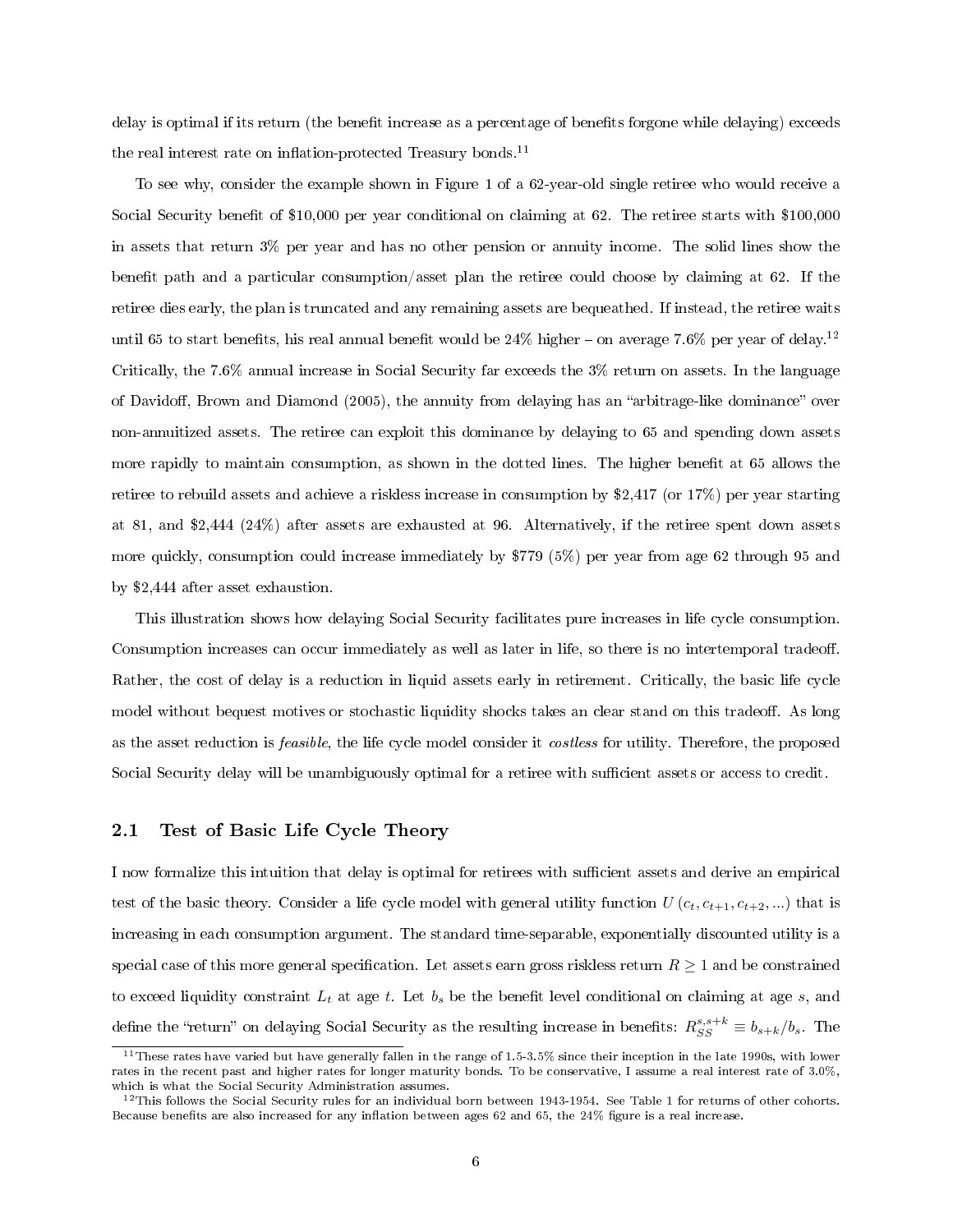two key assumptions are as follows:

**Assumption 1:** No utility *directly* from assets:  $\frac{\partial U}{\partial a_t}\Big|_{\{c_\tau\}_{\tau=0}^\infty}$  $= 0$  for all  $t$ 

Assumption 2: There are no uninsured stochastic liquidity shocks.

Under these assumptions, the following result lays out sufficient conditions for delay to be optimal.

Proposition 1: Let Assumptions 1 and 2 hold. Consider a retiree planning to claim Social Security at age s and consume and spend down assets according to the feasible plan  $\{c_t, a_{t+1}\}_{t=1}^\infty$  $\sum_{t=s}^{\infty}$  Delaying to age  $s+k$ is optimal whenever the following are true:

(a) Excess return on Social Security delay:  $R_{SS}^{s,s+k} > R^k$ 

(b) Unconstrained assets:

$$
a_{t+1} - L_{t+1} \ge \begin{cases} \sum_{i=s}^{t} R^{i-s} \cdot b_s & \text{for } t = s, ..., s+k-1\\ \max\left\{0, \sum_{i=s}^{t} R^{i-s} \cdot b_s - \sum_{i=s+k}^{t} R^{i-(s+k)} \cdot b_{s+k}\right\} & \text{for } t \ge s+k \end{cases}
$$

*Proof:* I demonstrate a feasible consumption plan from claiming at  $s + k$  that is higher than  ${c_t}_{t=0}^{\infty}$  $_{t=s}^{\infty}$ , as in Figure 1. See the appendix for a formal proof.

This result is analogous to that of Davidoff, Brown, and Diamond (2005) and is equally general. When empirically testable conditions (a) and (b) hold and when liquidity shocks are ruled out, Social Security delay is optimal for any utility function satisfying Assumption 1. This rules out bequest motives but places no restrictions on discount rates, mortality probabilities, or intertemporal separability. Indeed, the baseline consumption plan need not even be optimal (because the result does not invoke any envelope conditions). Regardless of what the retiree was planning, she could consume more by delaying to  $s + k$  because of the arbitrage-like transaction of selling assets that return R and buying an annuity that returns  $R_{SS} > R$ .

Table 1 verifies the Social Security return condition in (a), showing the real benefit increases a single retiree earns from delay. The rates vary across cohorts because of legal changes and across ages because Social Security uses a linear, rather than a log-linear, schedule. Nonetheless, for every cohort the return per year's delay before age 65 exceeds 6.7% – well above conventional risk-free interest rates and comparable to the average return on much riskier equities (Siegel 2002). Delaying past 65 was historically less generous. But for more recent cohorts born after 1930, delaying through age 70 always returned at least 4.1% per year.

These returns are calculated for a single retiree. However, benefit increases for couples are usually even larger for two reasons. First, the legal benefit increases for low-earning spouses (usually women) who claim  $50\%$  of their husband's benefit are higher – often exceeding  $10\%$  – as shown in the bottom panel of Table 1. Second, a higher-earning spouse, by delaying claiming, increases his partner's survivor benefit should she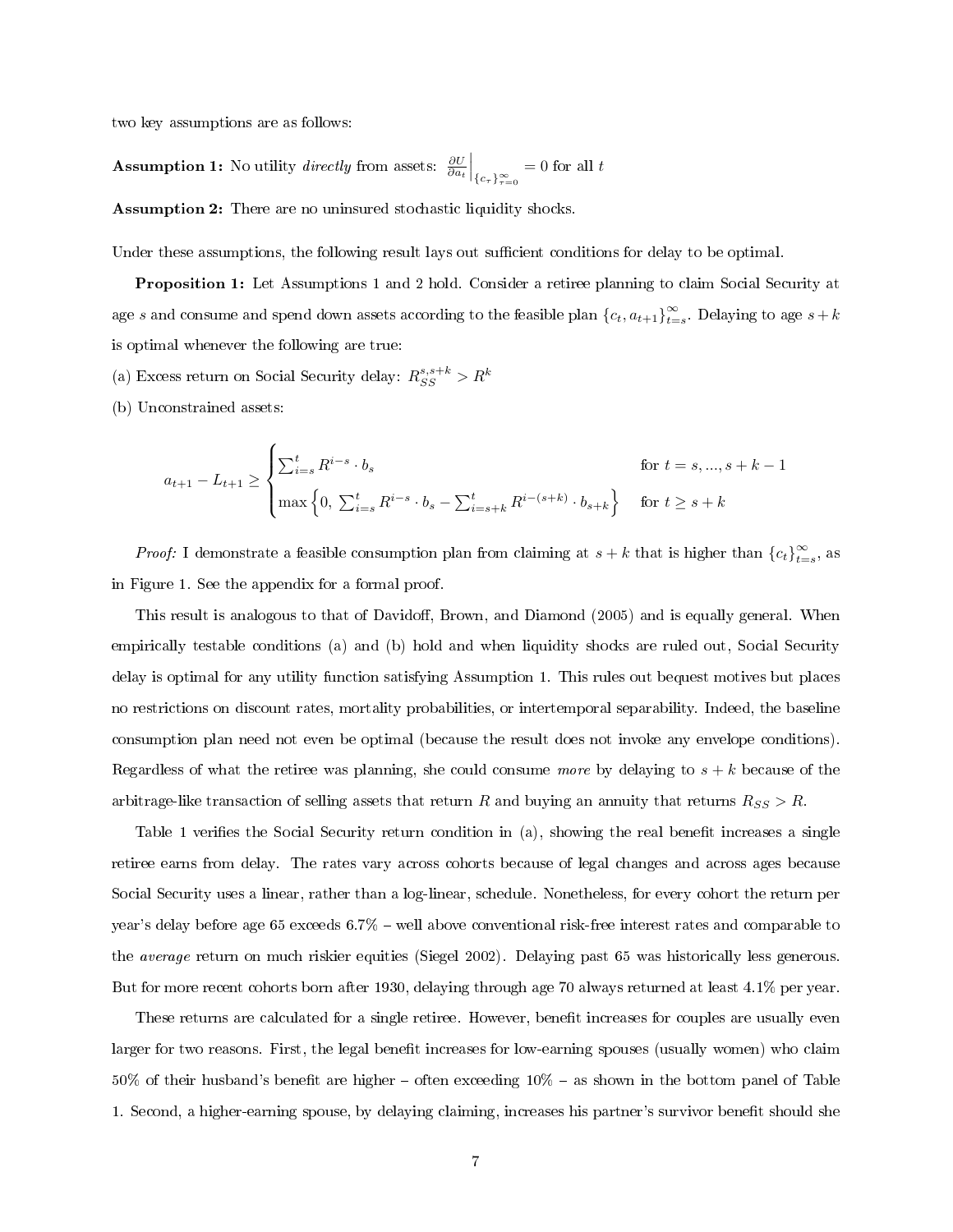outlive him. For simplicity, I do not consider couples' incentives in this draft of the paper, though I plan to address them in a future draft.

A retiree who delays Social Security must offset the foregone benefits by adjusting one or more of consumption, income, and/or assets. The levels in condition (b) are how much lower assets would be at each age if the offset came entirely from asset reductions. Even without access to credit, an arbitrage transaction like the one shown in Figure 1 would be feasible for a retiree planning to hold assets above these levels. While asset plans are unobservable, in a model without stochastic liquidity shocks, planned assets equal realized assets. This motivates comparing the asset levels in (b) to observed assets for older Americans.

To implement such a test, I use data from the Health and Retirement Study (HRS), a nationally representative panel survey of older Americans. Data on assets, income, health, and many other household variables are available biennially since 1992, and I use the first nine waves through 2008. Starting from the full sample, I exclude Social Security Disability Insurance recipients and others (mostly widows) who start Social Security before 62. To ensure a sufficient period of observation, I focus on those born between 1931 and 1938. I also exclude those who enter the sample after turning 62, who exit before 62, or whose claiming age is unavailable. The final sample contains 4,179 individuals, with a mean Social Security claiming age of 63.1. Slightly over half the sample claims at age 62, and 94% claim at 65 or earlier. Additional details on sample construction are in the Data Appendix.

Figure 2 plots the sample's actual distribution of marginal Social Security returns had they delayed an additional year.<sup>13</sup> Because most people claimed at 62, the median real return is 8.1%, and even the 5th percentile is  $5.0\%$ . Less than  $0.5\%$  of people – all of whom delayed until the maximum age of  $70$  – had returns below a conventional interest rate of 3%. Therefore, the basic life cycle model can only reconcile the early observed claiming if the vast majority of retirees are liquidity constrained.

Figure 3 provides evidence that this is not the case. The dashed and dotted lines plot the asset requirements in condition (b) for delaying from 62 to various ages, using the HRS sample's average annual benefit of \$9,340. The solid black lines show median assets by age (in year 2000 dollars) for the HRS sample. To examine assets at older ages than available from the HRS sample, the red lines plot data from the AHEAD survey (a close cousin of the HRS) for people born in 1917-1923. Here and elsewhere, I consider two measures of assets: (1) "total assets," a relatively comprehensive measure including all non-annuitized wealth except defined contribution pension balances,<sup>14</sup> and (2) "non-housing assets," a more conservative measure exclud-

 $13$ This calculation again treats individuals as single, ignoring couples' incentives. A future draft will take these incentives into account.

 $14$ Balances in defined contribution pension accounts are not available in the RAND version of the HRS, though any  $401(k)$ balances that are rolled over into an IRA are measured. I am in the process of adding pension wealth measured in the core HRS survey to my data. Survey evidence from the HRS indicates that about a third of people separating from their jobs at age 55 or later leave 401(k) balances in place, while the remaining two-thirds roll them over, withdraw, or annuitize them (Johnson, Burman, and Kobes 2004).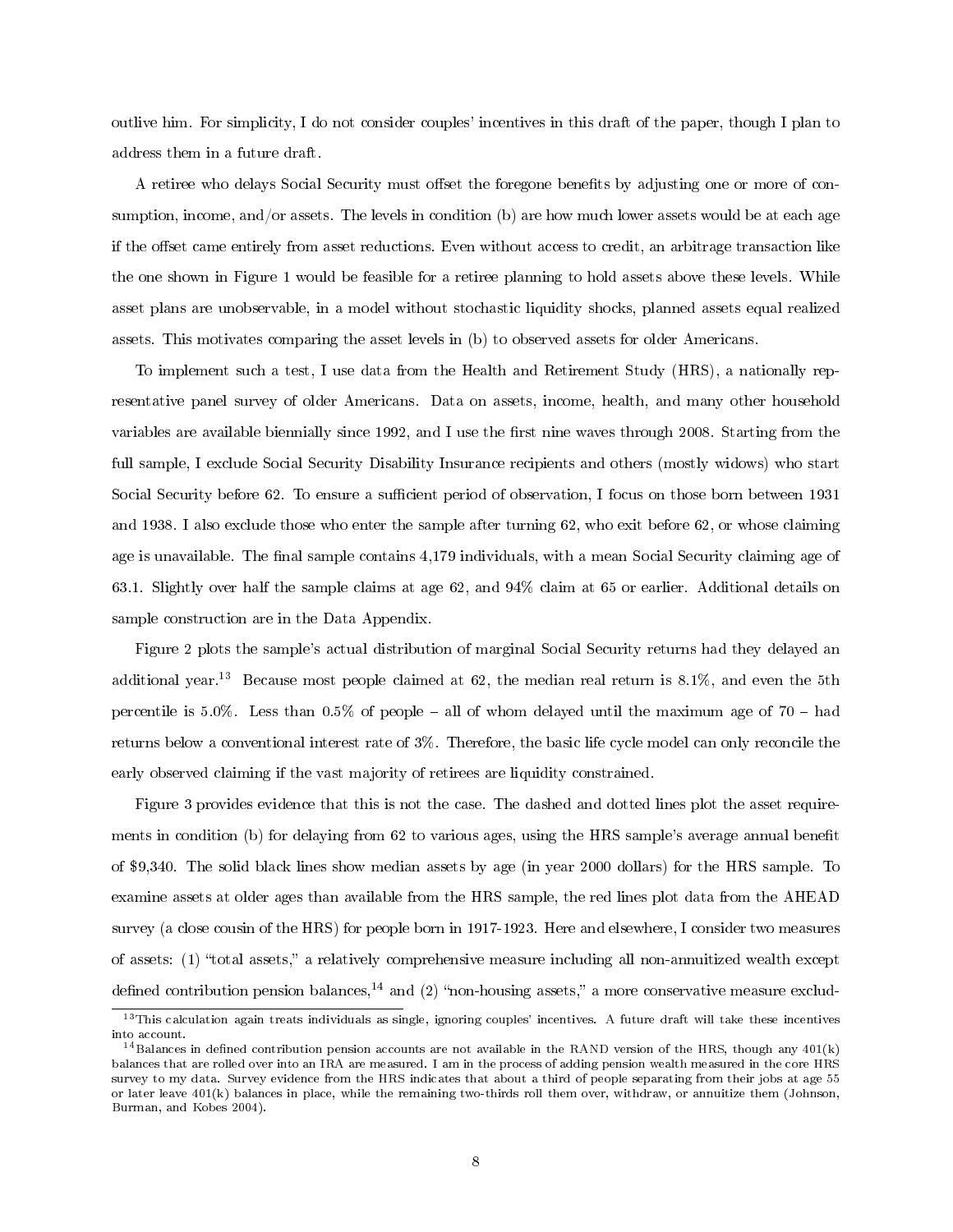ing housing and vehicle wealth. Economists have debated which measure is more appropriate for analyzing retirement savings, so I will show results for both.

Figure 3 reveals two facts. First, the minimum asset levels implied by condition (b) are modest relative to elderly wealth even excluding housing, which represents over half of a typical retiree's assets. Delaying for the minimum period of one month (not shown) would never require more than \$800 (one month's benets) in assets, and delaying to 63 would only require \$9,600. Even delaying from 62 to 66 would reduce assets by a maximum of \$40,200 at age 66. Non-housing assets in the HRS sample were more than twice as high for a typical 66-67 year old, and total assets were six times as high. Second, the asset requirements rapidly decline to zero after peaking just before the delayed claiming age. By contrast, observed assets decline more slowly with age.<sup>15</sup> Any theory which attempts to explain early Social Security claiming with impatience and liquidity constraints will have difficulty accounting for this post-retirement asset profile.

While these median asset levels are suggestive, Proposition 1 can be tested directly at the individual level using the panel dimension of the HRS. For an individual observed to claim at  $s$  (e.g., 62) and receive benefit  $b_s$ , I test whether every available asset observation falls above the individual-specific levels in condition (b) for delaying to age  $s + k$ . An individual for whom this is true could literally have executed the arbitragelike transaction shown in Figure 1. This test is conservative because measurement error will cause more individuals to fail the test spuriously because of a single low observation than to pass the test incorrectly.

Table 2 shows the results for additional delays of 1 month (the minimum allowed), 1 year, 3 years, and all the way to age 70. Results are quite similar in the full sample and the sample that claimed at age 62. Regardless of the asset measure, a large majority had enough to delay at least an additional month 90% using total assets and 70% using non-housing assets. The remaining 10-30% of people are liquidity constrained at some point in the years after retirement, and while delaying may still be optimal, the theory is less unambiguous. Many individuals appear able to afford much longer additional delays. Using total (non-housing) assets, 82% (52%) have enough assets to delay an additional three years, and 73% (42%) can afford to delay all the way to 70. One shortcoming of this test is that asset histories may be truncated due to early death or the final survey wave in 2008. To ensure sufficient observations, I have excluded individuals if assets are not observed at least once within two years around both the actual and alternate claiming age. In addition, the row labeled "Data Available through Age 75" further restricts the sample to those whose asset histories extend to at least 75. The nearly identical results suggest that truncated histories do not create substantial bias.

<sup>&</sup>lt;sup>15</sup>Though Figure 3 does not correct for bias due to higher mortality among lower-asset individuals, restricting the sample to those who survive through age 76-77 shows an asset decline that is similarly gradual.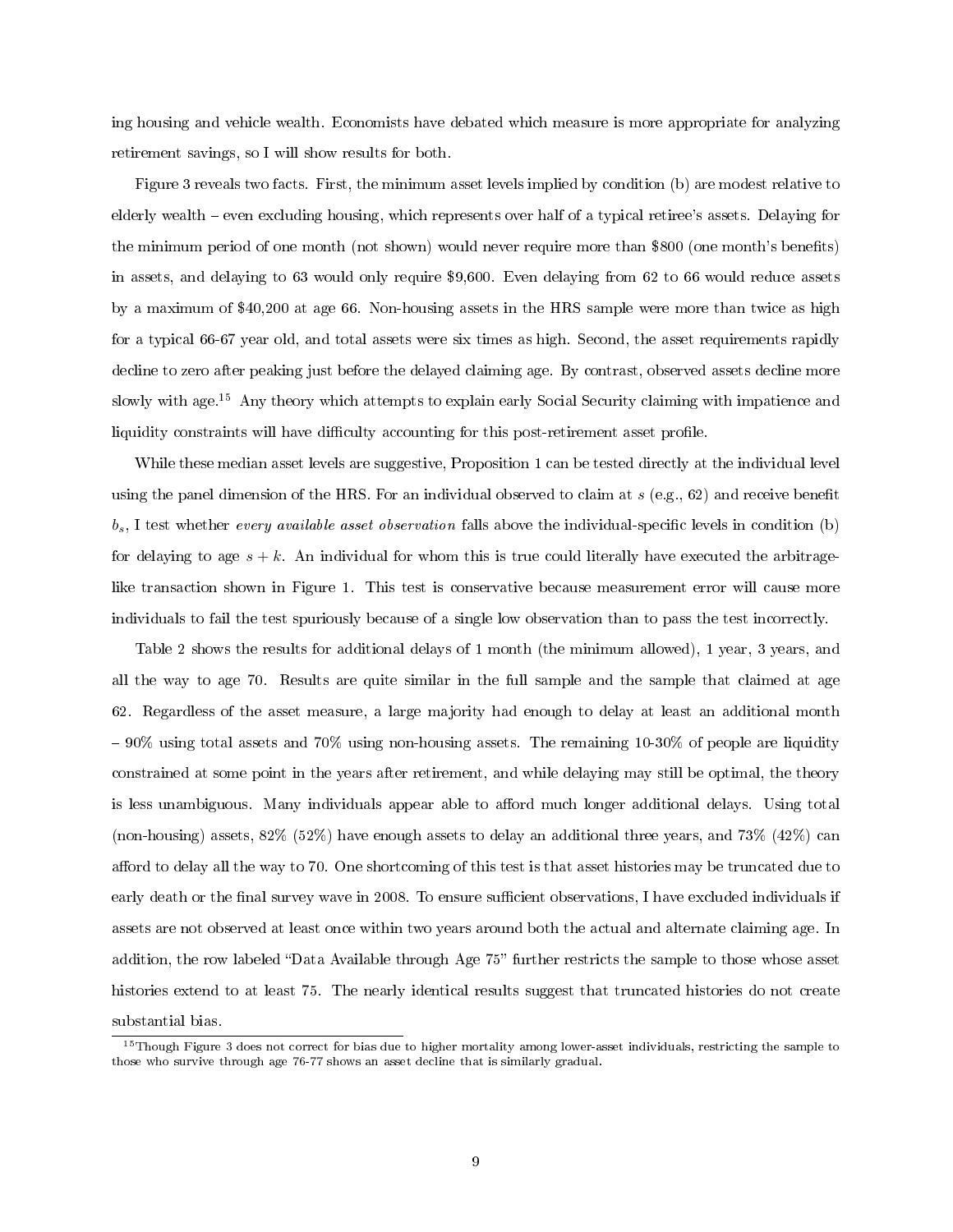Figure 4 illustrates the magnitude by which observed claiming violates the theory underlying Proposition 1. The black line plots the sample's observed survivor curve for Social Security claiming (the fraction who delay past a given age). The red lines show the survivor curves after reassigning individuals to the highest age for which they pass the test of Proposition 1 using non-housing and total assets. Because Proposition 1 provides *sufficient* conditions for the optimality of delay, the theory predicts that the claiming curve should lie above the red lines. Instead, the sample's average claiming age is 63.1, while the theoretical average age using total (non-housing) assets is 68.6 (66.6). The largest discrepancies are for delaying past 65, which theory suggests should be common but is rare in reality.

#### 2.2 Welfare Implications of Early Claiming

If individuals had delayed until the theoretical lower bounds in Figure 4 for total (non-housing) assets, the average annual Social Security benefit would have been \$12,732 (\$11,503), an increase of  $36\%$  (23%) over the observed \$9,340 annual benet. The value of these foregone arbitrage opportunities under the life cycle model are substantial. Past work has found that retirees could achieve welfare gains equal to 20-30% of total wealth by fully annuitizing at actuarially fair rates (Mitchell, et al. 1999). These valuations typically use a fully specified life cycle model with a host of functional form and parameter assumptions. However, if the assumptions of no bequest motives or stochastic liquidity shocks (Assumptions 1 and 2 above) are maintained, it is possible to place a lower bound this valuation under weaker assumptions.

Specifically, assume that retirees have chosen intertemporal consumption to maximize utility, with indirect utility  $V = \max_{\{c_t\}} U(c_s, c_{s+1}, \ldots)$ . Define T as the first age at which savings fall to zero (so  $a_{T+1} = 0$  and  $a_t > 0 \ \forall t \leq T$ ). Bernheim (1987) shows that T is a key parameter for valuing annuities. Up to T, intertemporal optimization implies that the expected discounted marginal utility of wealth is equal at every age:  $U_{c_t} = R^{s-t} \cdot U_{c_s}$  for any t and  $s$ .<sup>16</sup> Therefore, optimization ensures that incremental annuity payments up to  $T$  are worth their present discounted value, regardless of discount or mortality rates. Applying this result, it is easy to show that the immediate money value of a (marginal) Social Security delay from age s to age  $s + k$  equals to a first-order approximation:

$$
\frac{\Delta V}{U_{c_s}} \approx \left(\sum_{t=s+k}^T R^{s-t} \cdot R_{SS}^{s,s+k} - \sum_{t=s}^T R^{s-t}\right) \cdot b_s + \sum_{t=T+1}^\infty \left(R_{SS}^{s,s+k} - 1\right) \left(\frac{U_{c_t}}{U_{c_s}}\right) \cdot b_s \tag{1}
$$

The first term is the change in present value of benefits up to the age of wealth exhaustion. Because the Social Security return  $R_{SS}^{s,s+k}$  exceeds the compounded interest rate  $R^k$ , it is simple to show that this term

<sup>&</sup>lt;sup>16</sup>This is equivalent to stating that Euler equations hold as long as individuals are unconstrained. In the standard model with  $U(c_s, c_{s+1}, ...) = \sum_t \beta^{t-s} u(c_t)$ , the equation  $U_{c_t} = R^{s-t} \cdot U_{c_s}$  can be written as  $u'(c_t) = (\beta R)^{s-t} u'(c_s)$ , which is the standard formulation of the Euler equation.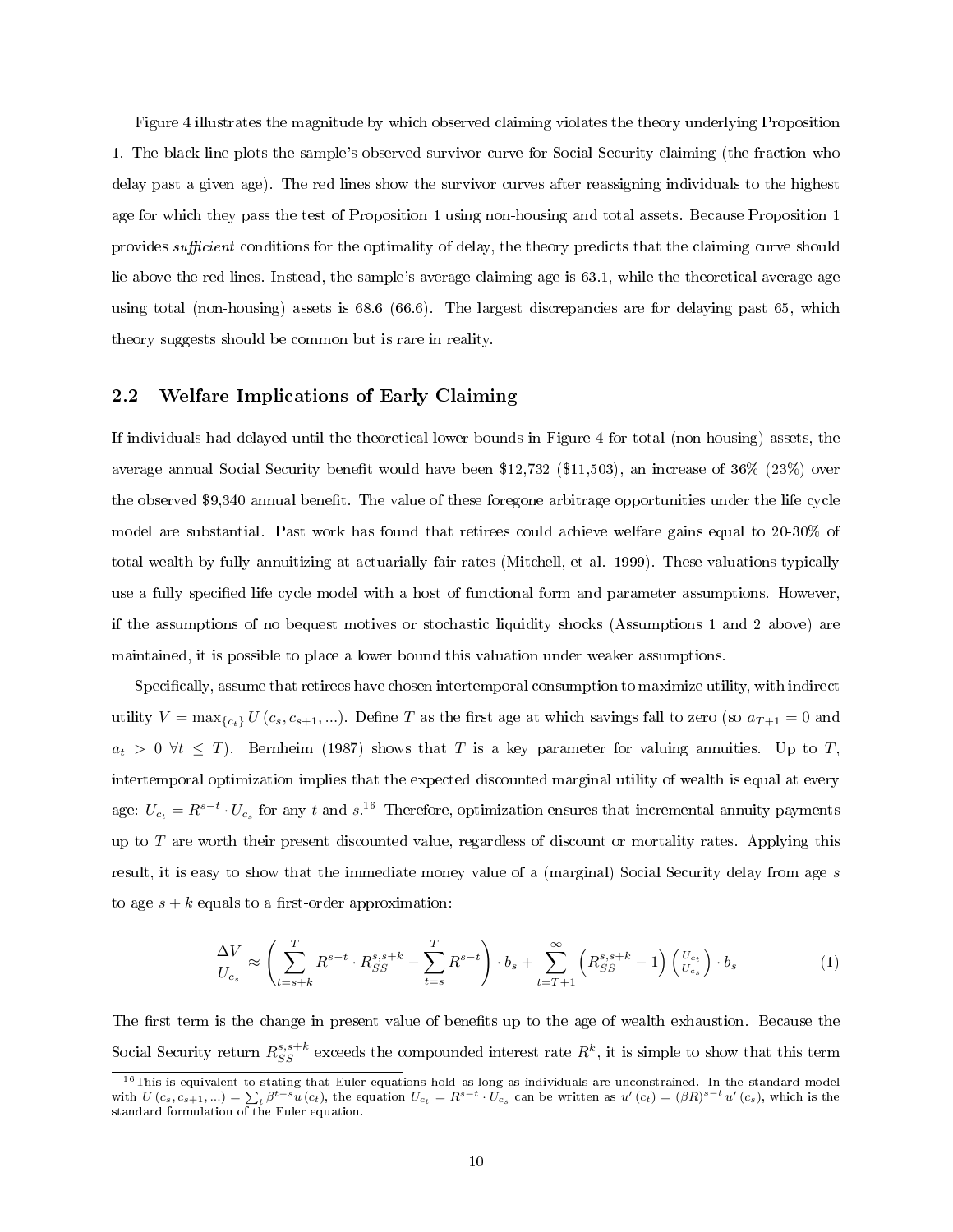will be positive for T sufficiently large. The minimum T for which this is true is sometimes called the "breakeven age" of an annuity. In Figure 3, the break-even ages are the first ages at which the asset requirements (from condition (b) of Proposition 1) fall to zero  $-$  typically around age 80, with some variation depending on the specific interval of delay. Equation (1) provides further intuition for the result in Proposition 1. For a small enough Social Security delay, the asset exhaustion age  $T$  will be unaffected. As long as  $T$  exceeds the break-even age, the first term in  $(1)$  will be positive. Because the second term  $-$  the utility value of additional benefits after  $T -$  is nonnegative, the total value of delaying Social Security is guaranteed to be positive. Based on this logic, the first term is a *lower bound* on the value of delaying Social Security, which can be used to analyze welfare.

Everything in the first term of  $(1)$  is in theory observable. A key statistic for annuity valuation on which there is little empirical evidence is the age of wealth exhaustion,  $T$ . The population distribution of  $T$ could be estimated by examining wealth trajectories (making sure to account for selective mortality) or by surveying retirees. I will not perform that exercise in this draft but will simply calibrate this value to show the approximate magnitude. For instance, let  $T = 90$  and  $R = 1.03$ . Consider an individual with a typical benefit of  $b_{62} = $10,000$ . Using the first term of (1) as a lower bound, the value of delay from 62 to 63 is at least \$5,600 for the 1937 and earlier cohorts (for whom  $R_{62,63}^{SS} = 1.083$ ). Delaying from 62 to 67 – the average delay age-62 claimers could have afforded using non-housing assets  $-$  would have been worth \$14,900 for the 1937 cohort  $(R_{62,67}^{SS} = 1.413)$ . If assets were positive only to age 80, these lower bounds would be \$1,500 for 62 to 63 and -\$5,800 for 62 to 67 (i.e., not guaranteed to be worth it), while if assets were exhausted at 100, the values would be \$8,700 and \$30,200. These lower bounds are measures of the substantial value being "left on the table" from early claiming if the standard life cycle model describes preferences and welfare.

#### 2.3 Information and Beliefs about Social Security

The prevalence of early claiming raises the question of how well retirees understand Social Security. The nature of claiming rules out the possibility, common in other contexts, that early claimers are passively adopting the default choice. To start receiving Social Security, beneficiaries must actively apply for benefits. Retirees who procrastinate delay claiming by default.

Whether this timing decision is well-informed is less clear. Most people appear to know the basic facts about how delayed claiming increases benefits. A recent survey of non-elderly Americans found that  $75\%$ of respondents understood that claiming can be delayed past retirement (Greenwald, et al. 2010). Another survey found that near-retirees estimate fairly well the return to working longer and delaying benefit claiming (Liebman and Luttmer 2009). There is mixed evidence about whether claiming responds to marginal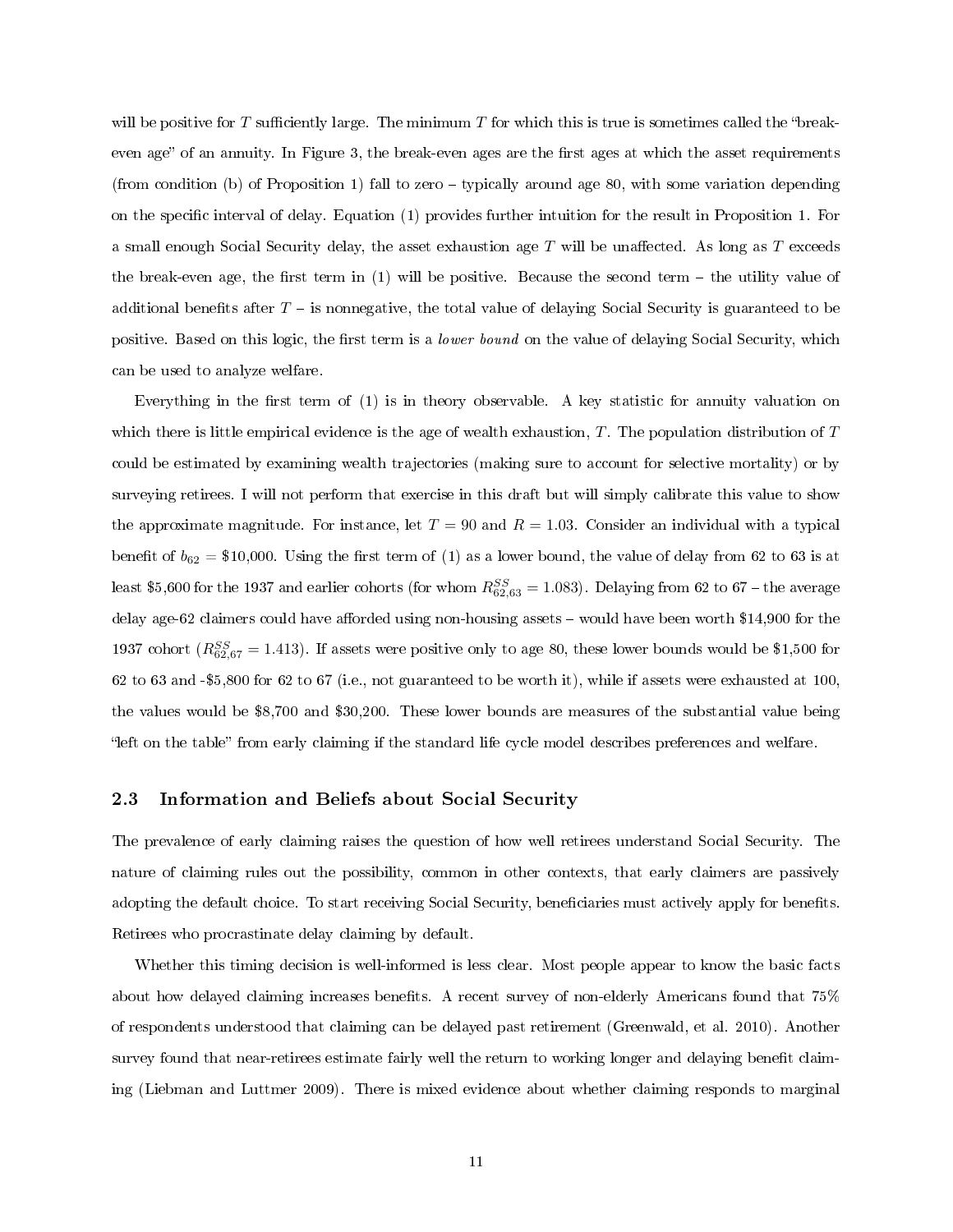incentives. Coile, et al. (2002) find that cross-sectional variation in benefit claiming broadly conforms with incentives, but the associations are weak. By contrast, Benitez-Silva and Yin (2009) find essentially no increase in delayed benefit claiming past the Full Retirement Age over the 1994-2004 period, despite a more than 50% increase in the incentive to do so. The one rule beneficiaries clearly respond to is the earliest age they can access benets: claiming shifted rapidly to the earliest age allowed both after the earliest eligibility age was decreased from 65 to 62 in 1961 (Diamond and Orszag 2004) and after workers were allowed to claim full benefits at age 65 in 2000 (Song and Manchester 2007).

Treatments to increase information have also had little effect. People can learn about their claiming incentives through an individualized Social Security statement mailed annually to Social Security-covered workers and retirees. After the introduction of the statement in the late 1990s, near-retiree HRS respondents became much better informed about their Social Security benefit levels, but this information had no effect on retirement plans or claiming behavior (Mastrobuoni 2010). Evidence from a randomized field experiment teaching near-retirees about their Social Security incentives found no signicant changes in claiming timing, despite a significant increase in work among females (Liebman and Luttmer 2011).

Even if beneficiaries know the Social Security rules, they may not believe the government will follow through with them. For instance, a 62-year-old who believes Social Security benets may be cut in the next few years may choose to "get his money out now" rather than risking a benefit reduction if he delays. This sentiment is intuitive and consistent with decades of Social Security Trustee reports that the program is not actuarially solvent over 75 years. For two sets of reasons, however, worries about benefit reductions are unlikely to be causing early claiming.<sup>17</sup> First, the logic underlying the "get my money out now" sentiment is questionable. For cuts to reduce the return to delay, they would have to apply to *current seniors* over  $62$ , whereas nearly all reform plans exempt anyone over  $55$  at the time of reform. Further, to fully offset the high returns to delay, the cuts would have to substantially favor seniors who had already claimed over those of the same age who had delayed retirement or claiming. Given the longstanding goal of actuarial neutrality towards the retirement and claiming decisions, it seems unlikely policymakers would design cuts this way.

The second set of reasons is empirical. In 1992 and 1996, HRS retirees were asked to rate the chances that congress will change Social Security so that it becomes less generous than now. Consistent with the perception of impending cuts, the average rating was about  $60\%$  for my sample in both years.<sup>18</sup> However, this rating has little or no ability to explain actual claiming patterns. The raw correlation of the reported cut probability with claiming age is actually significantly *positive* (though small), suggesting that those expecting

 $17$  For an alternate perspective arguing that benefit expectations can explain early claiming, see Benitez-Silva, Dwyer, and Sanderson (2006).

<sup>&</sup>lt;sup>18</sup>Similar questions were also asked in 2006 and 2008, well after most of my sample had claimed, with an average answer of 58% in both years. In addition, a clarifying question about the chance that "these Social Security changes might affect your own benefits" was asked, to which the average answer was about  $40\%$  in each year.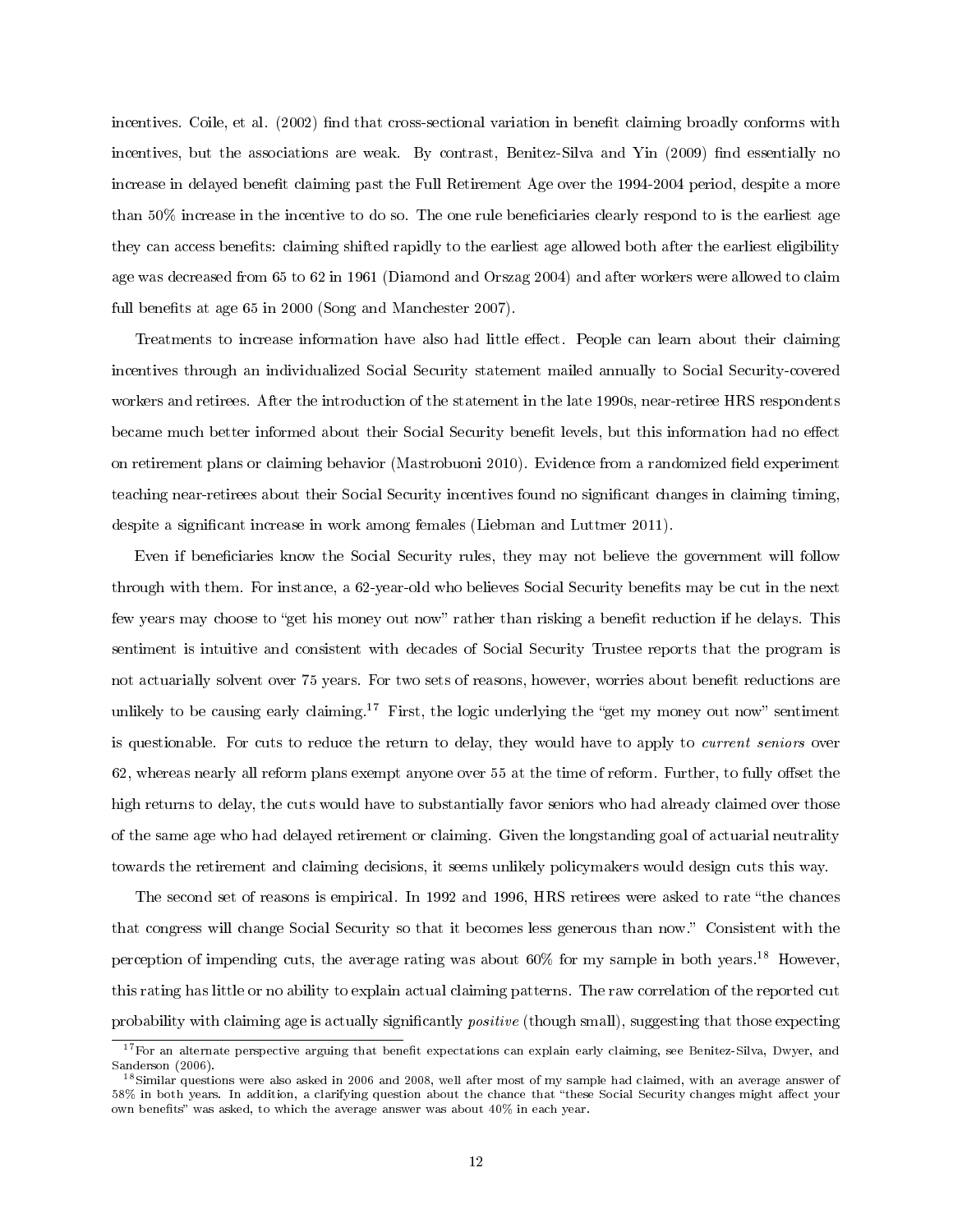a cut claim later than others. But after controlling for education and gender, this correlation disappears. Individuals who report a chance of a cut of 80-100% claim at almost exactly the same age (an insignicant  $0.02$  years later) as those who report an  $0.20\%$  chance, and the confidence interval rules out a difference less than -0.15 years. Early claiming, therefore, cannot be explained empirically by this proxy for retiree beliefs about future Social Security reductions.

### 3 Claiming with Bequest and Precautionary Motives

Consider again the basic intuition for annuitization shown in the life cycle plan of Figure 1. Delaying Social Security allows for a substantial increase in consumption with no offsetting decrease. Notice, however, that the most salient aspect of the new plan is how much assets must fall early in retirement. To delay to 65 without cutting consumption, the retiree must spend down three years of benefits  $-$  about \$30,000 for a typical person, or more than a third of median non-housing assets at ages 62-63.

It is not hard to imagine that a real-world retiree would find this plan disconcerting. In reality, assets are useful not just for saving for old-age consumption but also as a buffer stock for liquidity needs and as bequests for heirs. Because a larger annuity through Social Security is illiquid and cannot be left to heirs (except to a limited extent discussed below), adding bequest and precautionary savings motives to the basic life cycle model may be able to rationalize early claiming. Though bequest and precautionary motives are conceptually different, their theory shares much in common. Both are stochastic events in which conventional assets are more valuable than an actuarially equivalent annuity. In this section, I analyze their common theory and use its predictions to test whether bequest or precautionary motives can reverse the optimality of delayed claiming.

#### 3.1 Theory

Consider a 62-year-old retiree's choice between claiming Social Security right away versus delaying until a later age. I drop Assumptions 1 and 2 from Section 2 by allowing the retiree to have bequest motives and to face stochastic liquidity shocks. Importantly, these liquidity shocks must be severe enough to effectively bankrupt the retiree: if assets will never fall below the levels in Proposition 1, then the same arbitrage logic applies.

I again consider a perturbation argument in which the retiree delays claiming, spends down assets to avoid a fall in consumption, and uses the incremental benefit to rebuild assets thereafter. The intuition for the argument is shown in Figure 5. The solid lines show the retiree's path for assets, consumption, and benefits conditional on claiming at 62 and not dying or experiencing a liquidity shock, and the dotted lines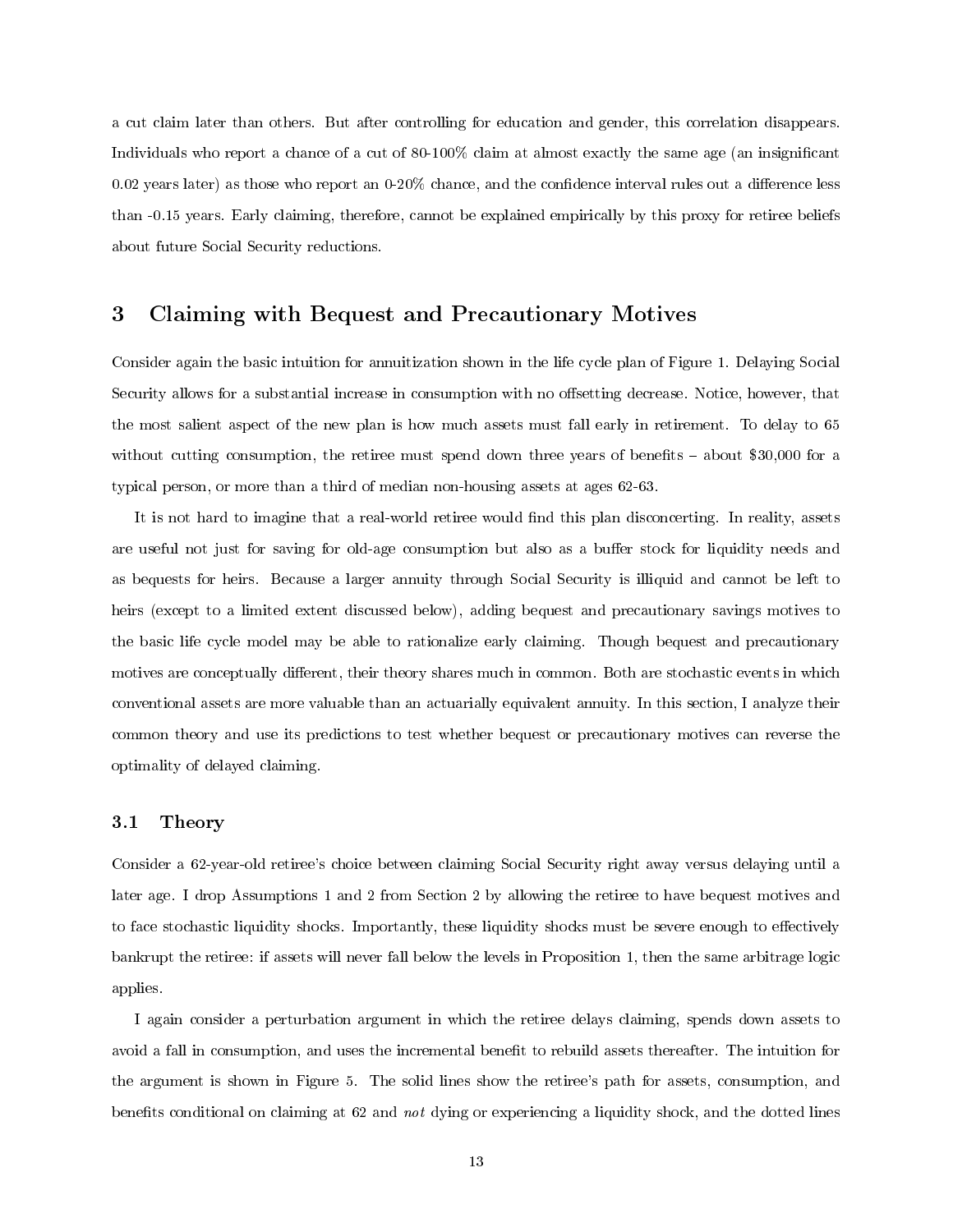show the same for delaying to age  $65<sup>19</sup>$  In order to maintain consumption while delaying claiming, the retiree spends down assets more quickly early in retirement. Because death or a liquidity shock may occur at any time, this fall in assets is risky  $ex$ -ante (at age 62), even if it appears feasible  $ex$ -post for the majority of retirees who did not die or experience a shock. However, this risk is compensated by a potential benet: assets available should death or a shock occur at older ages are *higher* with delayed claiming. Effectively, delayed claiming shifts assets from immediately after retirement to ages after 81 (the "break-even age" in this case), without having to reduce consumption. Annuitization therefore provides net insurance against late-life risks, at the expense of reducing insurance against risks more likely to occur earlier on. Whether delay is still optimal depends on the probability distribution of these shocks over time, as well as the relative severity of the shocks that occur earlier and later on.

Formalizing this argument requires moving away from the arbitrary utility function of Section 2. It is easy to think of non-standard preferences that would justify early claiming – for instance, a retiree might care only about bequests if he dies before age 80 but not thereafter. But I would like to test a more standard model first. I do so in the following framework. Suppose that an individual receives no utility from assets, except in the event of a single risky state (either death or a liquidity shock). Define  $q_t$  as the unconditional probability that the first occurrence of this risk occurs at time t. For instance, for mortality,  $q_t$  would be the probability that someone will be exactly  $t$  years old at death. If the risk occurs, the problem is truncated and the individual receives separable utility  $v(Ra_t - \xi_t, b)$  from assets  $Ra_t$  net of the liquidity shock  $\xi_t$  and potentially also from Social Security benefits b. This function can be thought of as a reduced form for either bequest utility (for mortality risk) or for the value of consuming all one's remaining assets (for a liquidity shock). I assume that in both cases,  $v(.)$  is increasing and weakly concave in assets.<sup>20</sup> The following condition captures these assumptions:

**Assumption 3:** (Expected Utility over Asset Needs) Utility as of period  $t_0$  takes the form:

$$
U_{t_0} = U(c_{t_0}, c_{t_0+1}, \ldots) + \sum_{t=t_0}^{\infty} \beta^{t-t_0} q_t v (Ra_t - \xi_t, b)
$$

where  $U(.)$  is an arbitrary function of consumption before the shock,  $q_t$  is the probability that the first instance of the risk occurs at time t, and  $v_a'$  (.) > 0,  $v_a''$  (.)  $\leq$  0.

Importantly, aside from utility discounting by  $\beta$ , I assume that the function v(.) valuing assets net of the liquidity shock in the risky state is *stable* over time. This is equivalent to assuming a stable bequest utility

 $19$ The formal perturbation argument below is based on a short delay (e.g., 1 month), so that first-order approximations apply. I depict delaying to 65 in the figure to make the differences more visible, but the same logic applies.

<sup>&</sup>lt;sup>20</sup>For liquidity shocks, this assumption follows from concavity of utility of consumption, since  $v (Ra_t - \xi_t, b)$  =  $u (Ra_t - \xi_t + b) + \beta E_t [V_{t+1} (a_{t+1} = 0, b)],$  where  $V_{t+1} (a, b)$  is the valuefunction.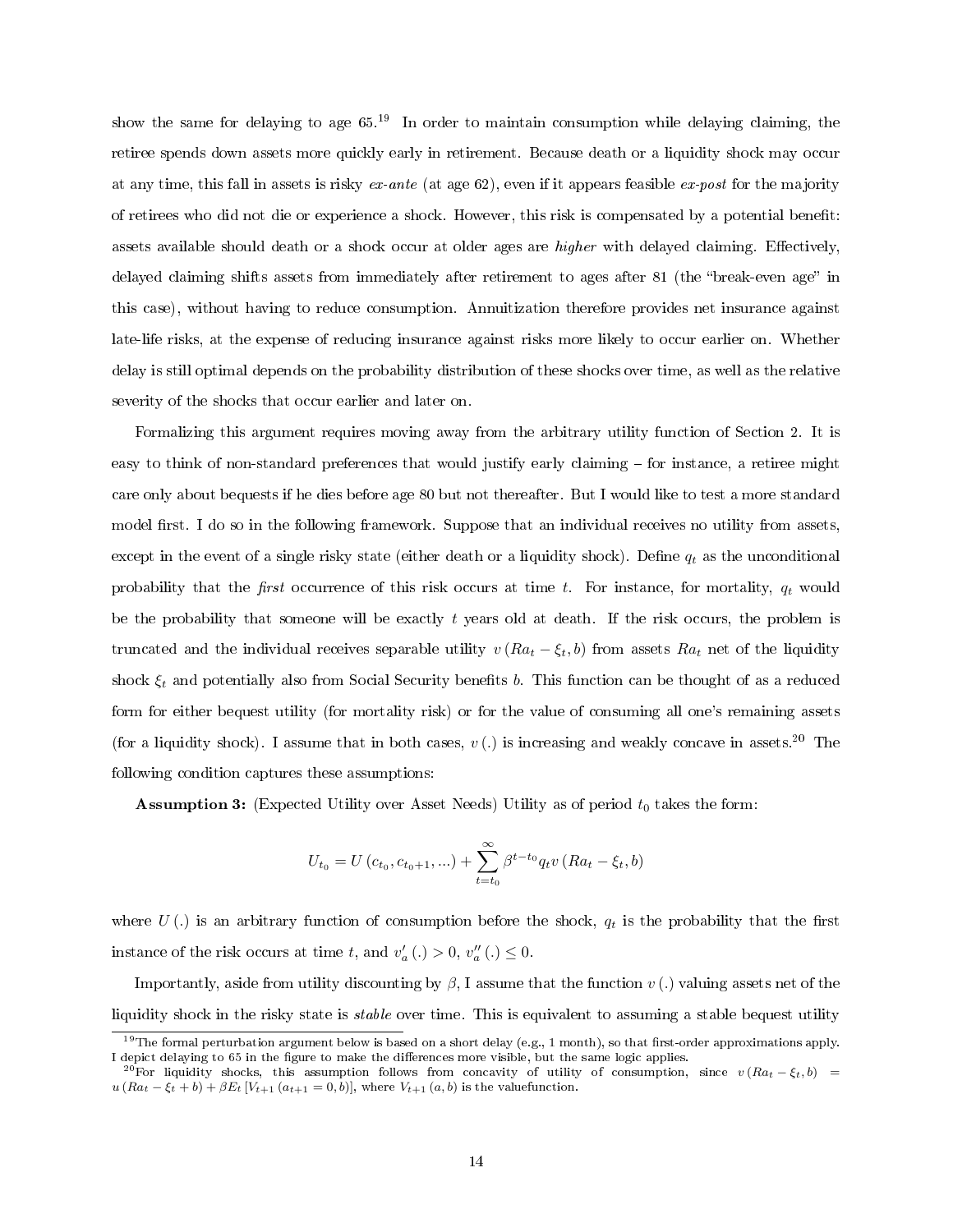function or for liquidity shocks, a stable period utility function  $u(.)$  (since  $v(.)$  is the utility of consuming all of one's resources immediately)  $-$  both standard assumptions. For a non-fatal liquidity shock to fit into this framework, it must be significant enough that the retiree wishes to consume *all* remaining assets, creating a binding liquidity constraint. If the shock does not reduce assets below the levels in Proposition 1 (which are essentially zero for a one-month delay), the same theory carries over. This restriction essentially rules out asset price fluctuations, whose costs are proportional to asset holdings, and ordinary medical costs, which are insured by Medicare and supplemental policies held by 90% of Medicare beneficiaries (Kaiser Family Foundation 2010). The only major uninsured health care costs among the elderly are for nursing homes and other long-term care, which Medicare and supplemental policies do not cover. Therefore, I will focus on long-term care needs as the prime example of a liquidity shock.

Given this expected utility setup, the following result establishes testable conditions on risk probabilities and assets under which Social Security delay is optimal:

**Proposition 2:** Consider the possibility of delaying Social Security from age  $s$  to  $s+1$ , where the period length is small. Suppose that preferences satisfy Assumption 3. Then the following are sufficient for delay to be optimal:

(a) Delay Improves the Correlation of Payouts with Risks:

$$
\sum_{t=s}^{\infty}\beta^{t-s}q_t\cdot\Delta Ben_t\geq 0
$$

where  $\Delta Ben_t = \left( \sum_{k=s+1}^t R^{t-k} b_{s+1} - \sum_{k=s}^t R^{t-k} b_s \right)$  is the change in the accumulated value of benefits received through period  $t$  by delaying claiming.

(b) Declining Assets with Age:

$$
\overline{A}_{early} \geq \overline{A}_{late}
$$

where  $\overline{A}_p\equiv R\cdot\overline{a}_p-\overline{\xi}_p,\,\,p\in\{early, late\}$  are the levels of assets net of liquidity shocks that match the average marginal utility of assets before and after the break-even age  $(T^{BE})$ :

$$
v'\left(\overline{A}_{early}\right) = \sum_{t < T^{BE}} \left(\frac{\omega_t}{\sum_{\tau < T^{BE}} (\omega_{\tau})}\right) E\left[v'_a\left(Ra_t - \xi_t, b\right)\right]
$$

where the weights are  $\omega_t \equiv \beta^{t-s} q_t \Delta Ben_t$ , and likewise for  $\overline{A}_{late}$  with the summation over  $t \geq T^{BE}$ .

(c) Unconstrained assets: Planned assets absent a shock exceed the levels of condition (b) in Proposition 1.

Proof: I verify the feasibility and optimality of a transaction like the one in Figure 5. See the appendix. When these conditions are satisfied, delaying Social Security and saving the incremental benefits provides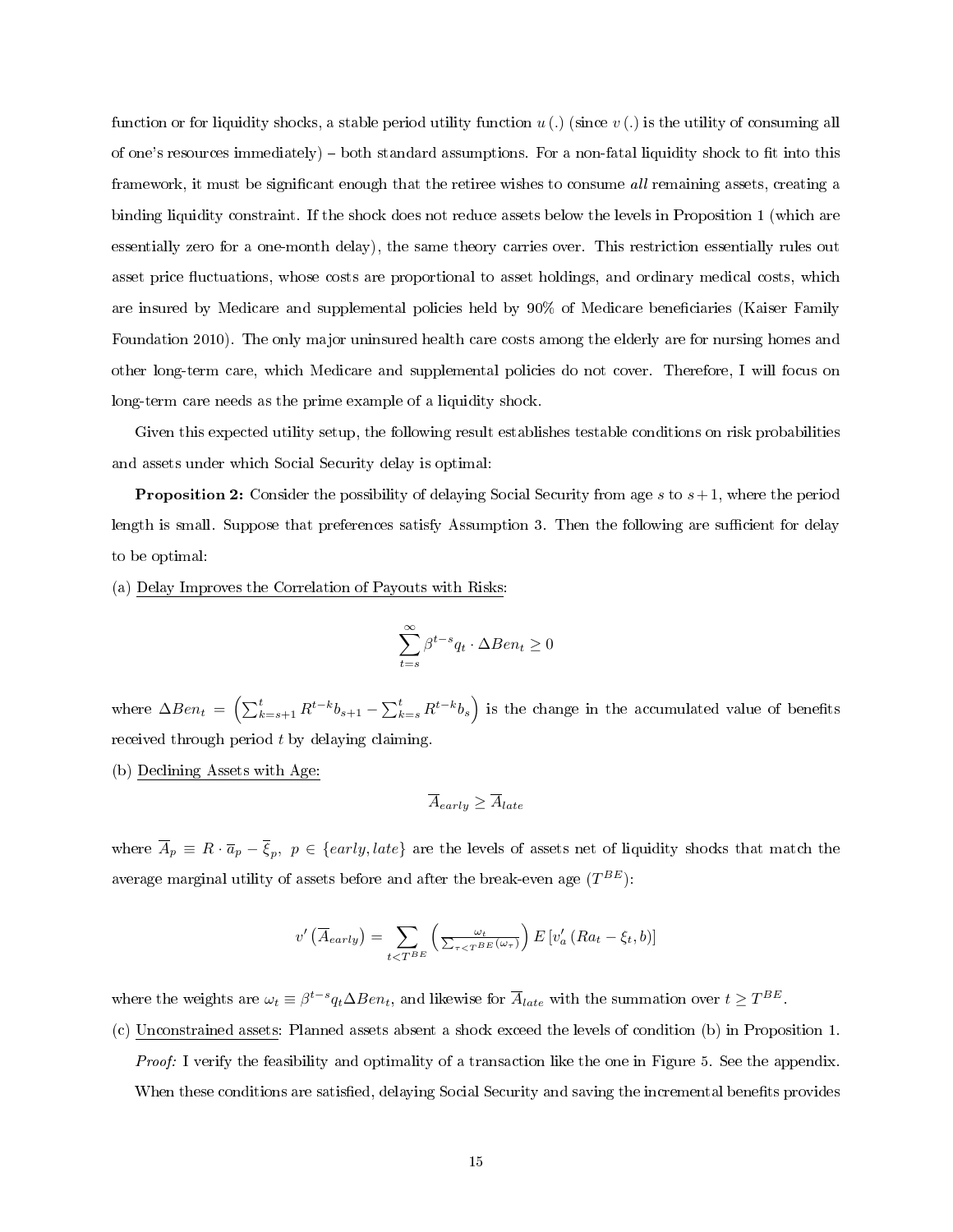net insurance value for the risk in question. This formulation avoids the need to measure risk aversion or the strength of bequest motives, which would be necessary to evaluate a tradeoff between consumption and risk protection. Instead, the argument is that regardless of how much individuals care about the risk, delaying Social Security can help them be more prepared for it without any consumption cost.

Condition (a) formalizes the insight of Davidoff, Brown, and Diamond (2005) that annuities are better than conventional assets for saving for late-life shocks, but worse for early-life shocks. The key technical requirement is that delay increases the correlation of accumulated benefits with the risk timing. Because delay shifts assets downward initially but upward after the break-even age, risks sufficiently concentrated after the break-even age will satisfy this condition. A useful benchmark is mortality (for bequest motives). When the discount rate equals the interest rate, condition (a) is equivalent to a requirement that the returns be actuarially fair or higher (see the appendix for a proof). Condition (a) therefore can be understood as a generalization of actuarial fairness to an arbitrary risk. For any risk that is more concentrated at older ages than mortality, delay provides insurance value even at lower Social Security returns.<sup>21</sup>

Condition (b) is more difficult to test empirically because  $v(.)$  is unknown. If asset decumulation were monotonic and liquidity shocks were increasing with age, (b) would hold for any concave function  $v$  (.). But as Figure 3 shows, assets decline quite gradually and may even increase early in retirement. Therefore, accurately testing (b) would require observing how much assets subsequently decline in individuals' 70s, 80s, and 90s, necessitating a longer panel of asset observations than is available in the HRS. Further, an accurate test is challenging because HRS asset data often show implausibly large intertemporal fluctuations, potentially due to measurement error, although the exact reason is not known (see Poterba, Venti, and Wise 2010). For these reasons, I have not formally tested condition (b) but will explore testing it in future drafts.

#### 3.2 Mortality Risk and Bequest Motives

The test of Proposition 2 is simplied in the case of bequest motives because mortality probabilities are widely available and there is no need to account for a liquidity shock. When the interest rate equals the discount rate, the mortality risk will be concentrated sufficiently late in life for delaying to satisfy condition (a) only if delaying is actuarially fair or better. Because the schedule was designed to be actuarially fair, one might expect that Social Security claiming would be close to neutral with respect to bequest motives.

In practice, delaying Social Security is typically better than actuarially fair on the margin, a fact that appears to have received little, if any, attention. The primary reason for this is historical. The schedule for delays between 62 and 65 was introduced for women in 1956 and men in 1961, and it was close to actuarially

 $^{21}$ Note that it is only the *relative concentration* of the risk timing (earlier versus later), not the level of the risk, that matters, since condition (a) is unaffected by scaling all values of  $q_t$  by a constant.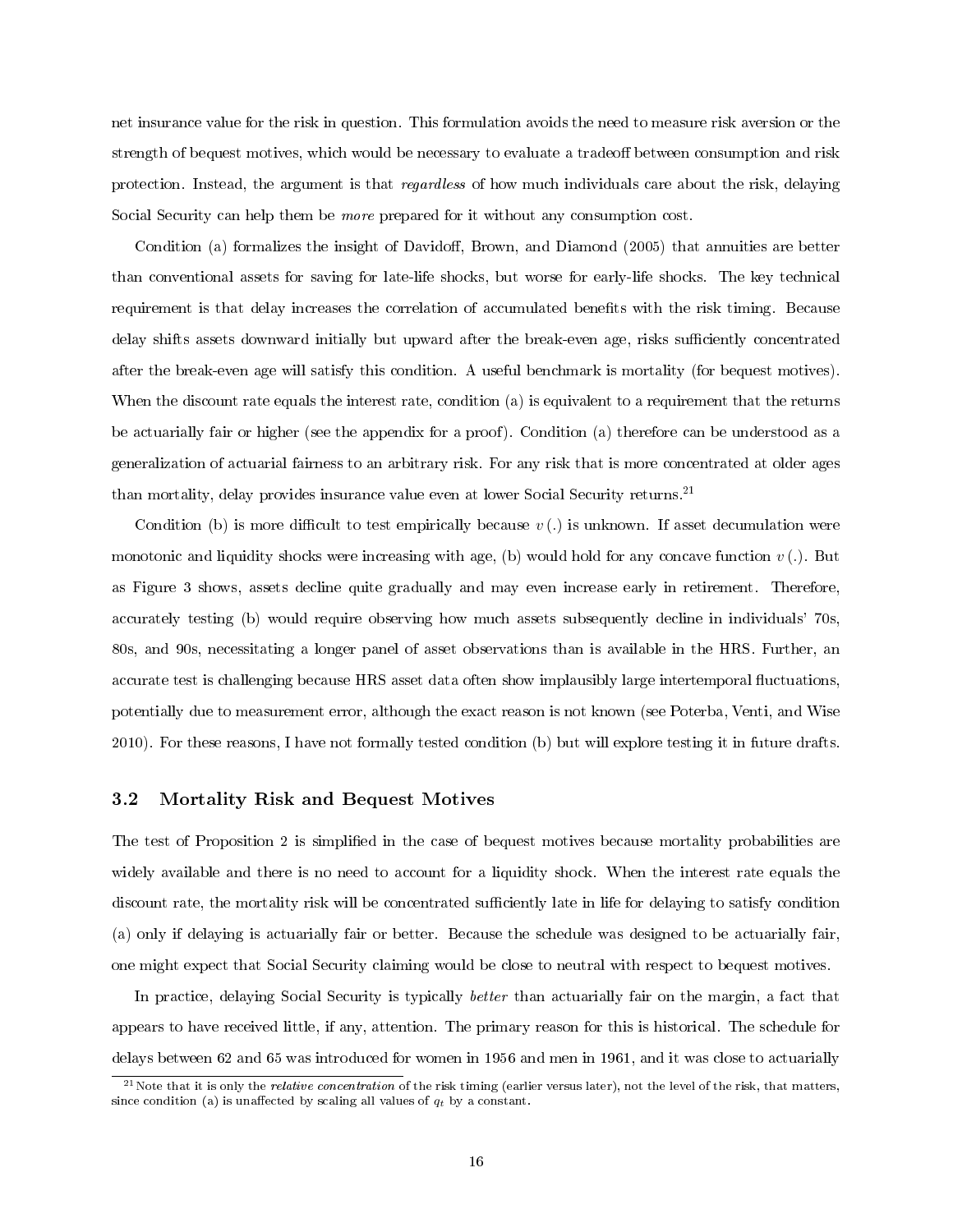fair at the time. But in the 50 years since, the schedule has been left essentially unchanged despite historic gains in elderly longevity.<sup>22</sup> Table 3 documents these trends, showing the money's worth of the Social Security delay annuity for both genders in several cohorts and ages. Money's worth is a standard statistic for annuity valuation equal to the expected present value of payouts per dollar of premium. Money's worth also equals the annuity return (in my notation,  $R_{SS} - 1$ ) divided by the fair return  $(R_{fair} - 1)$ , so a value above 1.0 indicates better than fair. The statutory return of 8.3% for delaying from 62 to 63 had a money's worth of 1.043 for an average individual born in 1900 - just slightly above fair. But by the 1930 cohort, the same 8.3% rate was almost 15% better than fair. By the 1950 cohort who are retiring today, legal reforms had lowered the return for delaying from 62 to 63, but the now 8.3% return to delaying from 63 to 64 was 18% better than fair on average. Thus, these Social Security money's worths exceed actuarial fairness by about the same amount that commercial annuities fall short of it (Mitchell, et al. 1999).

Table 3 shows two more reasons delay is often better than fair. First, Social Security delay is effectively a community rated annuity, despite large heterogeneity in expected mortality. As a result, delay was already better than fair for female workers born in 1900 and only became more so over time. A similar point applies to healthier and highly educated retirees, who are also less likely to be prevented from delaying by liquidity constraints. Second, the returns to delay are highest at younger ages (i.e., just after 62) because Social Security uses a linear benefit schedule. Each month of delay raises the benefit by a specified fraction of the "full benefit," the benefit available at the full retirement age. This linear growth implies that the increase as a proportion of the foregone benefit  $-$  the key statistic for a money's worth calculation  $-$  is higher in earlier years. By claiming at age 62, most beneficiaries are turning down a marginal unit of annuity that is the most generous available.

While these facts are suggestive, a formal test of condition (a) of Proposition 2 is needed to confirm whether delay provides insurance value against bequest risk. I implement this assuming a discount rate equal to the interest rate of  $3\%$ <sup>23</sup> Table 4 shows the results for two sets of mortality probabilities (as well as for long-term care risk, discussed in the next subsection). The top panel uses gender and birth-year specific mortality from the SSA cohort life tables (Bell and Miller 2005), as a measure of average mortality risk. The results for the sample who claimed at 62 are illustrative. Delay by an extra year to age 63 provides insurance value (satisfies condition (a)) for  $100\%$  of the sample, and delay to 64 is justified for all women and some men in the younger cohorts. Because the returns to delay fall with age, particularly after 65, delays to 66 or

 $^{22}$ Between 1961 and 1999, the actuarial schedule between 62 and 65 was not adjusted at all. Between 2000 and 2005, the return to delaying between 62 and 63 fell (as part of the increase in the full retirement age to 66), but the return to delaying from 63 to 65 increased, leaving unchanged the average return to delaying from 62 to 65.

 $^{23}$  Adjusting both the interest and discount rate upward or downward does not materially affect the results. A discount rate exceeding the interest rate could help explain early claiming but would be difficult to reconcile with the slow path of asset decumulation shown in Figure 3.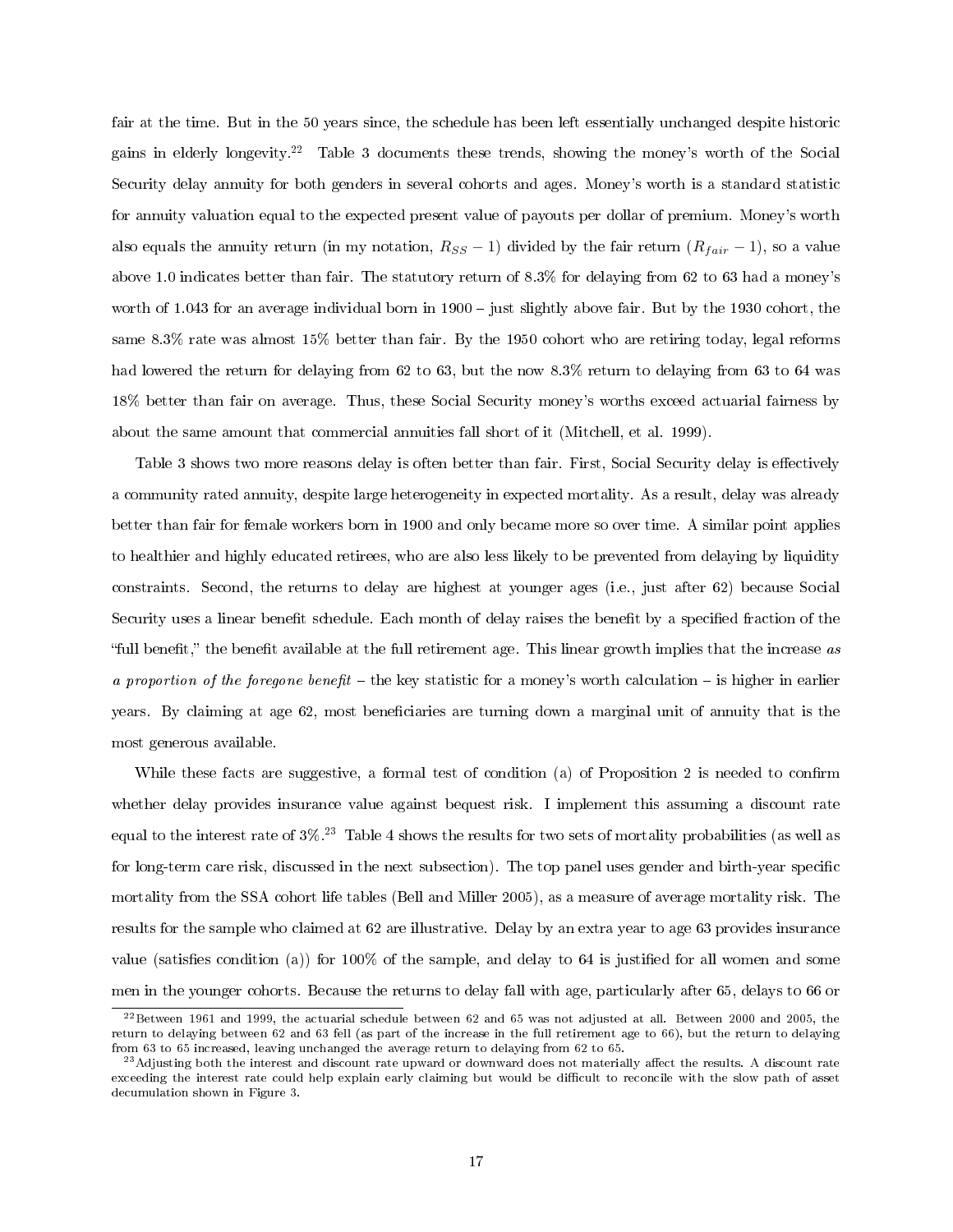later do not satisfy condition (a). For the sample as a whole, these results imply that  $64\%$  of people – most of whom claimed at  $62$  or  $63$  – would have obtained bequest insurance by delaying by an additional year.

In sum, bequest motives can help explain why individuals do not delay all the way to 70. However, mortality is sufficiently concentrated in later years that the dominant behavior of claiming at 62-63 cannot be justified for the average person. It is also not true that only sicker retirees claim at these early ages. Even among people who report "excellent" or "very good" health in the interview closest to age 62, 52% claim at age 62. While poor health is correlated with earlier claiming, this effect appears to be entirely a mechanical effect due to earlier retirement. Conditioning on being retired before 62, earlier claiming is not significantly correlated with worse health.

One simple deviation from rational expectations that could explain earlier claiming would be if the population as a whole pessimistically believed they were likely to die early in retirement. The middle panel of Table 4 provides evidence against this by updating the test of condition (a) using individuals' own selfreported longevity expectations based on questions in the HRS. Specifically, I scale life table mortality rates to best match each individual's self-reported probability of living to 75, 80, and/or 85, averaging over all available self-reports in interviews surrounding Social Security claiming to reduce noise (see the note to Table 4 for details). Longevity expectations vary widely across the population, but longevity beliefs are almost exactly right for the median male and only a couple years too short for the median female. Therefore, the results in Table 4 for self-reported mortality risks are qualitatively similar to those using the objective probabilities. About two-thirds of people claiming at 62 and about half of the full sample report beliefs suggesting that delaying an additional year would provide bequest insurance.

Therefore, although I have not yet implemented a formal test of condition (b) of Proposition 2, I conclude that bequest motives alone are unlikely to explain the dominant behavior of claiming Social Security at ages 62 and 63. I next turn to an analysis of liquidity shocks in retirement.

#### 3.3 Stochastic Liquidity Needs in Retirement

For a liquidity risk to reverse the optimality of delayed claiming, it would have to satisfy two conditions. First, it would have to be severe enough to completely exhaust assets, creating a binding liquidity constraint. Second, it would have to be concentrated early in retirement so that condition (a) of Proposition 2 does not hold. As discussed above, the only obvious candidate for a severe shock is uninsured nursing home expenses. Because post-retirement income is relatively steady, most shocks other than medical expenses are either small or  $-$  in the case of asset price fluctuations  $-$  proportional to asset holdings and therefore unlikely to cause bankruptcy. And essentially all major medical expenses other than nursing home costs are insured for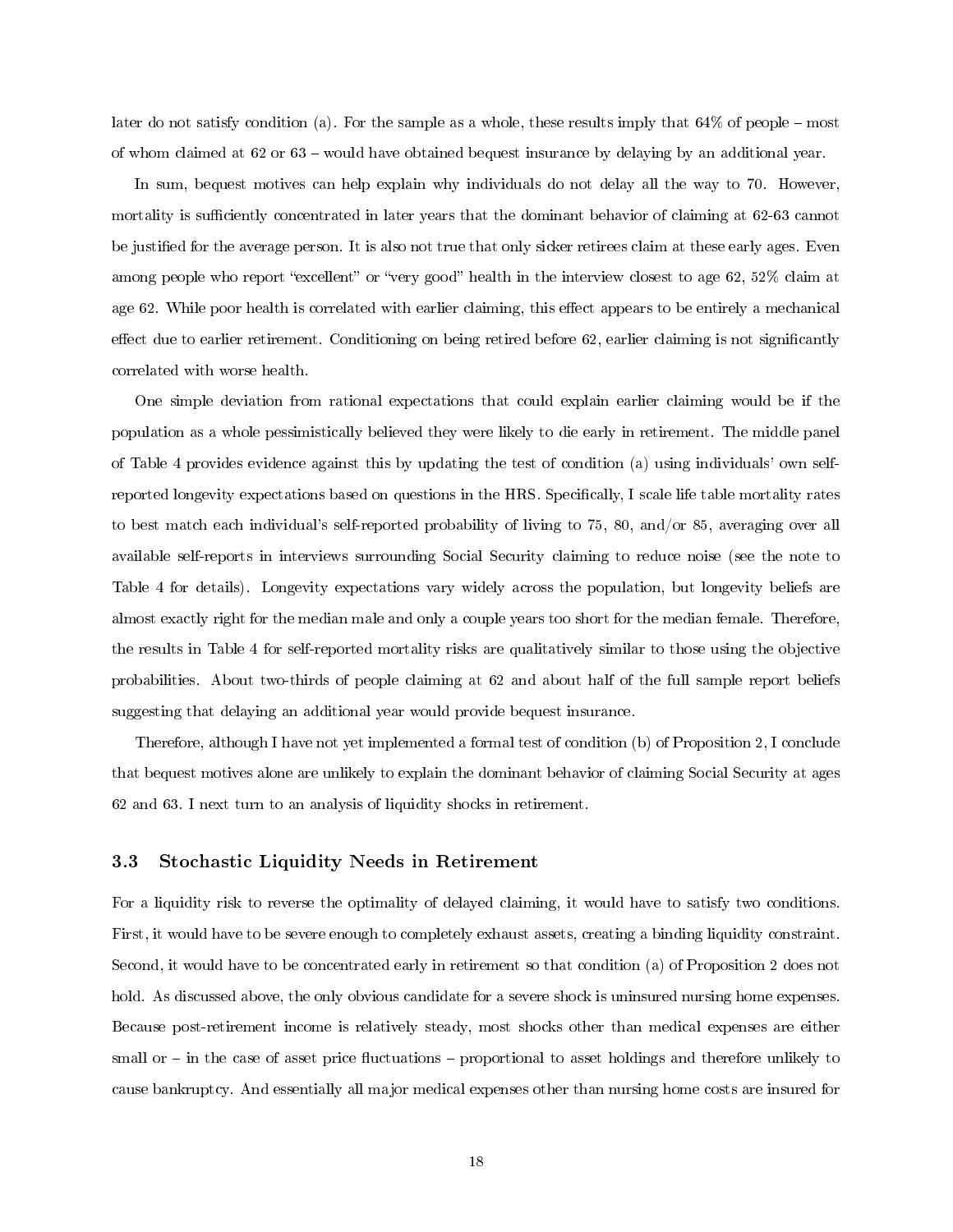U.S. retirees through Medicare and supplemental plans. Therefore, in this draft, I test the theory only for nursing home risks. In future work, I will examine the empirical pattern of ages at which post-retirement assets are exhausted and attempt to associate asset exhaustion events with other risks.

As intuition for the test of condition (a), Figure  $6$  shows the probability distribution for the age at first long-term nursing home stay based on the HRS and AHEAD sample's experience, and for comparison, the distribution of age at death. For reference, the vertical line at age 78 marks the break-even age for delaying from 62 to 63, the relevant margin for most people.<sup>24</sup> The solid black line shows the distribution of age at death (conditional on being alive at 62) for the 1930 cohort, for whom delay from 62 to 63 was 15% better than fair. The solid gray curve shows how much earlier age at death would have to needed to be for delay to be exactly actuarially fair  $-$  and condition (a) to hold with equality. This curve peaks about three years earlier than the true 1930 cohort distribution and corresponds to 47% higher annual mortality. The dashed red curve shows the distribution of the age of first long-term nursing home stay estimated using the actual experience of the HRS and AHEAD samples.<sup>25</sup> Notably, this distribution is much more concentrated in later years than the actuarially fair standard or even age at death. Therefore, nursing home risks are even less likely than mortality to reverse the optimality of delayed claiming.

The bottom panel of Table 4 verifies this result by implementing the formal test of condition (a) using these nursing home risk probabilities. Because this distribution is concentrated at older ages than mortality, delay all the way to age 65 provides insurance value against the risk. As a result, additional delay is justified for everyone who claimed before 65, or 76% of the sample. Retirees worried about nursing home risks should therefore delay claiming until at least age 65 and save the incremental benefits to build a larger buffer stock at the older ages when nursing home needs are most likely. Alternatively, the higher benets could be used to help pay for long-term care insurance. Though I do not implement a formal test of condition (b), I note that such a test would require accounting for how the cost of nursing home shocks  $(\xi_t)$  rises or falls with age. If the costs rise with age, condition (b) is more likely to be true, since assets are especially valuable later in life when the size of the risk is larger. But if costs fall with age, the reverse is true. A priori, it is not clear which of these is true. One additional consideration not yet covered is the value of higher Social Security benefits should the individual recover and exit the nursing home after having exhausted assets. This consideration would provide an extra reason for delaying Social Security.

 $\frac{24}{100}$  The break-even age of 78 for delaying from 62 to 63 is lower than for delaying from 62 to 65 (shown in Figure 5) because the former increases benefits by 8.3%, while the latter increases benefits on average by only 7.6% per year.

<sup>&</sup>lt;sup>25</sup>I define "long-term" as a nursing home stay longer than 60 days. Most shorter stays are for inpatient rehabilitation, which is covered by Medicare for up to 100 days, and do not represent the catastrophic expenses for which I am trying to proxy. Because not everyone has a long-term nursing stay, this distribution integrates to less than 1. See the note to Figure 6 for details on how I estimate this distribution from the HRS and AHEAD data.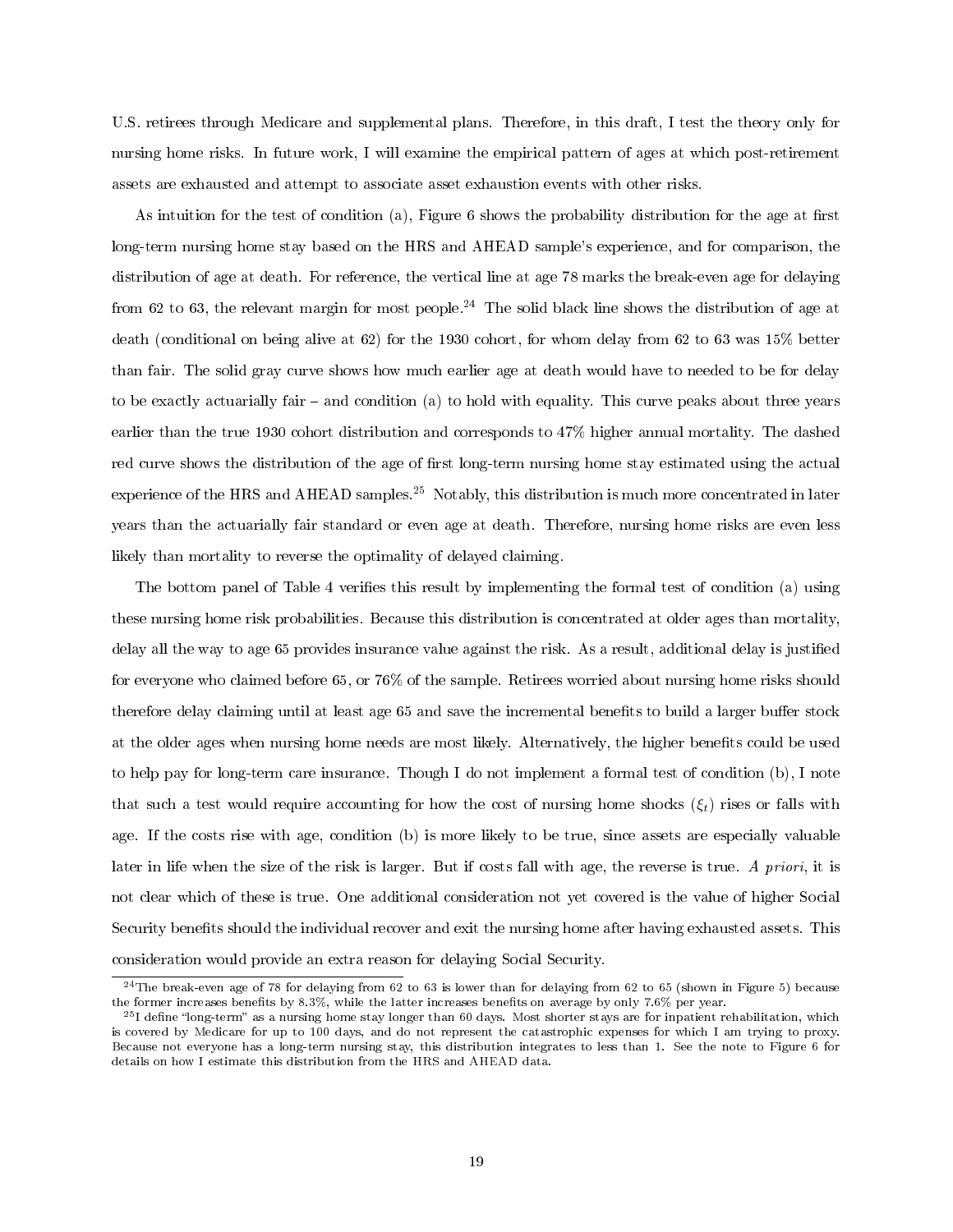#### 4 Conclusions and Next Steps

To shed light on the longstanding annuity puzzle, this paper has studied U.S. retirees' annuity choices implicit in their timing of Social Security benefit claiming. While there has been debate in the literature about whether complexities or imperfections in commercial annuities can explain their unpopularity among the elderly, the nature of Social Security delay as a small actuarially fair real annuity allows me to essentially rule out this line of reasoning. I do this in two steps. First, I derive theoretical predictions about the optimality of a marginal delay in claiming based on future asset holdings. These predictions are robust because they are based on the logic of arbitrage. The prediction that liquidity unconstrained retirees will not claim at 62 are clearly rejected in the HRS data. This result strengthens the findings of Davidoff, Brown and Diamond (2005) because it implies that the basic life cycle model cannot explain annuitization behavior regardless of the shape of intertemporal utility of consumption.

Second, I consider a richer life cycle model with either bequest motives or uninsured risks that create binding liquidity constraints. Because retirees' marginal delays are often better than actuarially fair, a simple perturbation argument suggests annuitization is still optimal. If retirees delay claiming, hold consumption fixed, and save all of the incremental benefits, they can increase the total amount of assets at advanced ages when death or liquidity shocks are most likely to occur. Thus, the annuity *itself* may provide insurance for bequest or long-term care risks. I derive conditions on risk timing under which annuitization is optimal by this logic. I show empirically that death and nursing home risk satisfy these conditions for most retirees' marginal decisions using either objective or self-reported risk probabilities, where available. If preferences take a forward-looking, expected utility form, then for these individuals, delaying Social Security provides insurance value against both bequests and nursing home costs, the two major asset risks that the elderly face.

These two lines of reasoning jointly suggest that standard specifications of intertemporal preferences are inadequate to explain Social Security claiming patterns for many people. In the standard versions of the life cycle model, individuals would not both claim Social Security at 62 and hold onto substantial assets deep into retirement. Yet this is what a large fraction of retirees appear to be doing.

One of several "behavioral" explanations may be more promising for understanding early claiming. In future drafts, I intend to examine three such explanations. Here are their descriptions and how I will attempt to test them:

1. Retirees be concerned about bequests and late-life risks but feel unable to save out of annuity income due to temptation costs. This story would argue that despite being myopic or hyperbolic discounters, retirees overcame their inability to save during working years by using commitment vehicles like 401(k)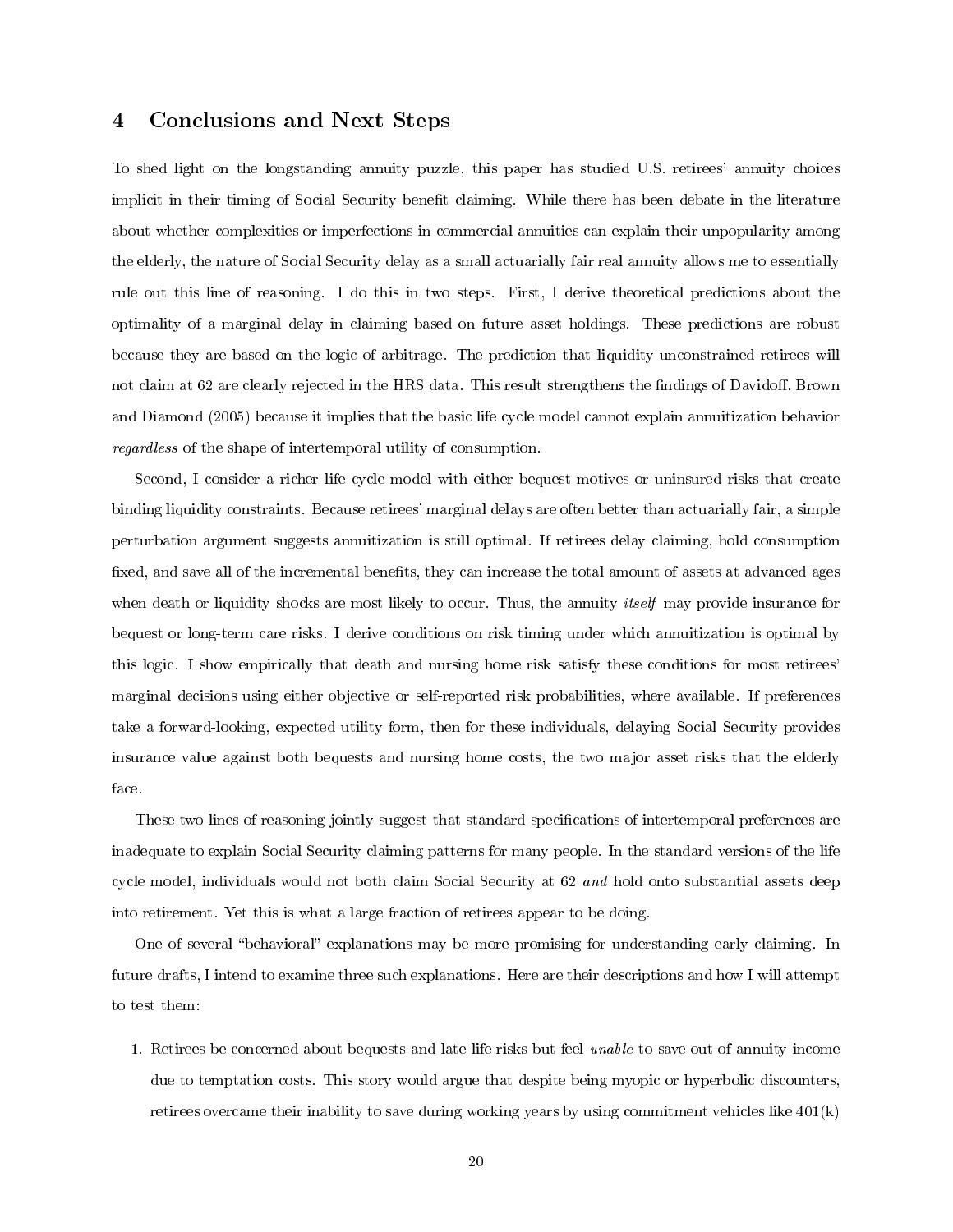pensions, IRAs, and mental accounts (Shefrin and Thaler 1988). Although much of this wealth is liquid in retirement, mental accounting allows retirees to avoid spending it, thus maintaining it for bequests and late-life risks. However, were they to annuitize this wealth, they would have difficulty saving out of the monthly stream of income to reaccumulate a buffer stock for later years. This limitation would make the perturbation argument in Section 3 infeasible, potentially reversing its results.

- 2. Retirees may have non-standard preferences, such as a psychic sense of security or control from holding conventional assets (even if they are not consumed) but not from holding annuities (Brown 2007; see also Carroll 2000, Kaplow 2009). These preferences are non-standard because they involve valuing assets for reasons other than their payouts. At its heart, this "utility of control" explanation boils down to retirees misunderstanding or mistrusting annuities and instead feeling safe with the liquid assets that they understand. This theory might also explain the failure to buy long-term care insurance if they mistrusted that insurance product as well.
- 3. Third, retirees may misunderstand how to value annuities, but otherwise be fully rational. In this case, relatively simple reframing could significantly increase Social Security delays. Recent lab experiments have provided some evidence for this framing explanation for Social Security claiming (Brown, Kapetyn, and Mitchell 2011) and annuities more generally (Brown, et al. 2008).

The strategy for testing the first two theories is to examine how exogenous changes in people's annuity holdings or in their current annuity income, holding total wealth constant, affects their consumption and asset decumulation decisions. The third theory is more difficult to test without experimental evidence as in the papers cited above. There are two basic predictions that differ in the first two models:

- 1. Effect of current annuity income on consumption: The mental accounting model predicts a higher marginal propensity to consume out of current income (like annuities) than out of liquid wealth holdings (like conventional assets). Therefore, if current annuity income increases without a change in total wealth, retirees would be expected to increase consumption in the short run. Intuitively, they would spend more because they no longer have to bear the temptation cost of spending out of their mental account. By contrast, the utility of control model would predict a smooth path for consumption.
- 2. Effect of annuity share of wealth on asset decumulation: The mental accounting theory predicts that, controlling for total wealth, retirees with a larger share of their portfolio in annuitized form will consume more (rather than saving from the annuity income) and therefore accumulate a smaller liquid buffer stock for bequests and risks at older ages (e.g., 80+) when the risks are most likely to occur. By contrast, the utility of control model would predict substantial savings out of annuity income by over-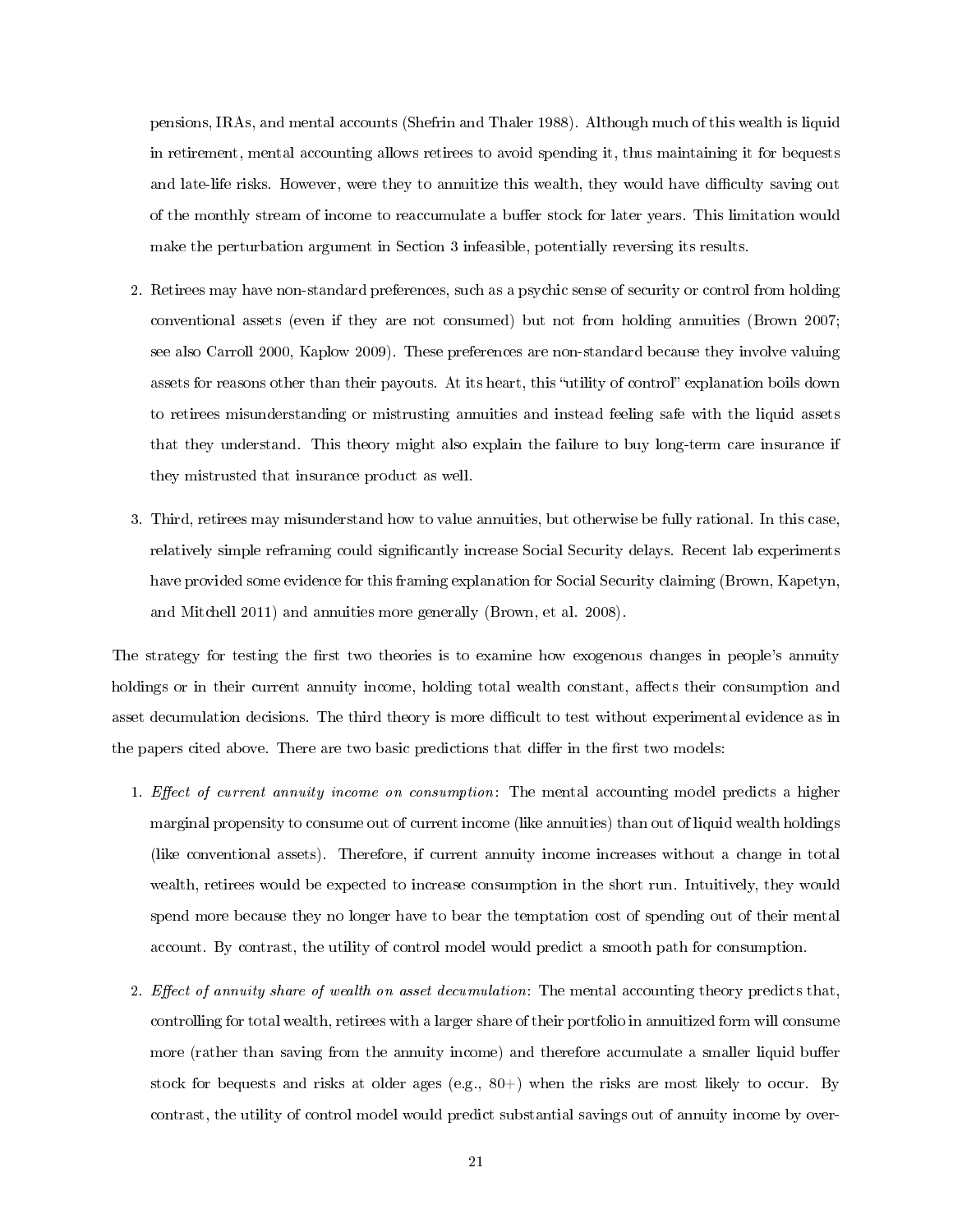annuitized retirees worried about their low level of liquid assets. Thus, retirees with a higher annuity share of wealth would end up with higher late-life non-annuitized asset holdings.

There are several sort of events I can use to generate a plausibly exogenous change in current annuity income or in annuity share of wealth. The most promising are exogenous changes in Social Security rules that changed retirees' annuity holdings. The first is the introduction of early claiming in 1961, which unexpectedly allowed a cohort beneficiaries to access Social Security at 62 rather than 65. This change raised current annuity income for early-claiming 62-64 year olds in 1961 but lowered the long-term annuity share of their portfolios. I can use the Consumer Expenditure Survey of 1960-1961 and surveys of retirees' asset holdings in the 1960s and 1970s to test how consumption and savings responded. The second policy change was the unexpected removal of the earnings test in 2000 for current workers over 65. Most workers who had not yet claimed shifted their claiming ages forward in response to this change. As with the 1961 experiment, this change raised current annuity income but lowered long-term annuity share of wealth. The third policy change was the exogenously higher benefits given to the "notch generation" of Social Security retirees in the late 1970s. This change increased their total wealth and also their annuity share of wealth relative to cohorts immediately before and after them. I can test how much of this additional annuity wealth was saved by comparing their post-retirement asset decumulation to that of surrounding cohorts.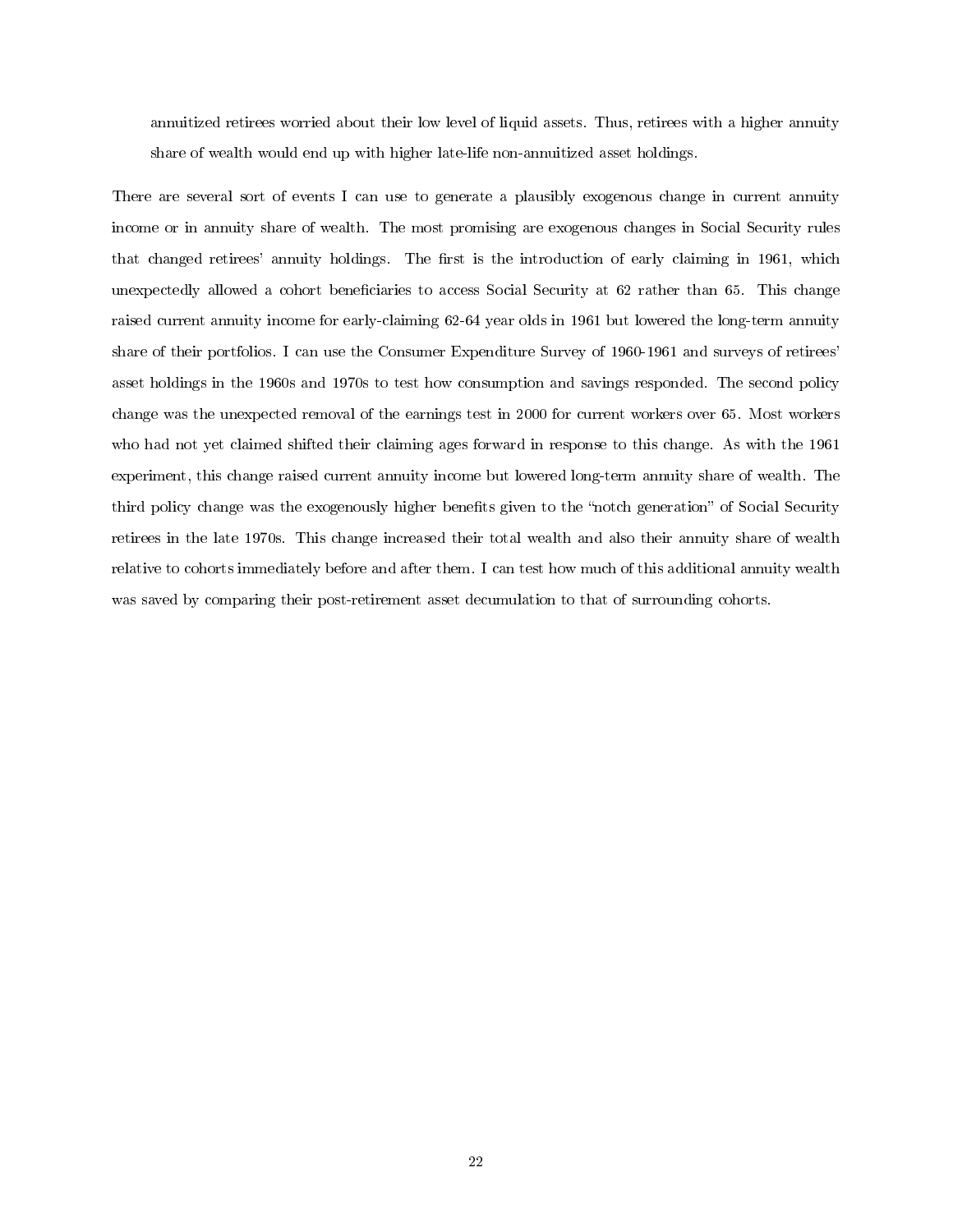#### References

- 1. Ameriks, John, Andrew Caplin, Steven Laufer, and Stijn Van Nieuwerburgh. Forthcoming. The Joy of Giving or Assisted Living? Using Strategic Surveys to Separate Public Care Aversion from Bequest Motives." Journal of Finance.
- 2. Bell, Felicitie C. and Michael L. Miller. 2005. "Life Tables for the United States Social Security Area: 1900-2100. SSA Actuarial Study 120. Available at http://www.ssa.gov/oact/NOTES/pdf\_studies/ study120.pdf.
- 3. Benitez-Silva, Hugo and Na Yin. 2009. "An Empirical Study of the Effects of Social Security Reforms on Benefit Claiming Behavior and Receipt Using Public-Use Administrative Microdata." Social Security Bulletin 69(3): 77-95.
- 4. Benitez-Silva, Hugo, Debra S. Dwyer, and Warren C. Sanderson. 2006. "A Dynamic Model of Retirement and Social Security Reform Expectations: A Solution to the New Early Retirement Puzzle. University of Michigan Retirement Research Center Working Paper 2006-134.
- 5. Bernheim, B. Douglas. 1987. "The Economic Effects of Social Security: Toward a Reconciliation of Theory and Measurement." *Journal of Public Economics* 33: 273-304.
- 6. Bernheim, B. Douglas. 1991. "How Strong Are Bequest Motives? Evidence Based on Estimates of the Demand for Life Insurance and Annuities." Journal of Political Economy 99(5): 899-927.
- 7. Brown, Jeffrey R. 2001. "Are the Elderly Really Over-Annuitized? New Evidence on Life Insurance and Bequests." In D. Wise, ed. Themes in the Economics of Aging. University of Chicago Press: 91-124.
- 8. Brown, Jeffrey R. 2007. "Rational and Behavioral Perspectives on the Role of Annuities in Retirement Planning." NBER Working Paper 13537.
- 9. Brown, Jeffrey R., Arie Kapetyn, and Olivia S. Mitchell. 2011. "Framing Effects and Expected Social Security Claiming Behavior." NBER Working Paper 17018.
- 10. Brown, Jeffrey R., Jeffrey R. Kling, Sendhil Mullainathan, and Marian V. Wrobel. 2008. "Why Don't People Insure Late Life Consumption? A Framing Explanation of the Under-Annuitization Puzzle. American Economics Review, Papers & Proceedings 98(2): 304-09.
- 11. Carroll, Christopher D. 2000. "Why Do the Rich Save So Much?" In Joel B. Slemrod, ed. Does Atlas Shrug? The Economic Consequences of Taxing the Rich. Harvard University Press.
- 12. Coile, Courtney, Peter Diamond, Jonathan Gruber, and Alain Jousten. 2002. "Delays in claiming Social Security benefits." Journal of Public Economics 84: 357-85.
- 13. Davidoff, Thomas, Jeffrey R. Brown and Peter A. Diamond. 2005. "Annuities and Individual Welfare." American Economic Review  $95(5)$ ,  $1573 - 1590$ .
- 14. De Nardi, Mariachristina, Eric French, and John B. Jones. 2010. Why Do the Elderly Save? The Role of Medical Expenses." Journal of Political Economy 118(1): 39-75.
- 15. Diamond, Peter and Peter Orszag (2004). Saving Social Security: A Balanced Approach. (Washington, DC: Brookings Institution).
- 16. Dynan, Karen E., Jonathan Skinner, and Stephen P. Zeldes. 2002. The Importance of Bequests and Life-Cycle Saving in Capital Accumulation." American Economic Review, Papers and Proceedings 92(2): 274-8.
- 17. Dynan, Karen E., Jonathan Skinner, and Stephen P. Zeldes. 2004. "Do the Rich Save More?" Journal of Political Economy 112(2): 397-444.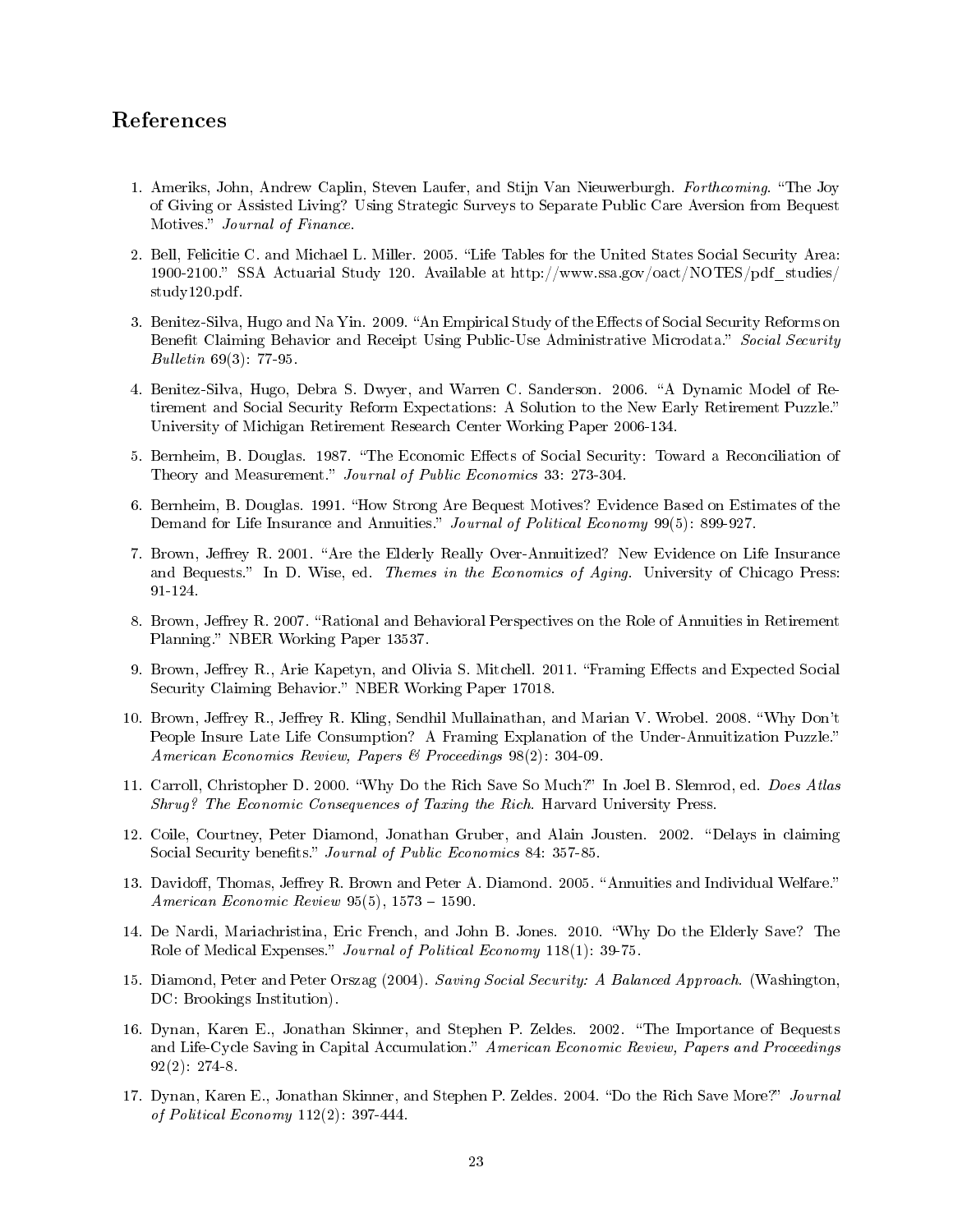- 18. Feldstein, Martin and Jeffrey B. Liebman. 2002. "Social Security." Handbook of Public Economics, vol. 4: 2245-2324.
- 19. Greenwald, Mathew, Arie Kapteyn, Olivia S. Mitchell, and Lisa Schneider. 2010. "What Do People Know about Social Security?" RAND Report to the FLC/SSA.
- 20. Gustman, Alan L. and Thomas L. Steinmeier. 2005. The Social Security Early Entitlement Age in a Structural Model of Retirement and Wealth." Journal of Public Economics 89: 441-63.
- 21. Johnson, Richard W., Leonard E. Burman, and Deborah I. Kobes. 2004. "Annuitized Wealth at Older Ages: Evidence from the Health and Retirement Study." mimeo., Urban Institute.
- 22. Jousten, Alain. 2001. "Life-cycle modeling of bequests and their impact on annuity valuation." *Journal* of Public Economics 79: 149-77.
- 23. Kaiser Family Foundation. 2010. "Medicare Fact Sheet." Available at http://www.kff.org/medicare/upload/1066-13.pdf.
- 24. Kaplow, Louis. 2009. "Utility from Accumulation." NBER Working Paper 15595.
- 25. Kotlikoff, Laurence J. and Avia Spivak. 1981. "The Family as an Incomplete Annuities Market." Journal of Political Economy 89(2): 372-91.
- 26. Liebman, Jeffrey B. and Erzo F.P. Luttmer. 2009. "The Perception of Social Security Incentives For Labor Supply and Retirement: The Median Voter Knows More Than You'd Think." mimeo.
- 27. Liebman, Jeffrey B. and Erzo F.P. Luttmer. 2011. "Would People Behave Differently If They Better Understood Social Security? Evidence from a Field Experiment." NBER Working Paper 17287.
- 28. Lockwood, Lee M. 2010. The Importance of Bequest Motives: Evidence from Long-term Care Insurance and the Pattern of Saving." mimeo.
- 29. Love, David A., Michael G. Palumbo, and Paul A. Smith. 2009. The trajectory of wealth in retirement." Journal of Public Economics 93: 191-208.
- 30. Marshall, Samuel, Kathleen M. McGarry, and Jonathan S. Skinner. 2010. The Risk of Out-of-Pocket Health Care Expenditure at the End of Life." NBER Working Paper 16170.
- 31. Mastrobuoni, Giovanni. 2010. "The Role of Information for Retirement Behavior: Evidence Based on the Stepwise Introduction of the Social Security Statement." mimeo.
- 32. Mitchell, Olivia S., James M. Poterba, Mark J. Warshawsky and Jeffrey R. Brown. 1999. "New Evidence on the Money's Worth of Individual Annuities." American Economic Review 89(5): 1299-1318.
- 33. Poterba, James M., Steven F. Venti, and David A. Wise. 2007. The Changing Landscape of Pensions in the United States." NBER Working Paper 13381.
- 34. Poterba, James M., Steven F. Venti, and David A. Wise. 2009. "The Decline of Defined Benefit Retirement Plans and Asset Flows." In J. Brown, J. Liebman and D.A. Wise, eds., Social Security Policy in a Changing Environment (University of Chicago Press).
- 35. Poterba, James M., Steven F. Venti, and David A. Wise. 2010. Family Status Transitions, Latent Health, and the Post-Retirement Evolution of Assets." NBER Working Paper 15789.
- 36. Shefrin, Hersh M. and Richard H. Thaler. 1988. "The Behavioral Life Cycle Hypothesis." Economic Inquiry 26: 609-43.
- 37. Song, Jae G. and Joyce Manchester. 2007. "New evidence on earnings and benefit claims following changes in the retirement earnings test in 2000." Journal of Public Economics 91: 669-700.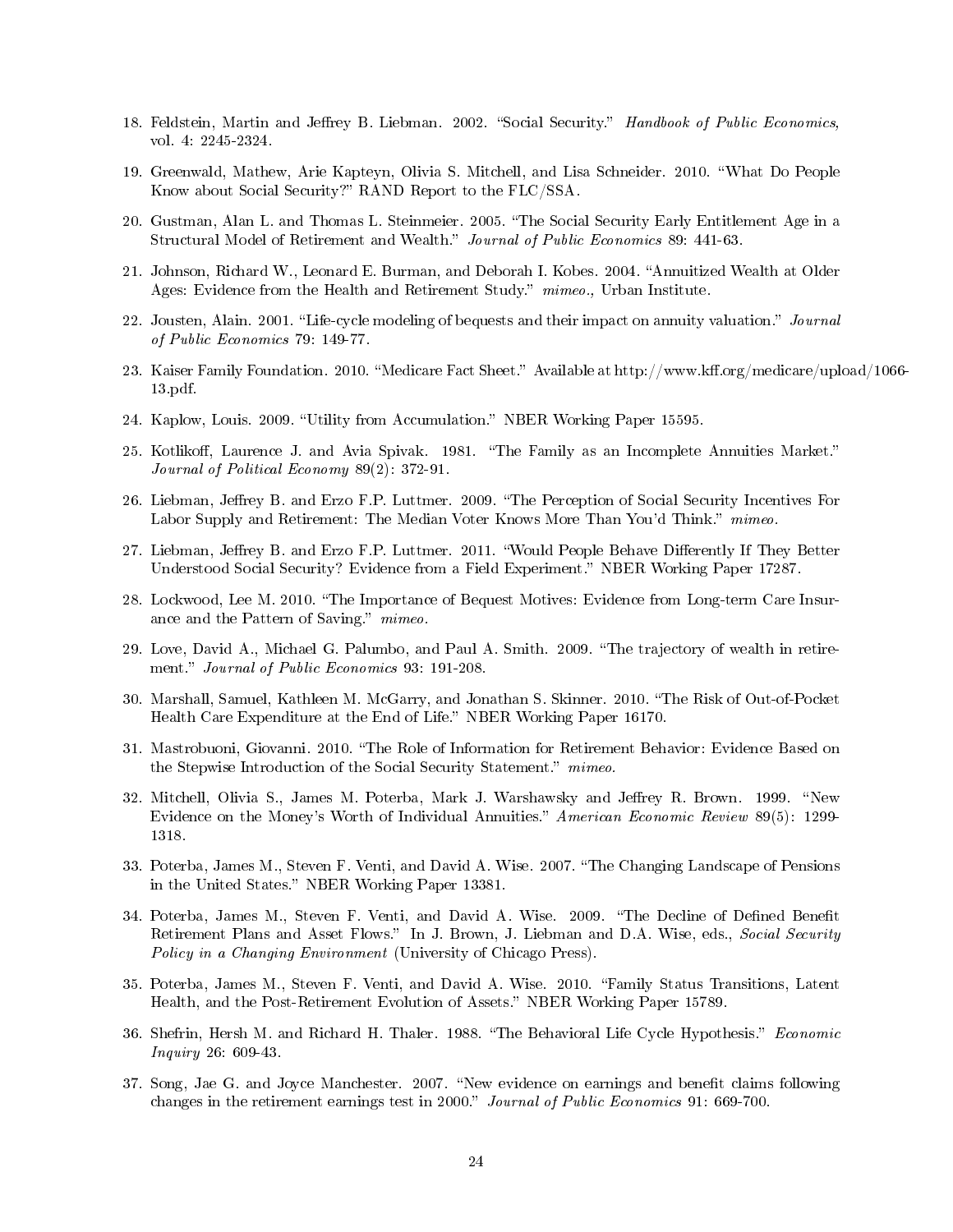- 38. Social Security Administration (SSA). 2009. Annual Statistical Supplement to the Social Security Bulletin, 2009.
- 39. Sun, Wei, and Anthony Webb. Forthcoming. Valuing the Longevity Insurance Acquired by Delayed Claiming of Social Security." Journal of Risk and Insurance.
- 40. Turra, Cassio M. and Olivia S. Mitchell. 2004. "The Impact of Health Status and Out-of-Pocket Medical Expenditures on Annuity Valuation." mimeo.
- 41. Warner, John T. and Saul Pleeter. 2001. "The Personal Discount Rate: Evidence from Military Downsizing Programs." American Economic Review 91(1): 33-53.
- 42. Yaari, Menahem E. 1965. Uncertain Lifetime, Life Insurance, and the Theory of the Consumer. Review of Economic Studies 32(2):137-50.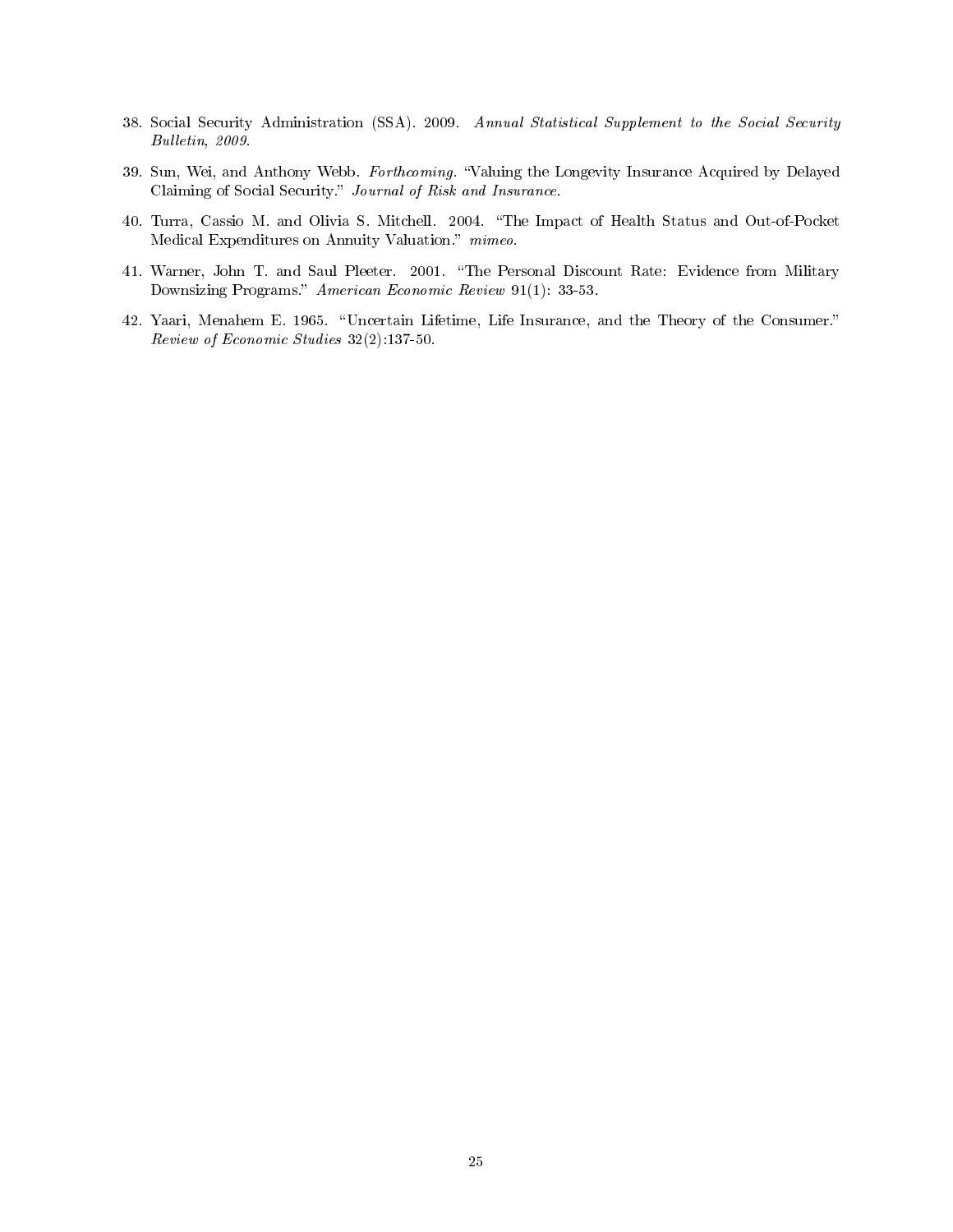#### Appendix A: Data Appendix

I study Social Security claiming using data from the Health and Retirement Study (HRS), a nationally representative panel survey of older Americans. I use data from the RAND version of the HRS for first nine biennial waves from 1992-2008. Starting from the full HRS cohort of 13,596 individuals, I drop 3,212 Social Security Disability Insurance recipients and others (mostly widows) who start Social Security before 62. Next, to ensure a sufficient period of observation, I drop 4,908 people not born between 1931 and 1938. Finally, I drop 869 individuals who enter the sample after turning 62 or who exit before age 62, and 428 people whose claiming age is unavailable. The resulting sample contains 4,179 individuals. Summary statistics for this sample are shown in Appendix Table 1. I use this sample for all of the main analysis of Propositions 1 and 2. All analysis is weighted using the respondent survey weight from the first interview an individual is in the data.

For two analyses, I use data from older cohorts contained in the same RAND HRS dataset. For median assets at ages 76-85 in Figure 3, I use data for individuals born from 1917-1923 in the parallel Asset and Health Dynamics of the Oldest Old (AHEAD) survey. As in the HRS sample, I drop individuals who ever received Disability Insurance or claimed Social Security before age 62. However, I do not drop individuals for the other reasons, which are not applicable for estimating assets. For the estimates of probabilities of first entering a nursing home for a long-term stay ( $>60$  days) shown in Figure 6, I use data from the HRS, AHEAD and intermediate Children of the Depression (CODA) cohort (born 1924-1930). I use the full AHEAD sample, not just those born from 1917-1923. I again drop anyone who received Disability Insurance or claimed Social Security before 62 but do not make any other exclusions.

Social Security claiming time is a self-reported variable in the public-use data, which I use for the current draft (though I recently gained access to linked administrative Social Security records, which I will use in a future draft). Social Security claiming age is a monthly variable in the data, but the month of claiming is missing for many individuals and has been recoded to the month after an individual's birthday. Because of the bias this may create, I ignore the monthly component and treat Social Security claiming age as an annual variable. My analysis also requires calculating the Social Security benefit received at claiming. Annual Social Security retirement income is a self-reported variable, usually for the calendar year before the interview. Because the beneficiary only receives a partial year's benefit during the year of claiming, I use the annual Social Security income in the first wave in which the retiree was at least a year older than his claiming age in the income reporting year. I scale this benefit down using the actual Cost-of-Living Adjustments that occurred between the claiming age and this income observation. This method introduces more noise into a measure that is already subject to measurement error, but given the high level of assets, the error is unlikely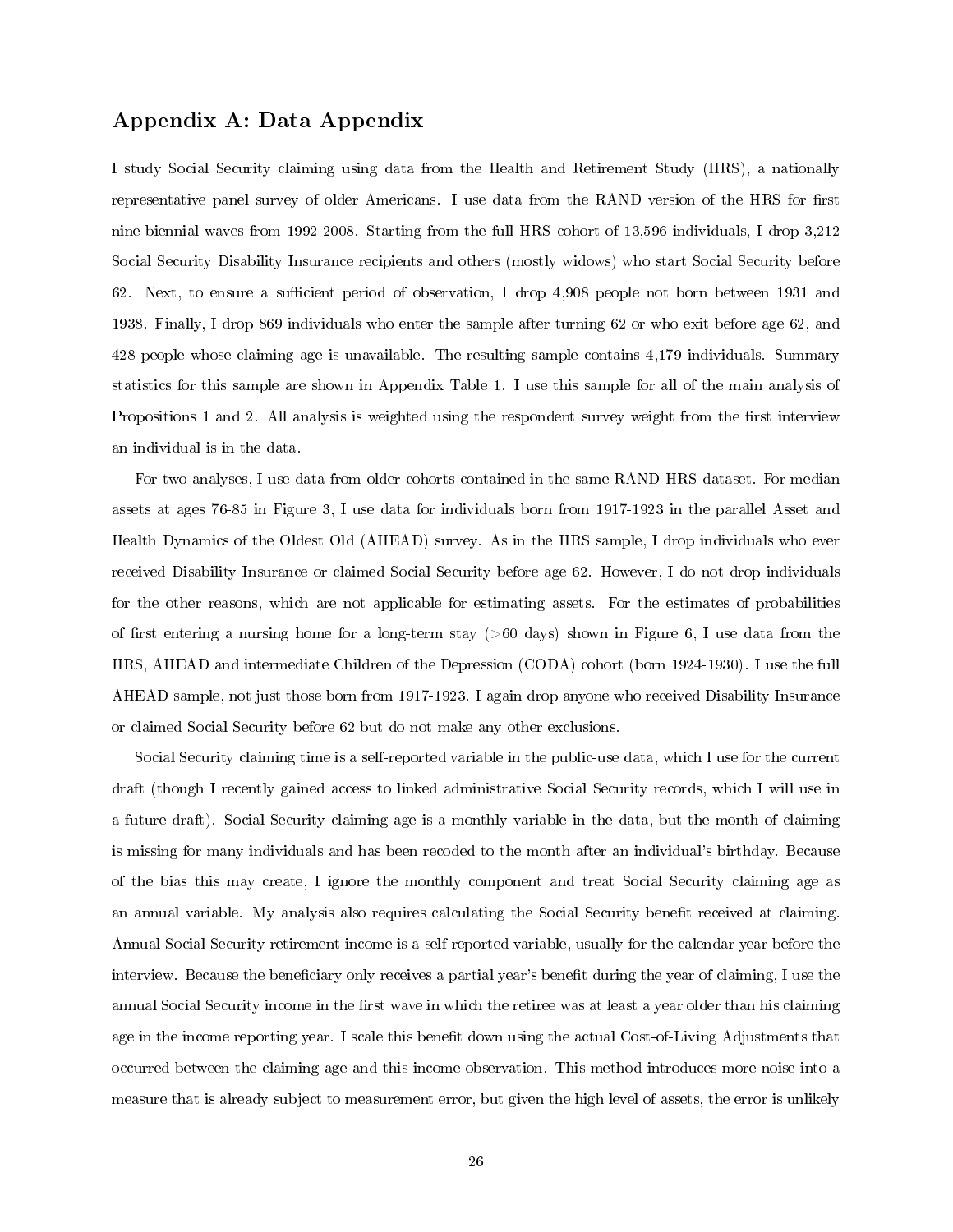to significantly affect the test of Proposition 1. Finally, I use two measures of assets in the analysis:

- $\bullet$  "Total assets" is a relatively comprehensive measure, which includes all housing, financial, real estate, business, vehicle, and other wealth (except for second homes in wave 3 when a survey error resulted in this variable being lost), net of any mortgages and debts (RAND HRS variable HwATOTB, except in wave 3 when it is H3ATOTA). From this, I also subtract the value of "other savings" (RAND variable HwAOTHR), since this could in theory include annuity wealth (though in practice, most people have zero wealth in this category). The only major asset this measure misses is  $401(k)$  balances that are maintained in the employer account after retirement (rather than withdrawn or rolled over into an IRA).
- "Non-housing assets" is a more conservative measure, which starts from total assets and excludes net equity in primary and secondary residences, as well as vehicle wealth (RAND HRS variable HwATOTN, less HwATRANS and HwAOTHR).

All of these measures of assets exclude defined benefit and defined contribution pension wealth that has not yet been received as a lump sum or that has been promised as a future annuity. This makes the asset measures even more conservative estimates of retirees' access to liquidity.

#### Appendix B: Proof of Propositions

Proposition 1: Starting from the path of consumption, assets, and Social Security that the individual actually chose,  ${c_t, a_{t+1}}_{t=0}^{\infty}$  $\sum_{t=s}^{\infty}$ , execute the following arbitrage transaction. Delay claiming benefits until period s + k. The change in benefit income is  $\Delta ben_t = -b_s$  for  $t = s, ..., s + k - 1$  and  $\Delta ben_t = (b_{s+k} - b_s)$  for  $t \geq s + k$ . Compensate for this by reducing conventional savings in each period by:

$$
\Delta a_{t+1} = \begin{cases}\n-\sum_{i=s}^{t} R^{i-s} b_s & \text{for } t = s, ..., s + k - 1 \\
\min \left\{0, -\sum_{i=s}^{t} R^{i-s} b_s + \sum_{i=s+k}^{t} R^{i-(s+k)} b_{s+k}\right\} & \text{for } t \ge s + k\n\end{cases}
$$

The conditions in the proposition ensure that asset reductions of at least this size are feasible. Because  $R_{SS}^{s,s+k} > R^k$ , the second term in braces in the expression for  $\Delta a_{t+1}$  for  $t \geq s+k$  will eventually turn positive, meaning no further asset reductions after some date. To see this, factor  $R^{t-s}$  from the expression and reorder the indexing, so that it equals:

$$
= R^{t-s} \left( -\sum_{i=0}^{t-s} R^{-i} b_s + \sum_{i=k}^{t-s} R^{-i} b_{s+k} \right)
$$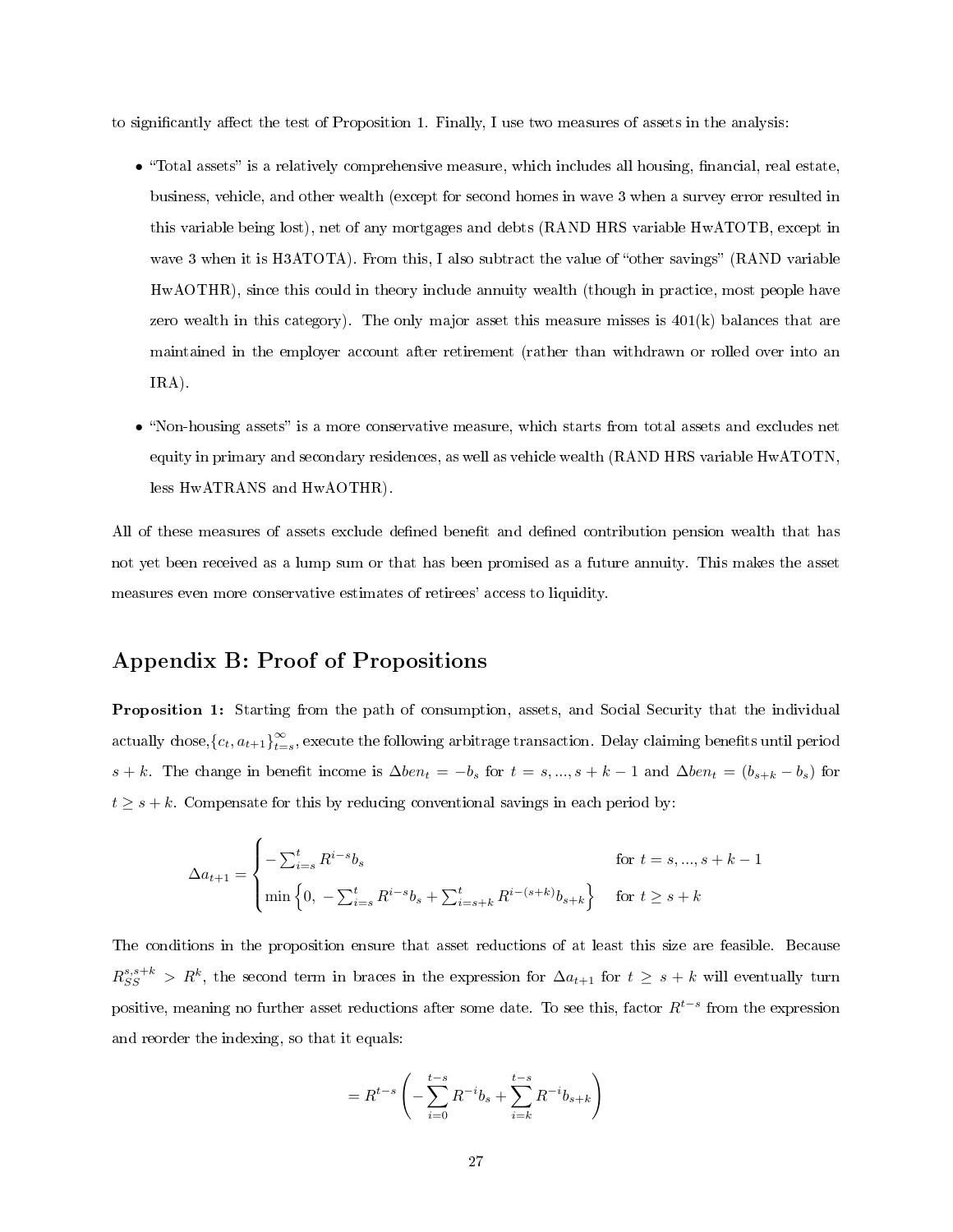As  $t \to \infty$ , the expression in parentheses converges to:

$$
-\sum_{i=0}^{\infty} R^{-i}b_s + \sum_{i=k}^{\infty} R^{-i}b_{s+k} = -\left(\frac{R}{R-1}\right)b_s + \left(\frac{R^{1-k}}{R-1}\right)b_{s+k}
$$
  

$$
= \left(\frac{R^{1-k}}{R-1}\right)b_s \cdot \left(R_{SS}^{s,s+k} - R^k\right)
$$
  

$$
> 0
$$

where the inequality uses condition (a).

In each period, the change in consumption is determined by the budget constraint:  $\Delta c_t = R\Delta a_t$  $\Delta a_{t+1} + \Delta ben_t$ . It is simple but tedious to verify that up to the date when  $\Delta a_{t+1} = 0$ , consumption will be unchanged and afterward, consumption will increase. Therefore, because the asset reductions are costless by Assumption 1, Social Security delay increases utility.

**Proposition 2:** Consider the arbitrage transaction that delays Social Security from  $s$  to  $s + 1$  but holds consumption fixed in every period. Initially, assets fall to fund consumption during period s, and from  $s + 1$ on, assets are rebuilt using the incremental Social Security benefits  $b_{s+1} - b_s$ . The change in savings in every period for this transaction is exactly equal to the change in the PDV of benets accumulated through time t:

$$
\Delta a_{t+1} = \sum_{k=s+1}^{t} R^{t-k} b_{s+1} - \sum_{k=s}^{t} R^{t-k} b_s = \Delta B e n_t
$$

Because of the minimum asset assumptions in (c), this transaction never violates any liquidity constraint. The change in utility from this transaction is, to first-order approximation:

$$
dU_s \approx \widetilde{dU_s} = \sum_{t=s}^{\infty} \beta^{t-s} q_t v'(a_{t+1}) \Delta a_{t+1}
$$
  
= 
$$
\sum_{t=s}^{\infty} \beta^{t-s} q_t v'(a_{t+1}) \Delta B e n_t
$$
  
= 
$$
\sum_{t=s}^{T_{s,s+1}^{BE}-1} \beta^{t-s} q_t \Delta B e n_t \cdot v'(\overline{a}_{early}) + \sum_{t=T_{s,s+1}^{BE}}^{\infty} \beta^{t-s} q_t \Delta B e n_t \cdot v'(\overline{a}_{late})
$$

where the last line is by definition of the certainty equivalence values  $\bar{a}_{early}$  and  $\bar{a}_{late}$ . By definition of the break-even age, the change in assets terms are positive for every  $t \geq T_{s,s+1}^{BE}$ . Therefore, because of condition (b) that  $\overline{a}_{early} \ge \overline{a}_{late}$  and the weak-concavity of  $v(.)$ , we have  $v'(\overline{a}_{early}) \le v'(\overline{a}_{late})$  and therefore: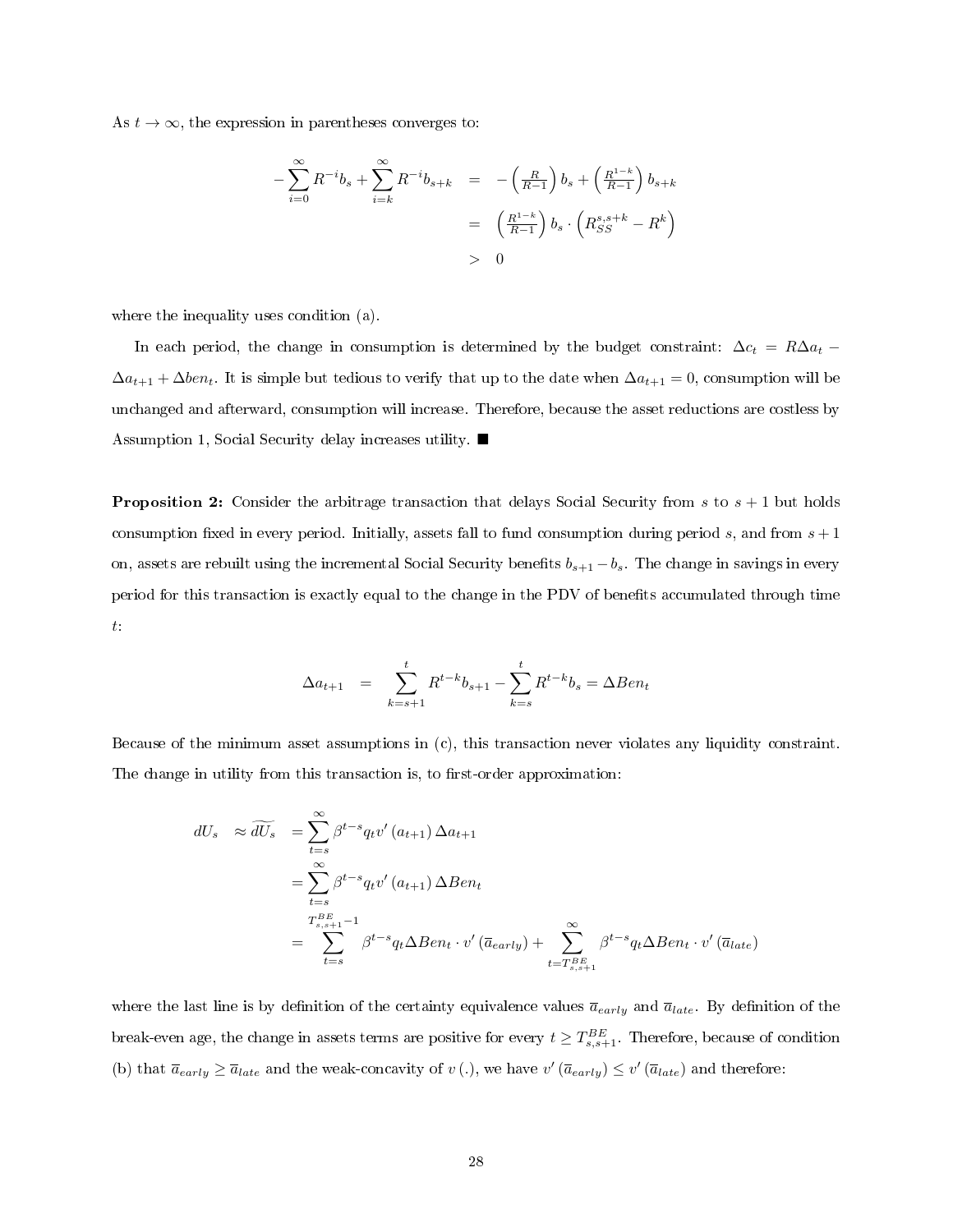$$
\widetilde{dU} \geq \sum_{t=s}^{T_{s,s+1}^{BE}-1} \beta^{t-s} q_t \Delta Ben_t \cdot v'(\overline{a}_{early}) + \sum_{t=T_{s,s+1}^{BE}}^{\infty} \beta^{t-s} q_t \Delta Ben_t \cdot v'(\overline{a}_{early})
$$
\n
$$
= v'(\overline{a}_{early}) \sum_{t=s}^{\infty} \beta^{t-s} q_t \cdot \Delta Ben_t
$$
\n
$$
\geq 0
$$

where the last line uses condition (a). Therefore,  $\widetilde{dU} \geq 0$ , and the transaction is optimal, proving the proposition.

**Claim:** If the discount rate equals the interest rate  $(\beta = R^{-1})$  and the risk in question is mortality so  $q_t = p_{s,t} (1 - p_{t,t+1})$  where  $p_{x,y}$  is the probability of surviving from x to y - condition (a) of Proposition 2 is satisfied iff Social Security delay is actuarially fair or better, that is iff  $R_{SS}^{s,s+1} \geq R_{fair}^{s,s+1} = 1 + \left(\sum_{t=s+1}^{\infty} R^{s-t} p_{s,t}\right)^{-1}.$ 

*Proof:* Suppose  $R_{SS}^{s,s+1} \geq R_{fair}^{s,s+1}$ . Then:

$$
\sum_{t=s}^{\infty} \beta^{t-s} q_t \cdot \Delta B_t = \sum_{t=s}^{\infty} R^{s-t} q_t \cdot \left[ \left( \frac{R^{t-s} - 1}{R-1} \right) R_{SS}^{s,s+1} - \left( \frac{R^{t-s+1} - 1}{R-1} \right) \right] b_s
$$
  

$$
\geq \sum_{t=s}^{\infty} R^{s-t} q_t \cdot \left[ \left( \frac{R^{t-s} - 1}{R-1} \right) R_{fair}^{s,s+1} - \left( \frac{R^{t-s+1} - 1}{R-1} \right) \right] b_s
$$

I claim that this last expression equals zero. Rearranging it, this is true iff:

$$
R_{fair}^{s, s+1} = \frac{\sum_{t=s}^{\infty} q_t (R - R^{s-t})}{\sum_{t=s}^{\infty} q_t (1 - R^{s-t})} = \frac{\sum_{t=s}^{\infty} p_{s,t} (1 - p_{t,t+1}) (R - R^{s-t})}{\sum_{t=s}^{\infty} p_{s,t} (1 - p_{t,t+1}) (1 - R^{s-t})}
$$

Now because  $p_{s,t}$  (1 –  $p_{t,t+1}$ ) is the probability that the time of death occurs right after period t and because the individual has to die at some point after s (at which point he is alive), we have  $\sum_{t=s}^{\infty} p_{s,t} (1 - p_{t,t+1}) = 1$ . Therefore, the RHS of this condition simplifies to:

$$
R_{fair}^{s,s+1} = \frac{R - \sum_{t=s}^{\infty} p_{s,t} (1 - p_{t,t+1}) R^{s-t}}{\sum_{t=s}^{\infty} p_{s,t} (1 - p_{t,t+1}) (1 - R^{s-t})}
$$
  

$$
R_{fair}^{s,s+1} = 1 + \frac{R - 1}{\sum_{t=s}^{\infty} p_{s,t} (1 - p_{t,t+1}) (1 - R^{s-t})}
$$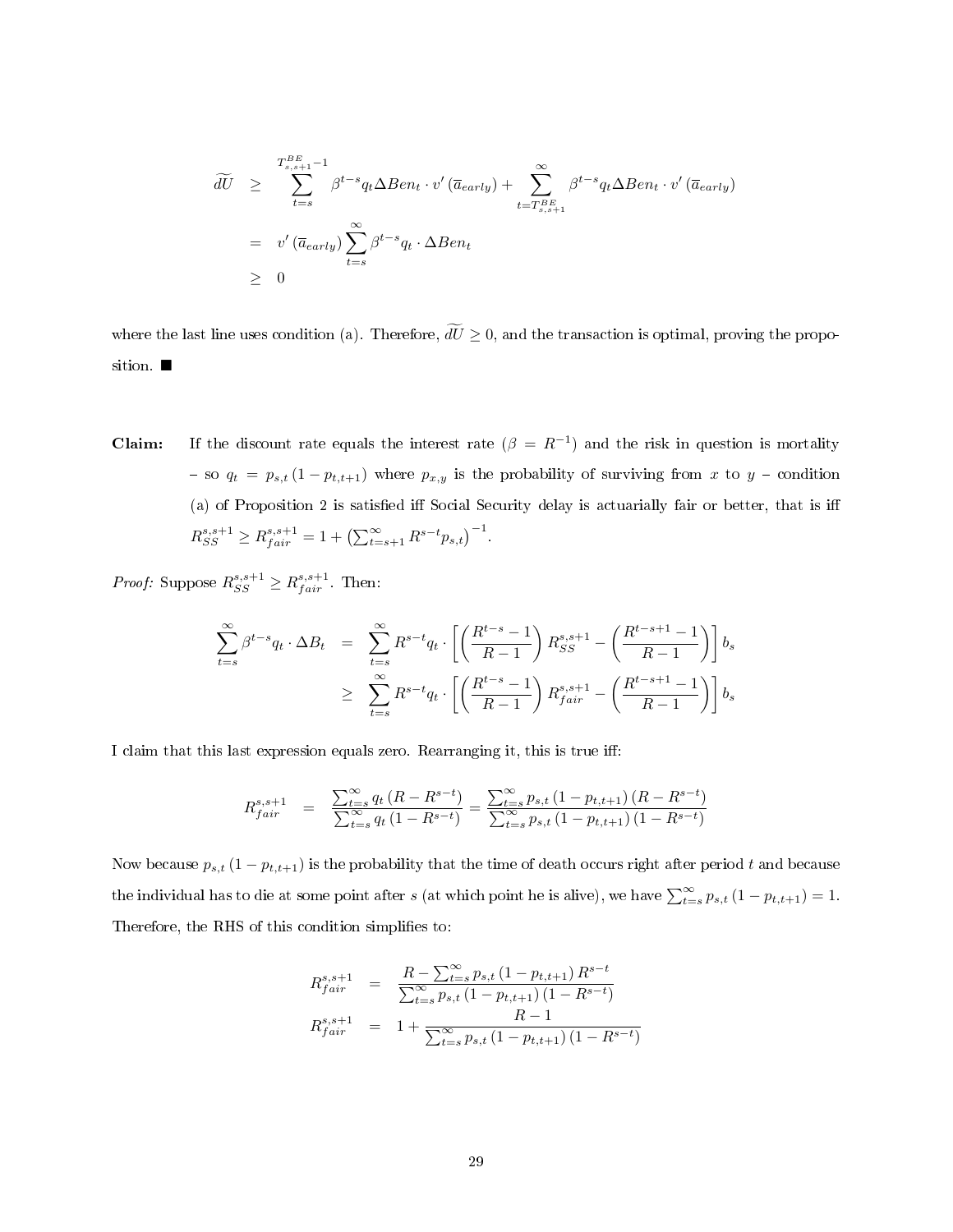Comparing this to the expression for  $R_{fair}^{s,s+1}$ , this is true iff:

$$
\sum_{t=s+1}^{\infty} R^{s-t} p_{s,t} = \sum_{t=s}^{\infty} p_{s,t} \left( 1 - p_{t,t+1} \right) \frac{\left( 1 - R^{s-t} \right)}{R - 1} \tag{2}
$$

Using the fact that  $p_{s,t} \cdot p_{t,t+1} = p_{s,t+1}$ , the RHS of this expression simplifies as follows:

$$
\sum_{t=s}^{\infty} p_{s,t} (1 - p_{t,t+1}) \frac{(1 - R^{s-t})}{R - 1} = \sum_{t=s}^{\infty} p_{s,t} \frac{(1 - R^{s-t})}{R - 1} - \sum_{t=s}^{\infty} p_{s,t+1} \frac{(1 - R^{s-t})}{R - 1}
$$

$$
= \sum_{t=s}^{\infty} p_{s,t} \frac{(1 - R^{s-t})}{R - 1} - \sum_{t=s+1}^{\infty} p_{s,t} \frac{(1 - R^{s-t+1})}{R - 1}
$$

$$
= p_{s,s} \frac{(1 - R^{0})}{R - 1} + \sum_{t=s+1}^{\infty} p_{s,t} \left( \frac{1 - R^{s-t} - (1 - R^{s-t+1})}{R - 1} \right)
$$

$$
= \sum_{t=s+1}^{\infty} R^{s-t} p_{s,t} \left( \frac{R - 1}{R - 1} \right)
$$

$$
= \sum_{t=s+1}^{\infty} R^{s-t} p_{s,t}
$$

which is precisely the LHS of (2).  $\blacksquare$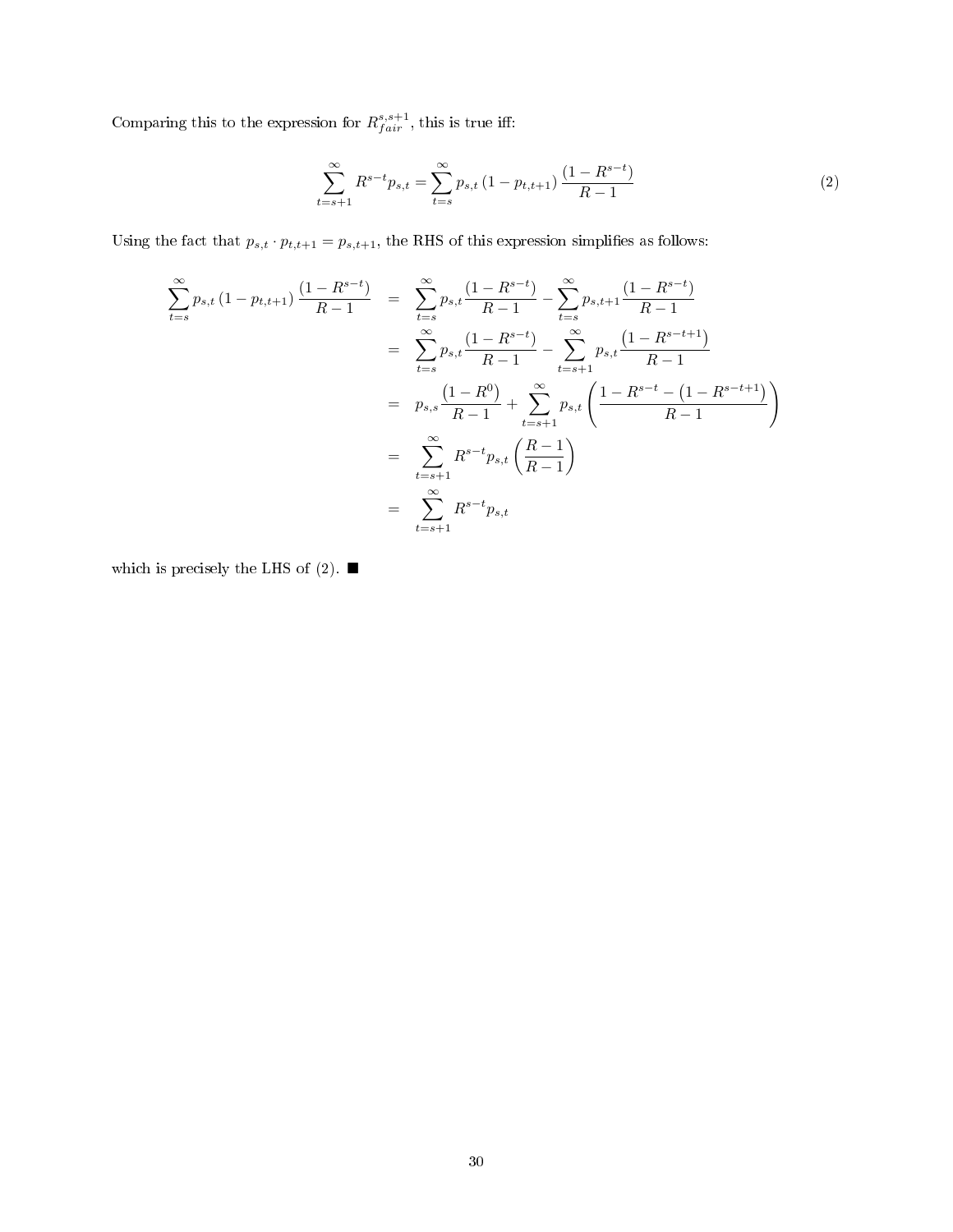| <b>Birth Year</b>          | <b>Retiree Delaying between ages:</b>                  |          |          |          |                |
|----------------------------|--------------------------------------------------------|----------|----------|----------|----------------|
|                            | 62 to 63                                               | 63 to 64 | 64 to 65 | 65 to 66 | $66$ to $70\%$ |
| 1925-26                    | 8.3%                                                   | 7.7%     | 7.1%     | 3.5%     | 3.2%           |
| 1927-28                    | 8.3                                                    | 7.7      | 7.1      | 4.0      | 3.6            |
| 1929-30                    | 8.3                                                    | 7.7      | 7.1      | 4.5      | 4.1            |
| 1931-32                    | 8.3                                                    | 7.7      | 7.1      | 5.0      | 4.5            |
| 1933-34                    | 8.3                                                    | 7.7      | 7.1      | 5.5      | 4.8            |
| 1935-36                    | 8.3                                                    | 7.7      | 7.1      | 6.0      | 5.2            |
| 1937                       | 8.3                                                    | 7.7      | 7.1      | 6.5      | 5.6            |
| 1938                       | 8.1                                                    | 7.8      | 7.2      | 6.6      | 5.7            |
| 1939                       | 7.8                                                    | 7.9      | 7.3      | 7.0      | 6.1            |
| 1940                       | 7.5                                                    | 8.0      | 7.4      | 7.1      | 6.2            |
| 1941                       | 7.2                                                    | 8.1      | 7.5      | 7.3      | 6.6            |
| 1942                       | 7.0                                                    | 8.2      | 7.6      | 7.2      | 6.7            |
| 1943-54                    | 6.7                                                    | 8.3      | 7.7      | 7.1      | 7.2            |
|                            | <b>Low-Earning Spouse Claiming Delay between ages:</b> |          |          |          |                |
| <b>Spouse's Birth Year</b> | 62 to 63                                               | 63 to 64 | 64 to 65 | 65 to 66 | 66 to 70*      |
| 1937 or Earlier            | 11.1%                                                  | 10.0%    | 9.1%     | 0.0%     | 0.0%           |
| 1938                       | 10.5                                                   | 10.2     | 9.2      | 1.4      | 0.0            |
| 1939                       | 9.8                                                    | 10.3     | 9.4      | 2.9      | 0.0            |
| 1940                       | 9.2                                                    | 10.5     | 9.5      | 4.3      | 0.0            |
| 1941                       | 8.5                                                    | 10.7     | 9.7      | 5.9      | 0.0            |
| 1942                       | 7.8                                                    | 10.9     | 9.8      | 7.5      | 0.0            |
| 1943-54                    | 7.1                                                    | 11.1     | 10.0     | 9.1      | 0.0            |

# **Real Benefit Increase from Delaying Social Security**

\* Annualized average increase *Source: Social Security Administration*

NOTE: This table shows the real percent increase (above inflation) in Social Security benefits per year of delay at various ages. The final column shows the average annualized increase over the four-year delay from 66 to 70. The top panel shows the increase for a single retiree, assuming no additional earnings while delaying. The bottom panel shows returns for an individual with low lifetime earnings claiming based on his or her spouse's earnings record. I report percent increases (as in a rate of return calculation), rather than increases as a percentage of the (fixed) Primary Insurance Amount, because percent returns are directly connected to the theory in Section 2. When these rates of returns from delay exceed the riskfree interest rate, the basic life cycle model predicts delay is optimal for all retirees who are not liquidity constrained.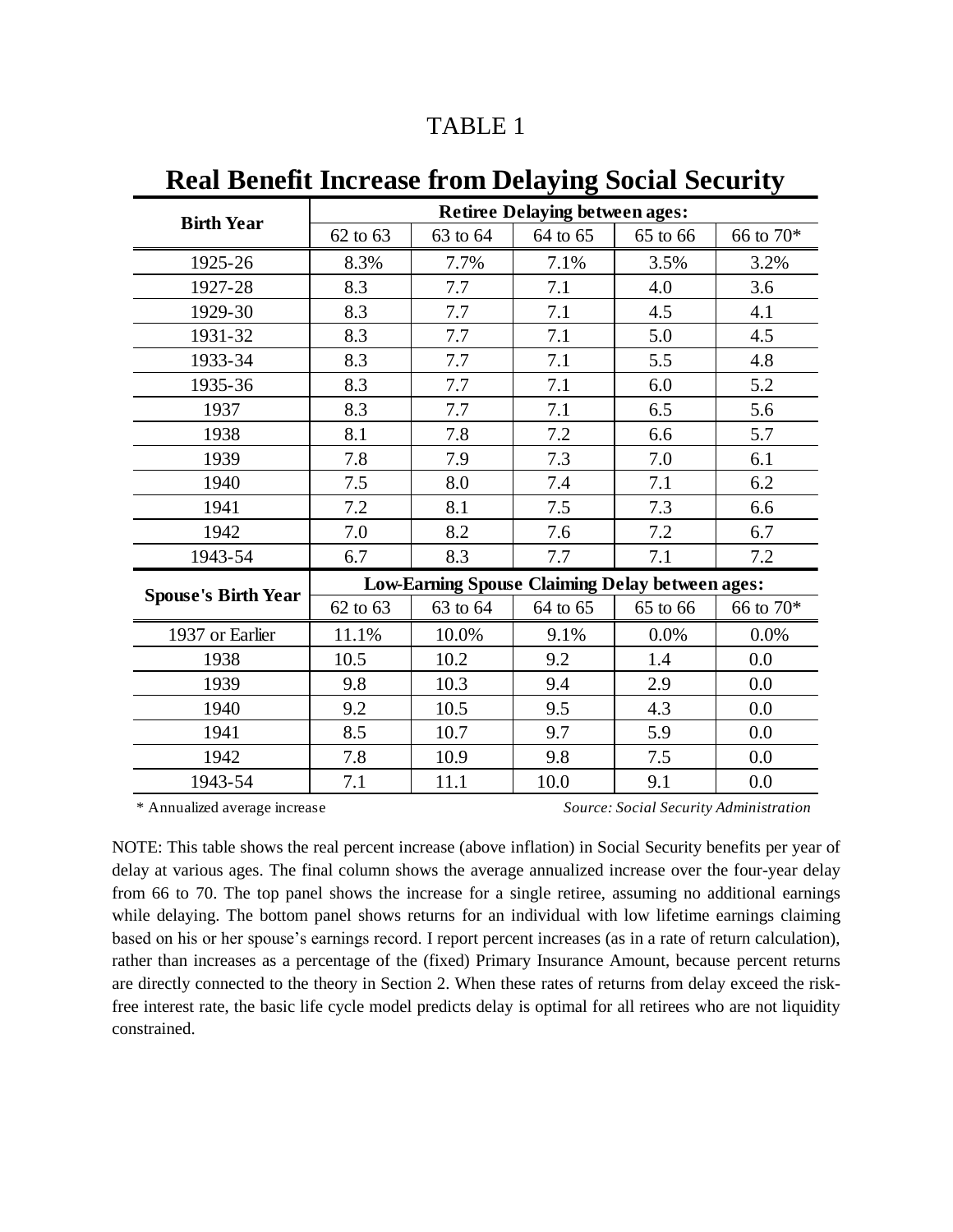| Auditional Social Security Delays |                                                     |           |           |           |  |
|-----------------------------------|-----------------------------------------------------|-----------|-----------|-----------|--|
|                                   | <b>Additional Delay Past Observed Claiming Age:</b> |           |           |           |  |
| Sample                            | 1 month                                             | 1 Year    | 3 Years   | To Age 70 |  |
|                                   | <b>Measure: Total Assets</b>                        |           |           |           |  |
| <b>Full Sample</b>                | 90.4%                                               | 86.8%     | 82.3%     | 73.1%     |  |
|                                   | $(0.5\%)$                                           | $(0.6\%)$ | $(0.7\%)$ | $(0.8\%)$ |  |
| Claim at 62                       | 90.6%                                               | 87.2%     | 83.3%     | 71.1%     |  |
|                                   | $(0.7\%)$                                           | $(0.8\%)$ | $(0.9\%)$ | $(1.2\%)$ |  |
| Data Available                    | 90.5%                                               | 86.9%     | 81.2%     | 71.5%     |  |
| through Age 75                    | $(1.0\%)$                                           | $(1.2\%)$ | $(1.4\%)$ | $(1.6\%)$ |  |
|                                   | <b>Measure: Non-Housing Assets</b>                  |           |           |           |  |
| <b>Full Sample</b>                | 71.2%                                               | 61.0%     | 52.4%     | 42.3%     |  |
|                                   | $(0.8\%)$                                           | $(0.9\%)$ | $(1.0\%)$ | $(1.0\%)$ |  |
| Claim at 62                       | 70.2%                                               | 61.4%     | 53.0%     | 38.3%     |  |
|                                   | $(1.1\%)$                                           | $(1.2\%)$ | $(1.3\%)$ | $(1.3\%)$ |  |
| Data Available                    | 68.3%                                               | 60.1%     | 49.5%     | 40.2%     |  |
| through Age 75                    | $(1.7\%)$                                           | $(1.8\%)$ | $(1.9\%)$ | $(1.9\%)$ |  |

# Fraction of HRS Sample with Sufficient Assets for Additional Social Security Delays

NOTE: Standard errors, clustered at the household level, are in parentheses. This table displays the fraction of people in the Health and Retirement Study sample who had sufficient assets, based on the conditions in Proposition 1, to delay claiming Social Security beyond the age actually observed – by 1month, 1 year, 3 years, and up to age 70 (the maximum age). I use two measures of assets: total assets, a comprehensive measure of all non-annuitized wealth, and non-housing assets, which excludes housing and vehicle wealth. An individual is treated as satisfying the conditions of Proposition 1 if she has assets above the age-specific threshold for *every observation* in the data. Individuals are excluded from the test if assets are not observed at least once within two years around both the actual and alternate claiming age, or if their Social Security benefit level is missing. The "Full Sample" line includes all remaining individuals in the sample, while the "Claim at 62" line only includes those who claimed Social Security at age 62. To address the possibility that truncation in asset histories creates bias, the final line restricts the sample to 917 individuals for whom assets are available through at least age 75. The results are quite similar, suggesting there is little bias.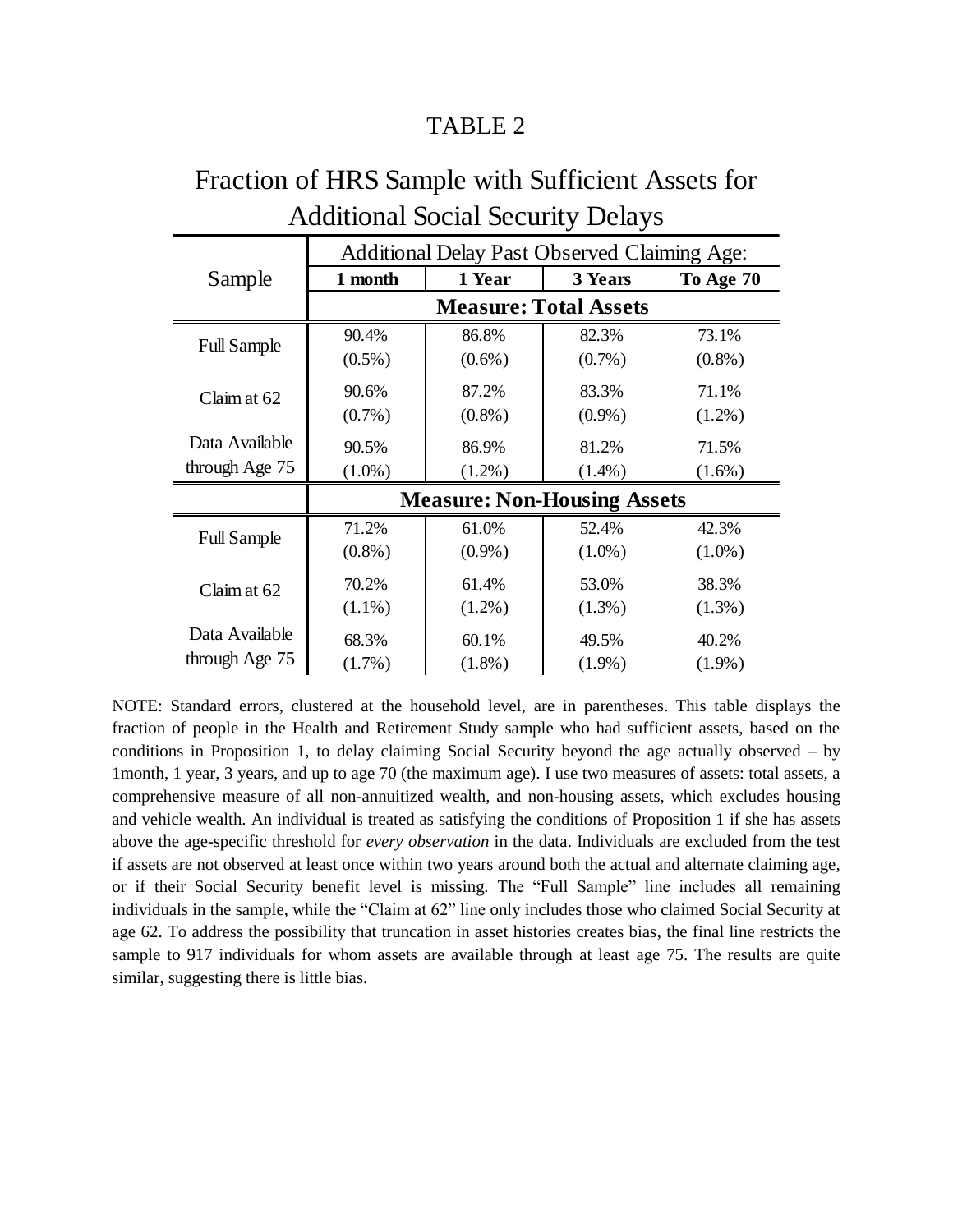| Ages of           | Soc. Sec. | Money's Worth of Delay Annuity |       |         |  |
|-------------------|-----------|--------------------------------|-------|---------|--|
| Delay:            | Return    | <b>Average Person</b>          | Males | Females |  |
|                   |           | 1900 Birth Cohort              |       |         |  |
| 62 to 63          | 8.3%      | 1.043                          | 0.911 | 1.154   |  |
| 63 to 64          | 7.7%      | 0.936                          | 0.815 | 1.037   |  |
| 64 to 65          | 7.1%      | 0.845                          | 0.733 | 0.937   |  |
| 65 to 70 (avg)    | 0.0%      | 0.000                          | 0.000 | 0.000   |  |
|                   |           | 1930 Birth Cohort              |       |         |  |
| 62 to 63          | 8.3%      | 1.149                          | 1.065 | 1.222   |  |
| 63 to 64          | 7.7%      | 1.031                          | 0.954 | 1.097   |  |
| 64 to 65          | 7.1%      | 0.929                          | 0.859 | 0.990   |  |
| 65 to 70 (avg)    | 4.1%      | 0.489                          | 0.451 | 0.522   |  |
| 1940 Birth Cohort |           |                                |       |         |  |
| 62 to 63          | 7.5%      | 1.074                          | 1.012 | 1.132   |  |
| 63 to 64          | 8.0%      | 1.109                          | 1.043 | 1.171   |  |
| 64 to 65          | 7.4%      | 0.997                          | 0.935 | 1.053   |  |
| 65 to 70 (avg)    | 6.3%      | 0.773                          | 0.721 | 0.819   |  |
| 1950 Birth Cohort |           |                                |       |         |  |
| 62 to 63          | 6.7%      | 0.970                          | 0.917 | 1.017   |  |
| 63 to 64          | 8.3%      | 1.179                          | 1.113 | 1.238   |  |
| 64 to 65          | 7.7%      | 1.057                          | 0.996 | 1.111   |  |
| 65 to 70 (avg)    | 7.2%      | 0.897                          | 0.841 | 0.947   |  |

# **Money's Worth of Social Security Delay Annuity**

NOTE: This table shows the returns and money's worth of the annuity purchased by delaying Social Security claiming (without delaying retirement) for three cohorts. The Social Security return is the annual real return (or the average annual return for the ages 65-70 interval). The "money's worth" of an annuity equals the expected present value of the payouts, divided by the present value of the premium. In the Social Security context, the "payouts" are the increment in the benefits after the new claiming age, and the "premium" is the benefits foregone while delaying. Money's worth also equals the annuity return divided by the actuarially fair return, so values above 1.0 indicate returns that are better than fair. The expected present value calculation assumes a real interest rate of 3% and uses gender-specific cohort life tables estimated by the SSA (Bell and Miller 2005).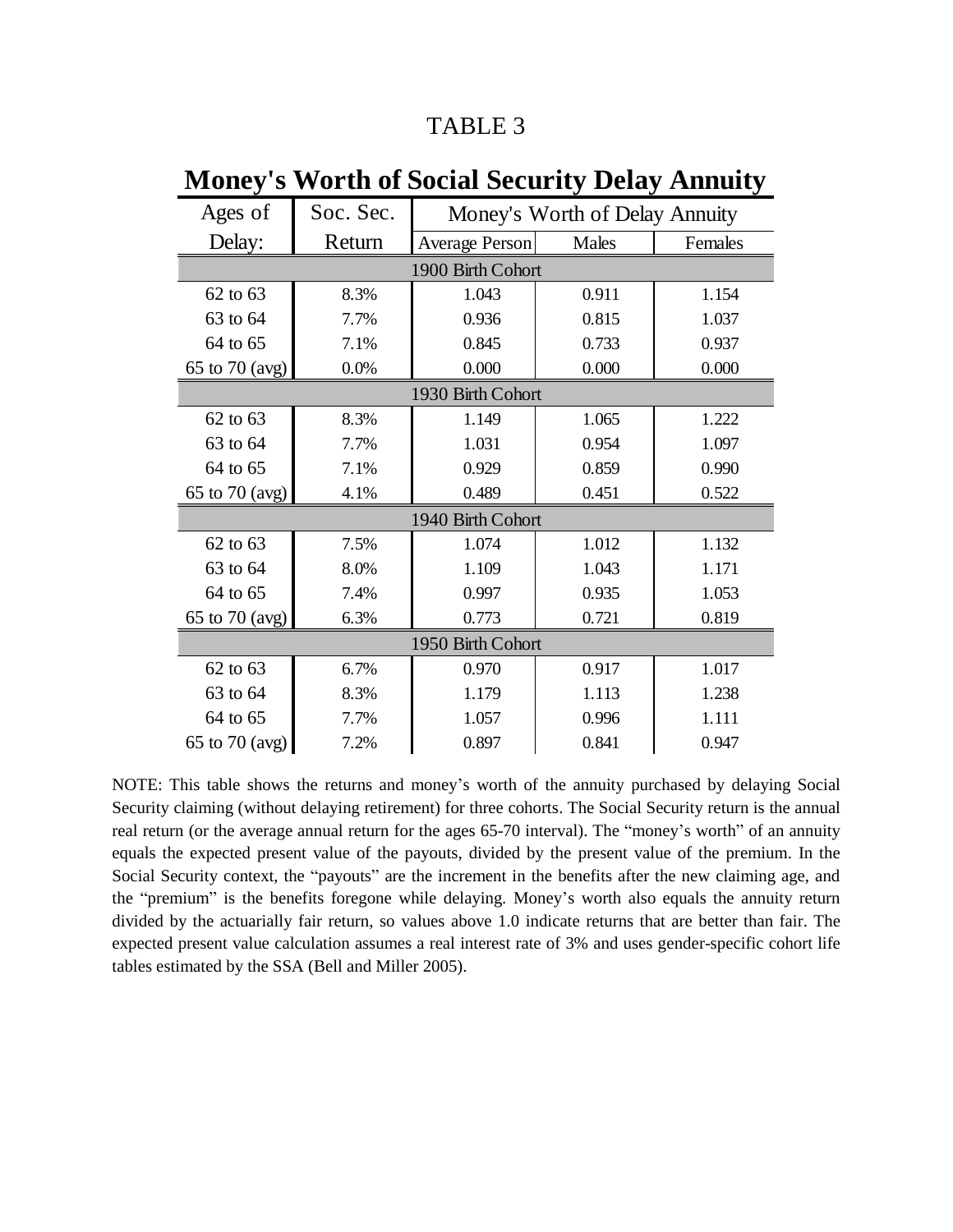| <b>Claiming Provides Insurance Value</b> |                                              |                                                             |           |           |  |
|------------------------------------------|----------------------------------------------|-------------------------------------------------------------|-----------|-----------|--|
|                                          | Change in Claiming Relative to Observed Age: |                                                             |           |           |  |
| Sample                                   |                                              | 1 Year Later   2 Years Later   3 Years Later   Delay to 66* |           |           |  |
|                                          | <b>Mortality Risk (Life Tables)</b>          |                                                             |           |           |  |
| <b>Full Sample</b>                       | 63.7%                                        | 35.1%                                                       | 9.7%      | $0.0\%$   |  |
|                                          | $(0.8\%)$                                    | $(0.7\%)$                                                   | $(0.5\%)$ | $(0.0\%)$ |  |
| Claim at 62                              | 100.0%                                       | 59.4%                                                       | 17.7%     | 0.0%      |  |
|                                          | $(0.0\%)$                                    | $(1.0\%)$                                                   | $(0.8\%)$ | $(0.0\%)$ |  |
|                                          | <b>Mortality Risk (Self-Reported)</b>        |                                                             |           |           |  |
| <b>Full Sample</b>                       | 47.3%                                        | 33.3%                                                       | 22.0%     | 11.8%     |  |
|                                          | $(0.9\%)$                                    | $(0.8\%)$                                                   | $(0.7\%)$ | $(0.6\%)$ |  |
| Claim at 62                              | 64.5%                                        | 48.6%                                                       | 35.7%     | 11.0%     |  |
|                                          | $(1.1\%)$                                    | $(1.1\%)$                                                   | $(1.1\%)$ | $(0.7\%)$ |  |
|                                          | <b>Long-Term Nursing Home Risk</b>           |                                                             |           |           |  |
| <b>Full Sample</b>                       | 76.2%                                        | 67.2%                                                       | 54.4%     | $0.0\%$   |  |
|                                          | $(0.7\%)$                                    | $(0.8\%)$                                                   | $(0.9\%)$ | $(0.0\%)$ |  |
| Claim at 62                              | 100.0%                                       | 100.0%                                                      | 100.0%    | $0.0\%$   |  |
|                                          | $(0.0\%)$                                    | $(0.0\%)$                                                   | $(0.0\%)$ | $(0.0\%)$ |  |

# Fraction of HRS Sample for Whom Delayed

\* Restricted to individuals who claimed before age 66.

NOTE: The table shows results of a test of condition (a) in Proposition 2 for additional Social Security delays of 1, 2, or 3 years beyond the observed claiming age, or to age 66 (if applicable). When these conditions are satisfied, the theory underlying Proposition 2 implies that retirees obtain insurance value for bequests and long-term care needs by delaying Social Security. All calculations assume an interest and discount rate of 3%. The top panel uses objective cohort-gender-specific mortality probabilities from life tables projected by SSA actuaries (Bell and Miller 2005). The bottom panel uses objective probabilities of long-term nursing home use (exceeding 60 days), estimated from the HRS and AHEAD data (see the note to Figure 6 for a description of how these are estimated). The middle panel adjusts life-table survival curves to best match each individual's self-reported longevity expectations. These self-reports are noisy and sometimes inconsistent, so I take several steps to reduce noise. Specifically, for self-reported probabilities of living to 75, 80, and 85, I take an average of all available self-reports in interviews within two years before or after claiming Social Security. I then calculate the factor by which gender-specific life table mortality would have to be proportionally scaled to match these self-reports for 75, 80, and 85, and take a geometric mean of these factors. I use the resulting average factor for each individual to scale life table mortality probabilities, and use this distribution as an estimate of self-reported mortality.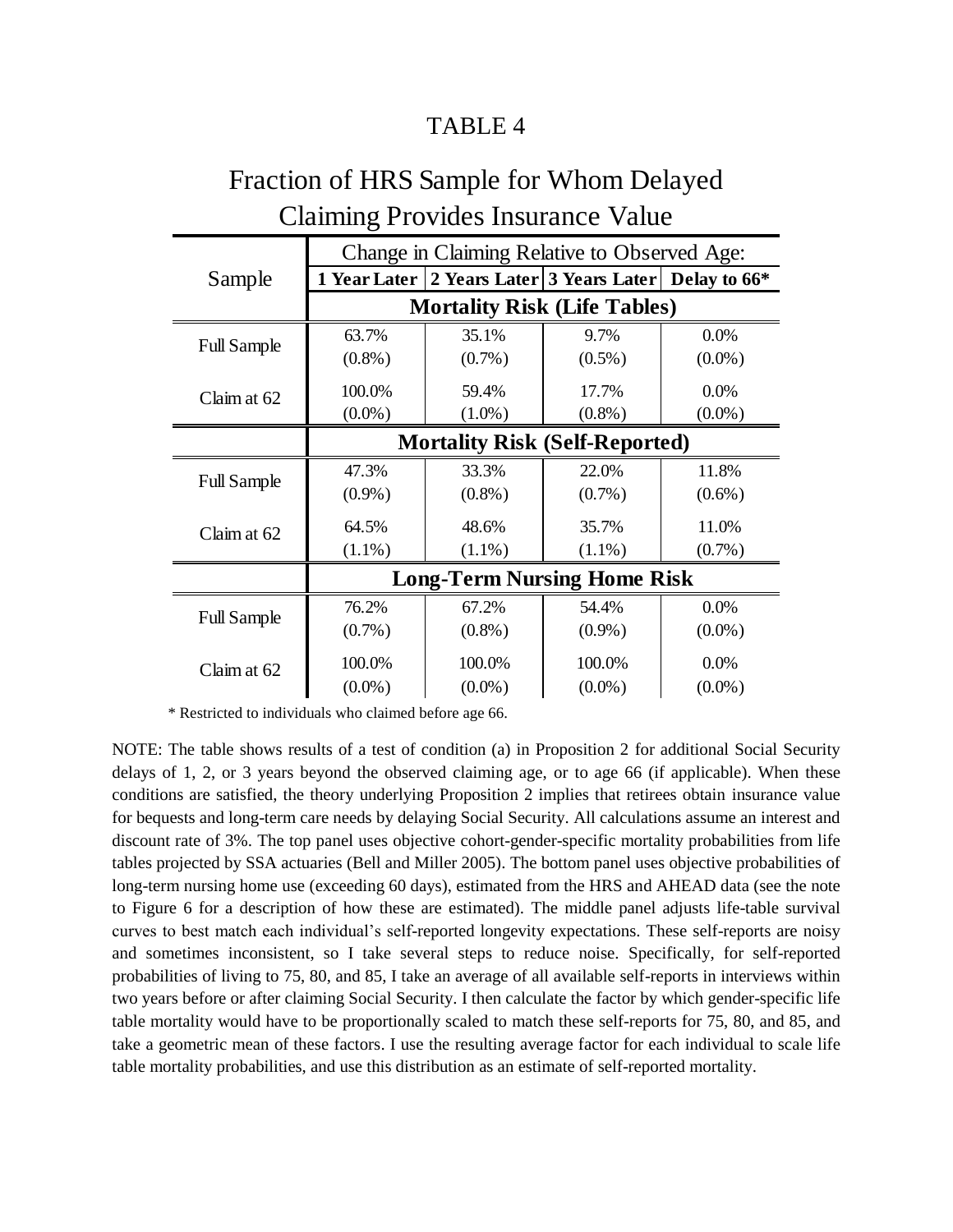FIGURE 1



NOTE: This graph illustrates how delaying Social Security from can result in pure gains in consumption, which makes it unambiguously optimal in the basic life cycle model. The solid lines show a life cycle plan for a hypothetical single retiree who starts with \$100,000 in assets, claims a Social Security benefit of \$10,000 per year at 62, and chooses consumption to amortize his assets to age 95. Early death truncates the plan, with any remaining assets left to heirs. The dotted lines show a feasible plan if the retiree instead delays Social Security to 65 without delaying retirement, using the Social Security rules for an individual born between 1943-1954 (which for delaying from 62 to 65 are quite similar to the rules for earlier cohorts). Because she has sufficient assets to smooth consumption, consumption never falls and rises by a substantial \$2,417 per year after 81. The source of this gain is the 7.6% real return on Social Security delay, which exceeds the 3% real return on assets.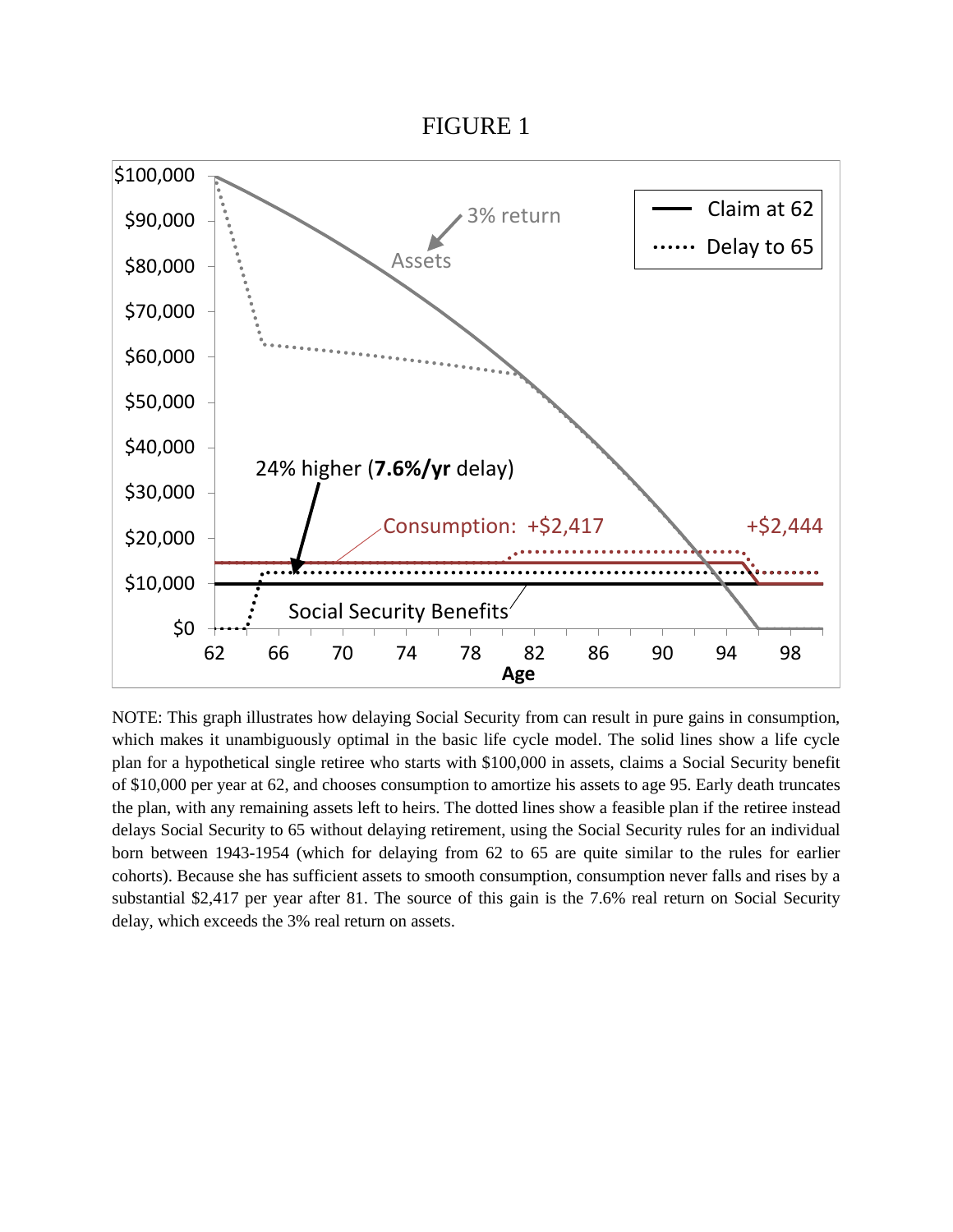FIGURE 2



NOTE: The graph shows the distribution of real increases in Social Security benefits (above inflation) for the HRS sample (described in Section 2 and the Data Appendix) had they delayed an additional year beyond their observed claiming ages. As shown in Section 2.1, these values are equivalent to real returns on Social Security delay, which are directly comparable to real interest rates on assets. The calculation considers only the effect on own worker benefits, for simplicity ignoring spousal incentives which usually raise the return on delaying. Because most people claimed at 62 -- when the marginal returns are highest for this cohort born in the 1930s -- more than half of the sample has marginal real returns above 8%. Ninety-five percent of the sample has real returns of 5.0% or higher. Only the very few individuals (0.2% of the sample) who claimed at age 70 or later, when the marginal returns are zero, had returns below a conventional real interest rate of 3%.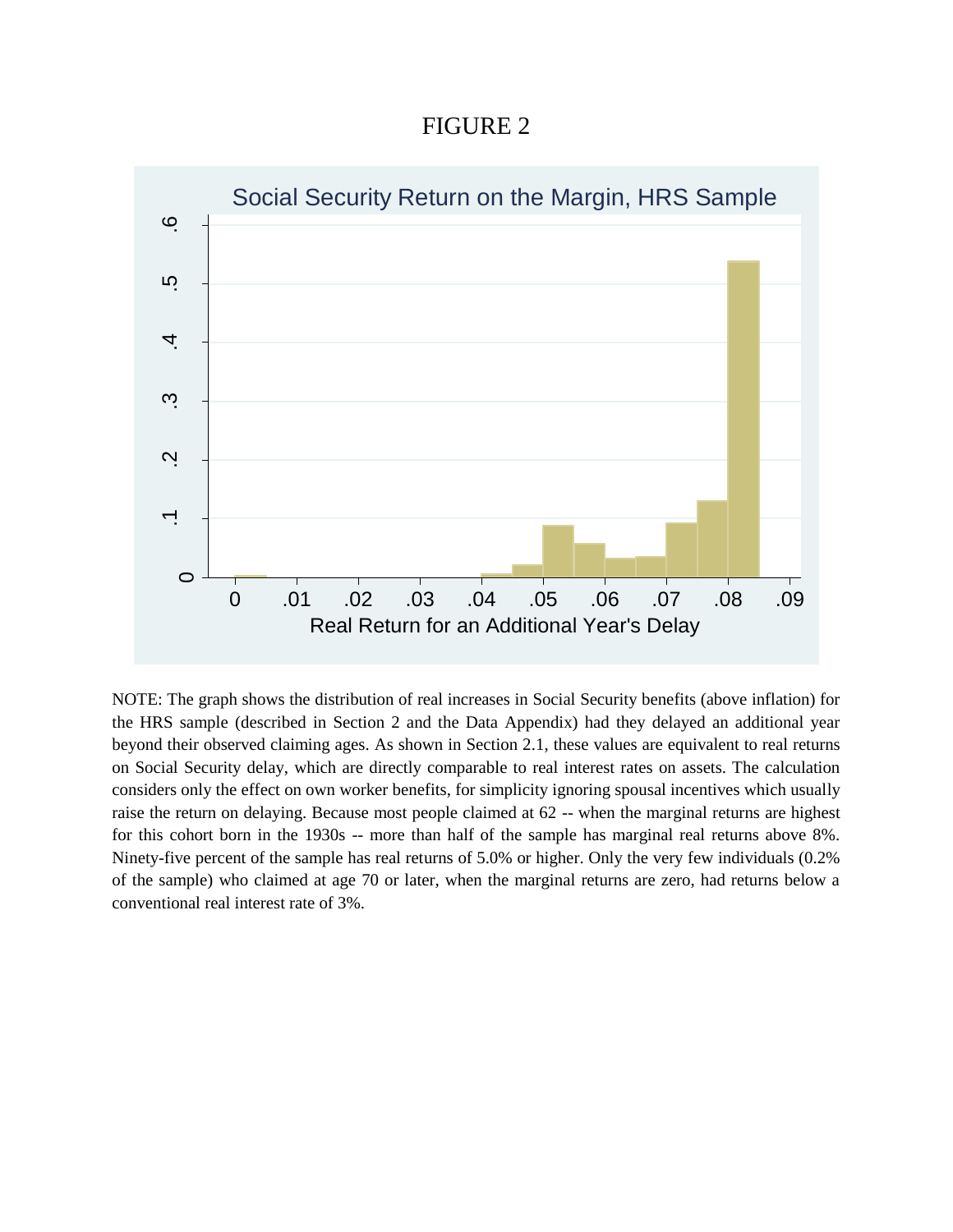FIGURE 3



NOTE: The graph compares median observed assets by age for two cohorts of older Americans against the minimum asset requirements in Proposition 1, calculated for delaying from 62 to various ages using the HRS sample's average Social Security benefit of \$9,340 and rules for the cohort born from 1943- 1954. All figures are inflation-adjusted to 2000 dollars. The key thing to note is that median assets (even excluding housing) are much higher than the levels needed for an average beneficiary to delay Social Security several years past 62. Each asset point represents the median real assets over pairs of ages (60- 61, 62-63, etc.) for the associated sample. The HRS sample is the main sample (see Data Appendix for more information) comprised of individuals born 1931-1938. The AHEAD sample is comprised of all survey members born 1917-1923, excluding those who received Disability Insurance or claimed Social Security before 62 (to match the HRS sample exclusions). No corrections are made for differential attrition due to mortality, so the asset levels are representative only of surviving cohort members.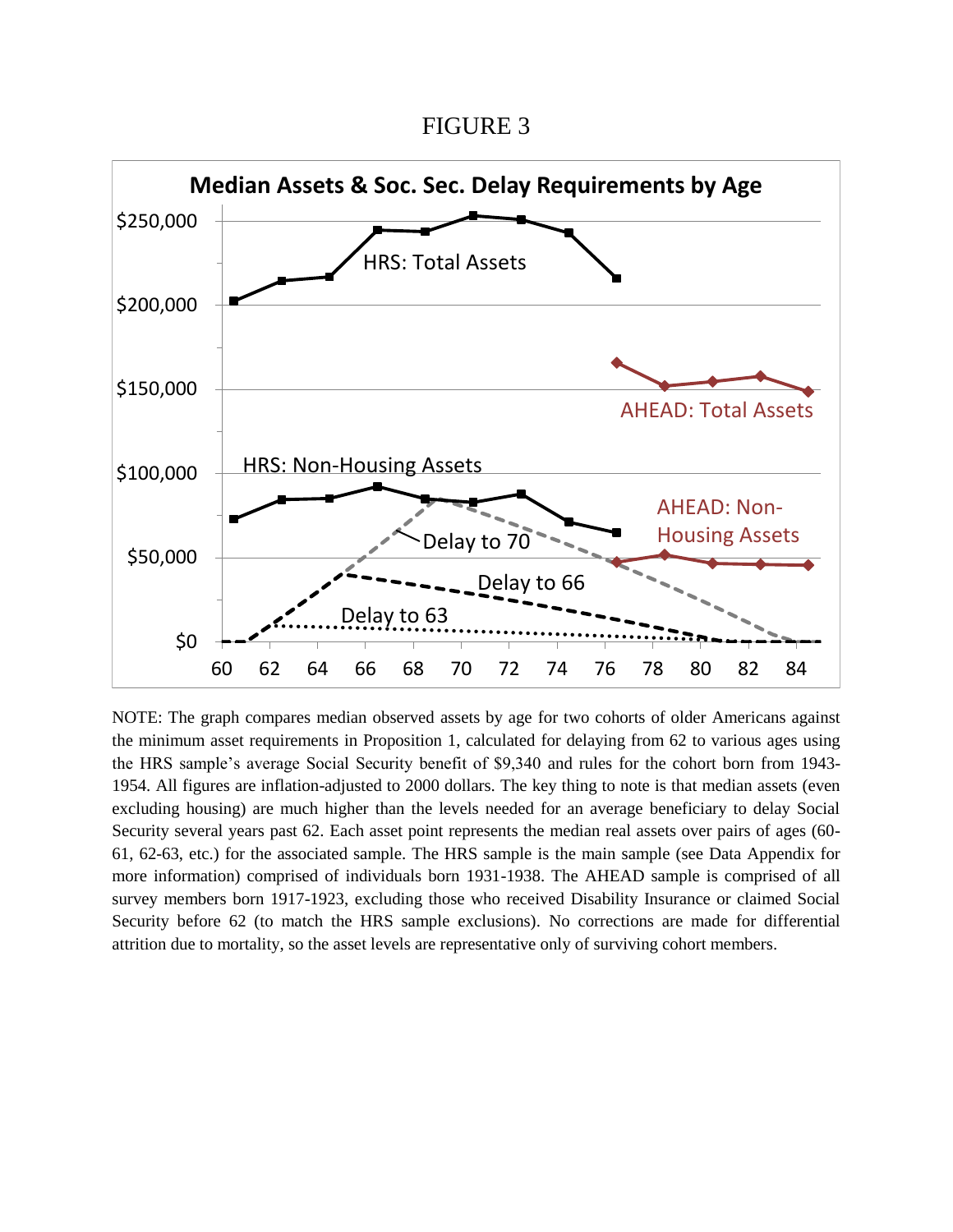FIGURE 4



NOTE: This figure shows actual and theoretical survivor curves for Social Security claiming, defined as the fraction of individuals who delay past a given age (e.g., the point for 62 is the fraction of people who claim at ages 63+). The black line plots the HRS sample's observed claiming patterns. The red lines show the survivor curves after reassigning individuals to the higher of their observed claiming age and the oldest age for which they pass the delay optimality test in Proposition 1 (see Section 2.1 and the caption for Table 2 for details about this test). The solid red lines use non-housing assets for the test, and the dashed lines use total assets (see Data Appendix for more details about these measures). If there is not enough asset data to conduct the test for a given delayed claiming age (usually due to early death), the individual is treated as failing the test. Therefore, the fractions who can delay past a given year in this graph are slightly lower than the corresponding numbers in Table 2.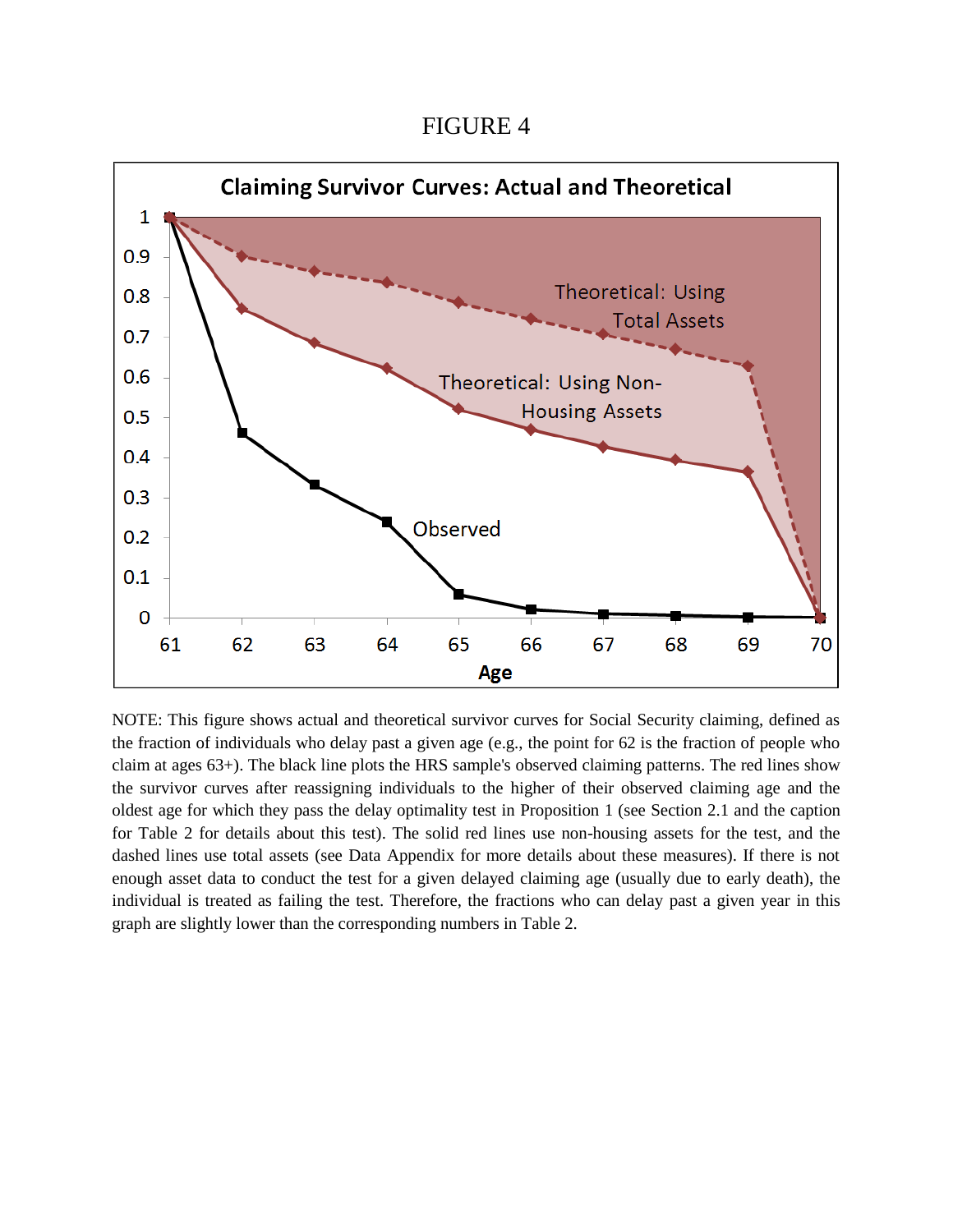

NOTE: This graph illustrates how delaying Social Security can provide insurance for bequests and life cycle risks in practice for a hypothetical retiree with a \$10,000 annual benefit at 62, Social Security rules for the 1943-1954 birth cohorts, and a real return on assets of 3%. The solid lines depict the asset, consumption and Social Security benefit path if the retiree claims Social Security at 62 and amortizes assets to age 95. Mortality is uncertain and any remaining assets at death are left as a bequest. The alternate asset, consumption, and benefit path from delaying claiming to 65 are depicted in dotted lines. Instead of increasing consumption at the break-even age of 81, the retiree saves the incremental Social Security benefits, which raises assets substantially in later years. Because this transaction flattens the path of assets with aging, it provides insurance for bequests or other risks. This is particularly valuable because most risks tend to be concentrated in later years when assets are increased by the transaction.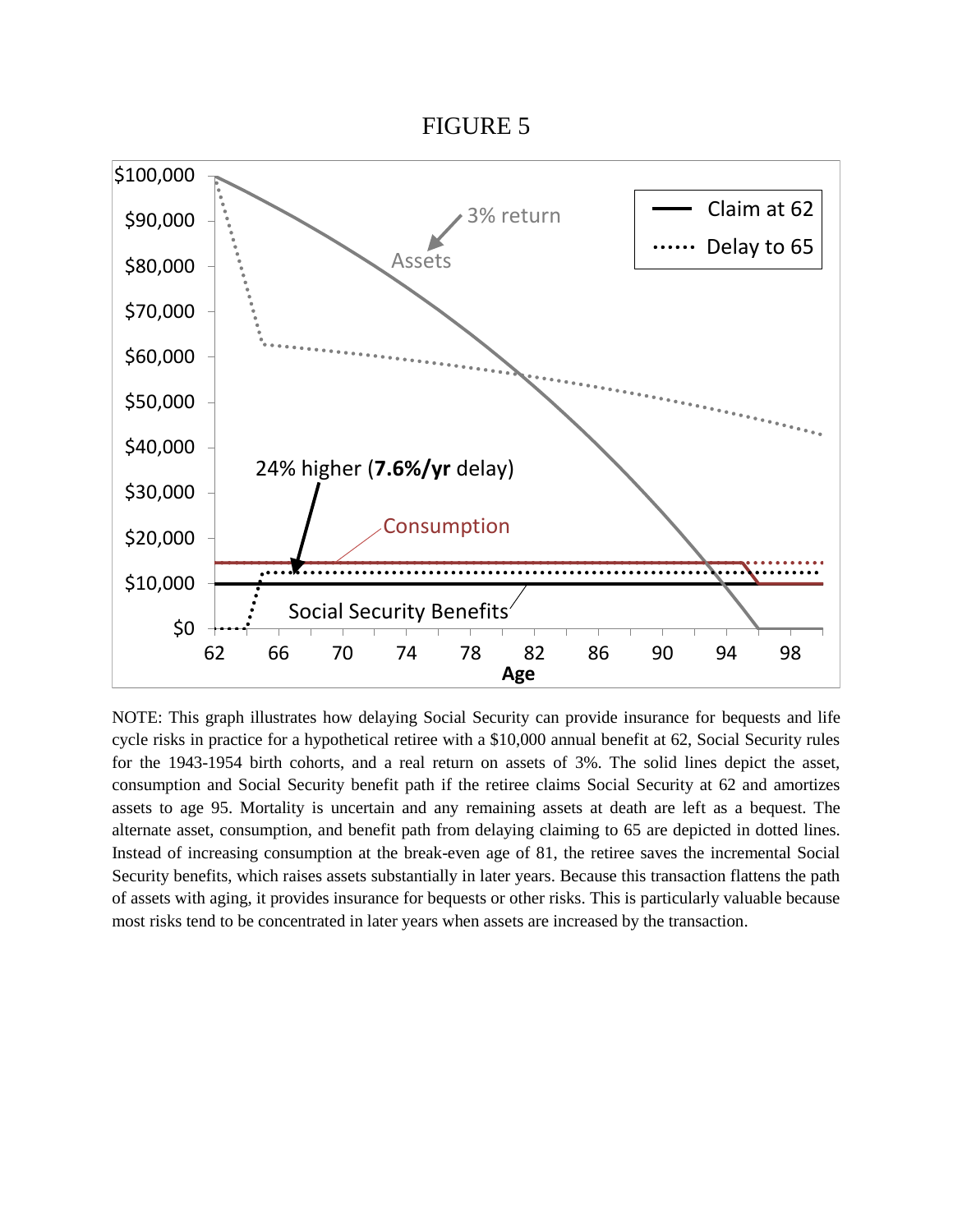FIGURE 6



NOTE: This graph shows estimated probability distributions for age at death and age at first long-term nursing home use (both conditional on being after age 62). The solid black curve shows the distribution of age at death, using life table mortalities for the 1930 birth cohort, as estimated by SSA actuaries (Bell and Miller 2005). As a reference point, the solid gray curve shows this distribution with annual mortality scaled up proportionately (by 47%) until delay from 62 to 63 is exactly actuarially fair. The vertical line at 78 marks the break-even age (see text for the definition) for this delay. The dashed red curve shows the distribution of the age of first long-term nursing home stay (defined as a stay longer than 60 days) estimated using the actual experience of the HRS, AHEAD, and Children of the Depression (CODA) cohorts in the HRS. To estimate this distribution, I denote the first age, if any, that each sample member has a long-term nursing home stay. I input these into a Kaplan-Meier survival model to estimate a hazard rate of first nursing home use at each age, conditional on being alive. I use these hazard rates, along with life table mortality probabilities, to calculate the probability that a non-institutionalized 62 year old will first have a long-term nursing home use at each age. This distribution is somewhat noisy, so the curve shown is smoothed by taking a 5-year symmetric moving average. Since most people never have a longterm nursing home stay, these probabilities integrate to about 15%. Therefore, I have adjusted the right scale to be  $1/6.5 \approx 15\%$ ) as high as the left scale to make the curves visually comparable.